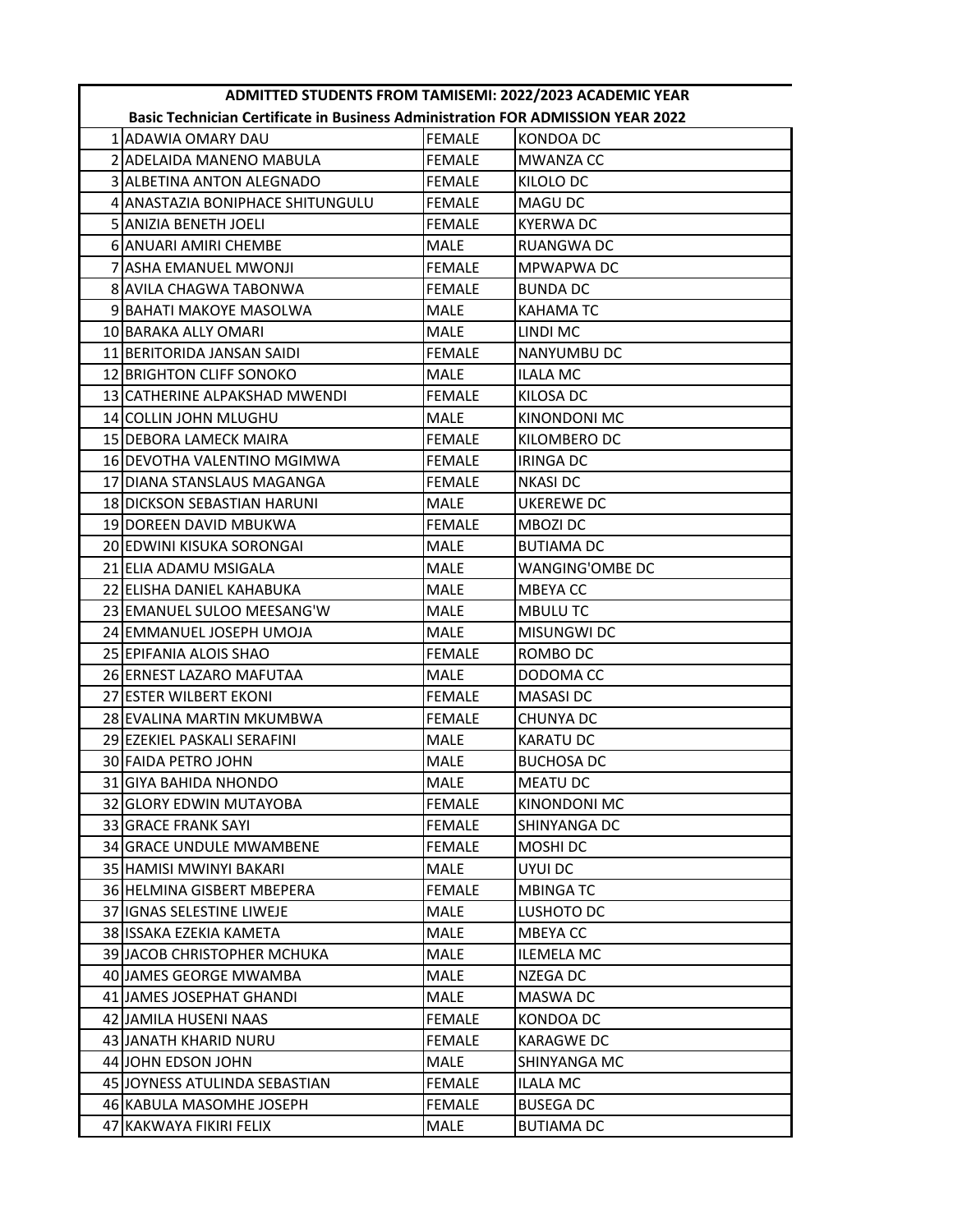| 48 KHADIJA MOHAMMED AKWILAPO    | <b>FEMALE</b> | <b>KINONDONI MC</b> |
|---------------------------------|---------------|---------------------|
| 49 KULWA CHAMBI JUMA            | <b>FEMALE</b> | NZEGA DC            |
| 50 LEAH MASANJA NDAMA           | <b>FEMALE</b> | MEATU DC            |
| 51 LEO DANIEL AMBANGILE         | MALE          | <b>KYELA DC</b>     |
| 52 LUKIA RASHIDI NADIMA         | <b>FEMALE</b> | LINDI MC            |
| 53 LUNILI JUMA LIMBU            | <b>MALE</b>   | <b>BUSEGA DC</b>    |
| 54 MARYSIANA BOAZI FIDEL        | <b>FEMALE</b> | KASULU DC           |
| 55 MIHAYO HENRY PHILIPO         | <b>FEMALE</b> | MAGU DC             |
| 56 MULA MOHAMEDI KATURI         | MALE          | LINDI MC            |
| 57 NAOMI ELIAS KIVUYO           | <b>FEMALE</b> | ARUSHA DC           |
| 58 NAOMI GODFREY MBEMBELA       | <b>FEMALE</b> | <b>KALAMBO DC</b>   |
| 59 NICOLAUS CHARLES SONDA       | <b>MALE</b>   | MUSOMA MC           |
| 60IOSCAR NCHIMBI MWAKYUSA       | MALE          | <b>KYELA DC</b>     |
| 61 PAUL MAMANELA YEGELA         | <b>MALE</b>   | <b>KISHAPU DC</b>   |
| 62 PENDO HANGA MATONGO          | <b>FEMALE</b> | SHINYANGA DC        |
| 63 REBECA CLETUS MILUNGA        | <b>FEMALE</b> | <b>ILALA MC</b>     |
| 64 REHEMA ALOIS KIBONA          | FEMALE        | MBOZI DC            |
| 65 REHEMA SIKIMA NYAKIHEMERE    | <b>FEMALE</b> | <b>BUNDA DC</b>     |
| 66 ROBART JOSEPH GOMANO         | MALE          | MAKAMBAKO TC        |
| 67 ROSE DICKSON LUAMBANO        | <b>FEMALE</b> | TEMEKE MC           |
| 68 SAID ISMAIL SAID             | MALE          | ILALA MC            |
| 69 SAMSON STAMA MALEMBO         | MALE          | <b>MWANZA CC</b>    |
| 70 SAWIA HUSSEIN BURA           | <b>FEMALE</b> | <b>BABATI DC</b>    |
| 71 SELEMAN MRISHO SAID          | <b>MALE</b>   | <b>SIKONGE DC</b>   |
| 72 SHAFII ABILAHI MANDANJE      | MALE          | NANYAMBA TC         |
| 73 SHUFAA SELEMANI WADI         | <b>FEMALE</b> | NACHINGWEA DC       |
| 74 SIMON JONH KINSALYA          | MALE          | NZEGA DC            |
| 75 STEVEN SYLVESTER BOHONJA     | MALE          | <b>TABORA MC</b>    |
| 76 TABITHA MARCO JAMES          | <b>FEMALE</b> | <b>BUSEGA DC</b>    |
| 77 TWALIBU MOHAMEDI NASSORO     | MALE          | <b>TEMEKE MC</b>    |
| 78 VICENT ELIANGIRINGA LYIMO    | MALE          | MOSHI DC            |
| 79 WENSENSLAUS SEDEKIA ELIAKIMU | <b>MALE</b>   | <b>BUHIGWE DC</b>   |
| 80 YUNUSI ABUBAKARI SADIKI      | MALE          | TEMEKE MC           |

## **Basic Technician Certificate in Community Work with Children and Youth FOR ADMISSION YEAR 2022**

| 1 JABDURAZAKI HAMZA NAKWILINGA | <b>MALE</b>   | <b>NANYAMBA TC</b> |
|--------------------------------|---------------|--------------------|
| 2 ABSALOM EMANUEL MWAKYOMA     | <b>MALE</b>   | <b>RUNGWE DC</b>   |
| <b>3 ADILIANO MAIKO MWILWA</b> | <b>MALE</b>   | <b>TUNDURU DC</b>  |
| 4 AIDANIUS MUTAGAYWA PROJESTUS | <b>MALE</b>   | <b>MULEBADC</b>    |
| 5 AISHA ABBAS MWALIZA          | <b>FEMALE</b> | <b>TEMEKE MC</b>   |
| 6 ALEXANDA ERASTO ALEXANDA     | <b>MALE</b>   | KIGOMA DC          |
| 7 ALISTINA ATUGONZA ELIZEUS    | <b>FEMALE</b> | MULEBA DC          |
| 8 AMINA ABDULRAHMAN SHEMAZUNDE | <b>FEMALE</b> | <b>ARUSHA CC</b>   |
| 9 AMINA HALIDI MAWAZO          | <b>FEMALE</b> | BAGAMOYO DC        |
| 10 ANDREW ANDREW MWINGIRA      | MALE          | KINONDONI MC       |
| 11 ANGELLIGHT EXAUD URONU      | <b>FEMALE</b> | <b>HAIDC</b>       |
| 12 ANISIA MUSSA CLEMENT        | <b>FEMALE</b> | SINGIDA DC         |
| 13 ANJELA ANANDUMI MUNISI      | <b>FEMALE</b> | <b>MOSHIDC</b>     |
| <b>14 ANOD JOHN GABRIEL</b>    | <b>MALE</b>   | ISHINYANGA MC      |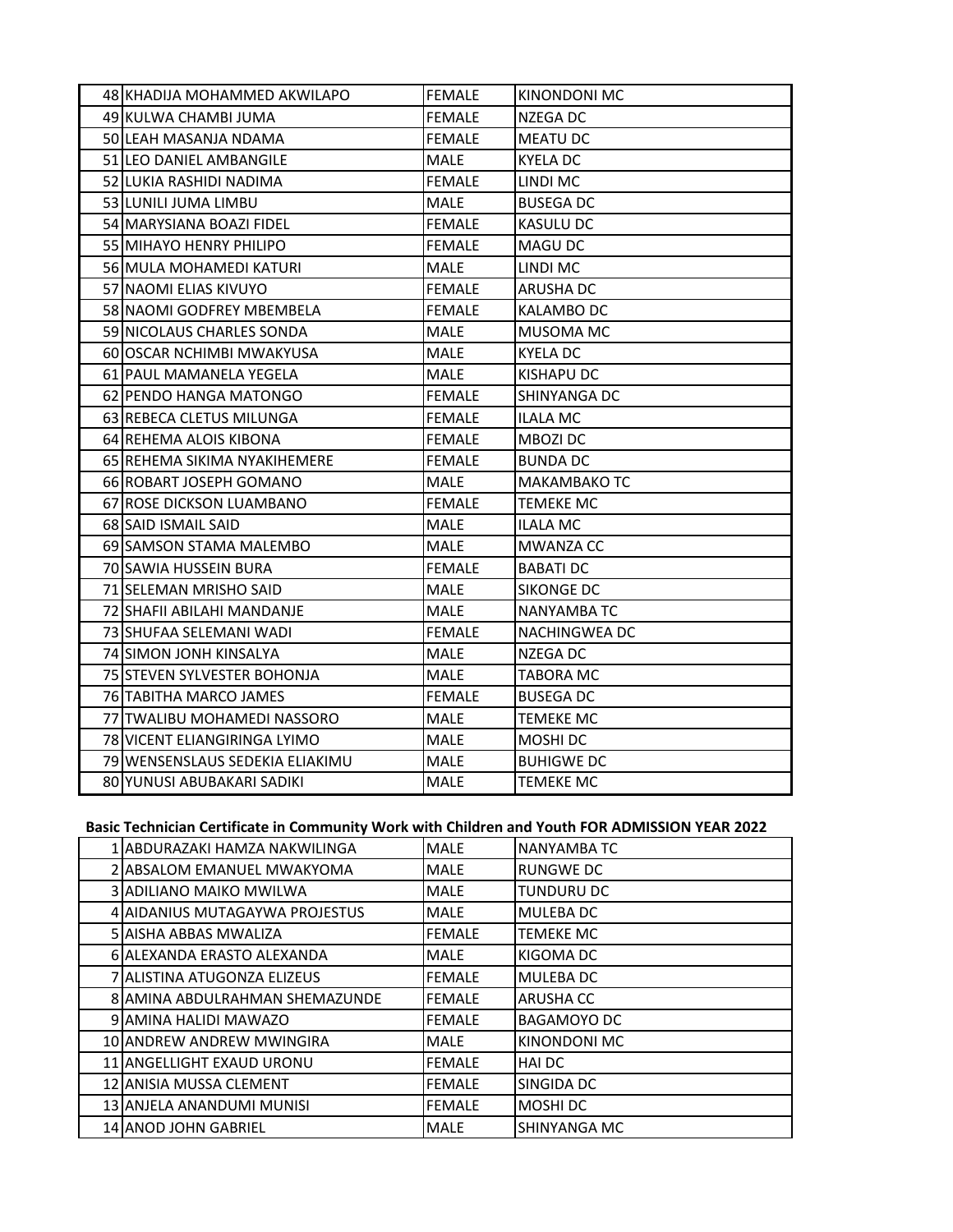| 15 ANSINGA TUMSIFU RWITANA      | <b>MALE</b>   | <b>KYERWA DC</b>  |
|---------------------------------|---------------|-------------------|
| <b>16 ANTONY JOHN PESHA</b>     | <b>MALE</b>   | <b>IRINGA MC</b>  |
| 17 ARAFA SELEMAN MIHIMBATI      | <b>FEMALE</b> | <b>IFAKARA TC</b> |
| 18 ASMA HAMZA EMBU              | <b>FEMALE</b> | KILWA DC          |
| 19 ATANAS LINUS HAULE           | <b>MALE</b>   | SONGEA MC         |
| 20 ATHUMAN FIHIRI ABDALLA       | MALE          | SAME DC           |
| 21 AVENTIUS KATUNZI EVODIUS     | MALE          | MULEBA DC         |
| 22 BAHATI MTWALE KWISUNA        | <b>MALE</b>   | <b>BUNDA DC</b>   |
| 23 BARAKA CHARLES LOKETI        | MALE          | <b>MEATU DC</b>   |
| 24 BARAKA SAIMONI MAPUNDA       | MALE          | <b>NYASA DC</b>   |
| 25 BAZIL INNOCENT PAULO         | MALE          | ILALA MC          |
| 26 BENEDICTOR JUSTANCE LAURIAN  | <b>MALE</b>   | <b>TEMEKE MC</b>  |
| 27 BERINA MARWANA WARYOBA       | <b>FEMALE</b> | MUSOMA MC         |
| 28 BERISON MARSERY NTAMA        | MALE          | MISUNGWI DC       |
| 29 BERITHA MWAKALINGA ALINANINE | <b>FEMALE</b> | <b>MBARALI DC</b> |
| 30 BONIVENTURA KASUBI PETRO     | MALE          | <b>MWANZA CC</b>  |
| 31 BRYAN BUBERWA DAUSON         | MALE          | <b>BUKOBA DC</b>  |
| 32 BUDEBA AGUSTINE BERNALD      | <b>MALE</b>   | <b>BUCHOSA DC</b> |
| 33 BUJABI BWIRE MAIJO           | <b>MALE</b>   | <b>BUNDA DC</b>   |
| 34 CHANGIGE MWINAMIRA CHANGIGE  | MALE          | <b>MWANZA CC</b>  |
| 35 ICHARLES MATESA TAMILA       | MALE          | UKEREWE DC        |
| 36 CRESPO EMILYO MLANDALI       | <b>MALE</b>   | <b>MAFINGA TC</b> |
| 37 DANIEL GASAYA KENDEKA        | <b>MALE</b>   | <b>TARIME DC</b>  |
| 38 DANIEL JULIUS MARWA          | MALE          | <b>TARIME DC</b>  |
| 39 DASE WILIAM NKOMANGWA        | <b>MALE</b>   | UYUI DC           |
| 40 DIONIS LAZARO NGWENGWE       | <b>MALE</b>   | <b>KASULU TC</b>  |
| 41 DOMITIRA FEKSADI UTENGA      | <b>FEMALE</b> | <b>MUFINDI DC</b> |
| 42 DOTTO PETRO NKIMBILI         | MALE          | <b>BARIADI DC</b> |
| 43 EDIGA ROBARTI MWANILONGA     | MALE          | MBOZI DC          |
| 44 ELIAD CHARLES NTUNUYE        | MALE          | <b>KASULU DC</b>  |
| 45 ELINA NOVATH COSTANTINE      | <b>FEMALE</b> | MISUNGWI DC       |
| 46 ELIUS RWENYAGIRA ERASMUS     | <b>MALE</b>   | <b>ARUSHA CC</b>  |
| 47 ELIZABETH JOSEPH ASENGA      | <b>FEMALE</b> | ROMBO DC          |
| 48 ELIZABETH THOMAS MTULILA     | <b>FEMALE</b> | <b>MPANDA MC</b>  |
| 49 EMANUEL ELIUD SHIZYA         | MALE          | <b>MBEYA DC</b>   |
| 50 EMANUEL HAMISI MALODA        | MALE          | SINGIDA DC        |
| 51 EMANUEL KASHINJE DOTTO       | MALE          | KISHAPU DC        |
| 52 EMANUEL RAPHAEL KODIMBAYA    | MALE          | <b>IFAKARA TC</b> |
| 53 EMMANUEL EMMANUEL FRANCIS    | MALE          | <b>IRINGA MC</b>  |
| 54 EMMANUEL JACKSON MAGAKA      | MALE          | <b>NSIMBO DC</b>  |
| 55 EMMY JULIUS MWAMPAMBA        | <b>FEMALE</b> | MBOZI DC          |
| 56 ENOCK EDWARD MZIZE           | MALE          | MUHEZA DC         |
| 57 ERICK PHILIPO MATONO         | MALE          | CHAMWINO DC       |
| 58 EVODIA EMMANUEL JOHN         | <b>FEMALE</b> | <b>ILEMELA MC</b> |
| 59 FABIOLA PETRO BOAY           | <b>FEMALE</b> | <b>BABATI DC</b>  |
| 60 FADHILA HAMIDU SHABANI       | <b>FEMALE</b> | KILOSA DC         |
| 61 FARAJA WANKUMBU SIKAINDA     | MALE          | MOMBA DC          |
| 62 FELISTER ALEX DAMIANI        | <b>FEMALE</b> | MWANZA CC         |
| 63 FRANCIS YOHANA MATEI         | MALE          | <b>ARUSHA CC</b>  |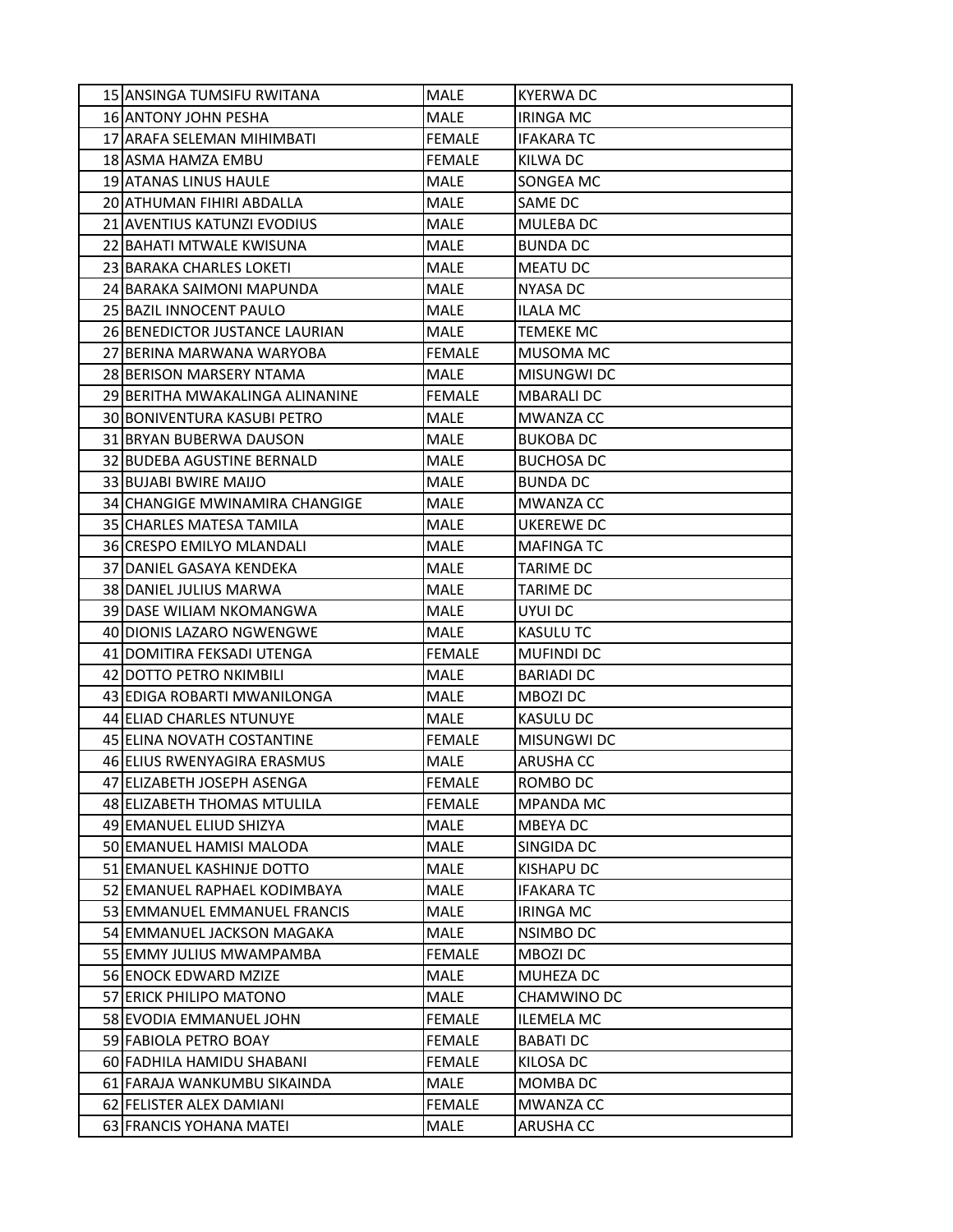| 64 GABRIEL LANDA YISEGA         | MALE          | UBUNGO MC            |
|---------------------------------|---------------|----------------------|
| 65 GERALD LIGOBERT NTUNGIYE     | <b>MALE</b>   | <b>KASULU DC</b>     |
| 66 GERVAS HILOLIMUS MHAGAMA     | MALE          | SONGEA MC            |
| 67 GODWINI GASTO MUSHI          | MALE          | <b>MOSHI MC</b>      |
| 68 GRACE JAPHET IDELYA          | <b>FEMALE</b> | <b>ILALA MC</b>      |
| 69 GRACE RAYMOND AKWACHUNI      | <b>FEMALE</b> | TEMEKE MC            |
| 70 GRADNESS YUSTO KASEGEZYA     | <b>FEMALE</b> | TABORA MC            |
| 71 GUNGUTU TUNGU BUNDALA        | <b>MALE</b>   | <b>IGUNGA DC</b>     |
| 72 HAMISI SAIDI MTOKAMBALI      | MALE          | <b>ARUSHA CC</b>     |
| 73 HAPPYNESS FURAHA MASUNGA     | <b>FEMALE</b> | <b>SERENGETI DC</b>  |
| 74 HEZRON TAGO MOSES            | MALE          | <b>BUCHOSA DC</b>    |
| 75 IBRAHIM HEZRON MALILA        | <b>MALE</b>   | <b>ILALA MC</b>      |
| 76 IPYANA USWEGE MWAIKONO       | <b>MALE</b>   | ILALA MC             |
| 77 ISSA KIRUTA ISSA             | <b>MALE</b>   | <b>IGUNGA DC</b>     |
| 78 JACKSON KABIGUMILA JUSTUS    | <b>MALE</b>   | <b>BUKOBA DC</b>     |
| 79 JANETH SAMWELI KACHELE       | <b>FEMALE</b> | <b>KYELA DC</b>      |
| 80 JASPA ELIA BARIKI            | <b>MALE</b>   | SAME DC              |
| 81 JERADI ANGULEGE KIBONA       | MALE          | <b>KALAMBO DC</b>    |
| 82 JOHN MAIGE KASHINJE          | <b>MALE</b>   | <b>KISHAPU DC</b>    |
| 83 JOHN ROBERT LUFUNGA          | <b>MALE</b>   | <b>MISUNGWI DC</b>   |
| <b>84 JOHNSON PETER CHARLES</b> | MALE          | SONGEA DC            |
| 85 JOSHUA YONA HAMISI           | <b>MALE</b>   | <b>ARUSHA DC</b>     |
| 86 JOYCE YAKOBO EDWARD          | <b>FEMALE</b> | <b>NEWALA DC</b>     |
| 87 JUMA JOHN OMARY              | MALE          | SHINYANGA DC         |
| 88 JUSTIN LUKO KITIME           | MALE          | WANGING'OMBE DC      |
| 89 LEA DAUDI MANASE             | <b>FEMALE</b> | <b>IGUNGA DC</b>     |
| 90 LEONARD JOEL MWANANJELA      | MALE          | SUMBAWANGA MC        |
| 91 LILIAN FREDY LASMIN          | <b>FEMALE</b> | <b>MBEYADC</b>       |
| 92 LILIAN KASPARY NZIKU         | <b>FEMALE</b> | <b>NJOMBE TC</b>     |
| 93 LONING'O LONGOI ALACHAUSHI   | MALE          | NGORONGORO DC        |
| 94 MAGRETH PETRO SHUMBI         | <b>FEMALE</b> | SINGIDA MC           |
| 95 MAGUHWA GODFREY MIKOBA       | <b>MALE</b>   | <b>GEITA DC</b>      |
| 96 MARIAM SHIJA FABIAN          | FEMALE        | SENGEREMA DC         |
| 97 MASHIMBA ELIAS PHILIPO       | MALE          | <b>BUKOMBE DC</b>    |
| 98 MASHINI PAULO LUBONGEJA      | MALE          | <b>BUCHOSA DC</b>    |
| 99 MATHIAS FAIDA MAGADULA       | MALE          | MBOGWE DC            |
| 100 MATHIAS GREGORY JOHN        | MALE          | SUMBAWANGA MC        |
| 101 MAZENGO AMOS EDWARD         | MALE          | MPWAPWA DC           |
| 102 METHEW PHILIPO ATHANAS      | MALE          | DODOMA CC            |
| 103 MICHAEL ELIAS JOHN          | MALE          | <b>SUMBAWANGA DC</b> |
| 104 MSAFIRI KATUNKA MWANAKATWE  | MALE          | <b>KALIUA DC</b>     |
| 105 MWANAHAWA NASORO ABEDI      | <b>FEMALE</b> | SONGEA MC            |
| 106 MWANAIDI HEMEDI JEREKO      | <b>FEMALE</b> | <b>TANGA CC</b>      |
| 107 NEEMA JONATHAN JEREMIA      | <b>FEMALE</b> | <b>MISUNGWI DC</b>   |
| 108 NEEMA RENATUS SHADRACK      | <b>FEMALE</b> | <b>MWANZA CC</b>     |
| 109 NG'WASHI SENDAMA HALAWA     | <b>FEMALE</b> | <b>MASWA DC</b>      |
| 110 NIPAEL FRANK SEDAFA         | <b>FEMALE</b> | SAME DC              |
| 111 NOELA GETENDE SAGIRAI       | <b>FEMALE</b> | TARIME DC            |
| 112 NTOBI MANYAMA NKWABI        | <b>FEMALE</b> | <b>KWIMBADC</b>      |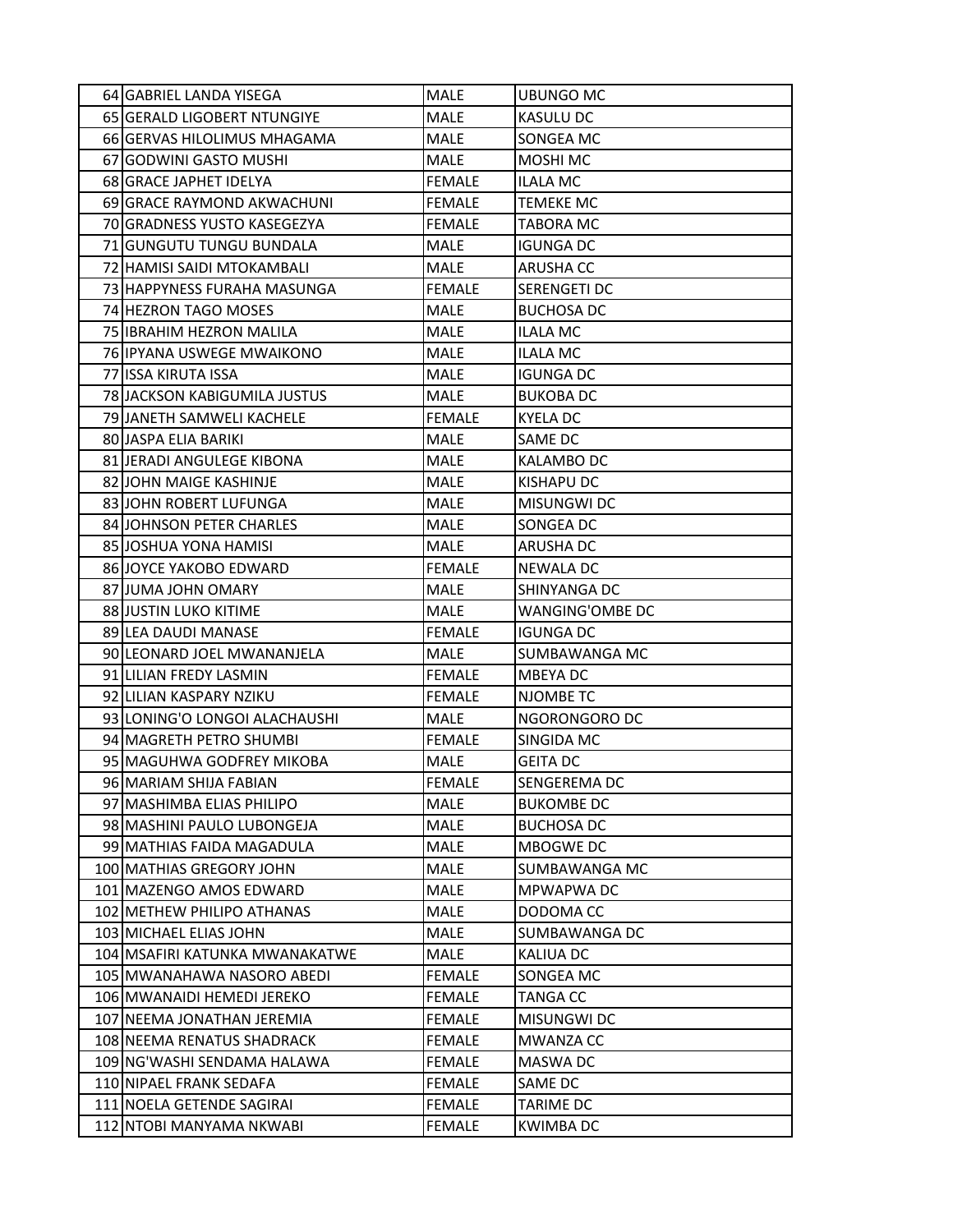| 113 JOMARI YASINI DHAHABU     | MALE          | <b>ARUSHA CC</b>    |
|-------------------------------|---------------|---------------------|
| 114 PASCHAL LINUS GEORGE      | <b>MALE</b>   | <b>KALIUA DC</b>    |
| 115 PASKALIA MODEST KASULA    | <b>FEMALE</b> | <b>KALAMBO DC</b>   |
| 116 PETRO LAISON MWILONGO     | MALE          | <b>MBARALI DC</b>   |
| 117 PILI OMARI HASANI         | <b>FEMALE</b> | <b>IKUNGI DC</b>    |
| 118 PROSPER ERICK MAPUNDA     | MALE          | <b>MBEYACC</b>      |
| 119 RAHMA HAMAD HUSSEIN       | <b>FEMALE</b> | <b>BABATI DC</b>    |
| 120 RAHMA MSAFIRI SHABANI     | <b>FEMALE</b> | <b>ILALA MC</b>     |
| 121 RAMADHAN TWAHA RAMADHANI  | <b>MALE</b>   | <b>TABORA MC</b>    |
| 122 RASHIDI HAMISI MBAYA      | MALE          | KITETO DC           |
| 123 REBECA GALUS FEDHA        | <b>FEMALE</b> | <b>NKASIDC</b>      |
| 124 RENATUS JAMES LUGATA      | <b>MALE</b>   | <b>KWIMBA DC</b>    |
| 125 REUBEN MUSSA MARCO        | MALE          | <b>MWANZA CC</b>    |
| 126 ROBERT AMON MWAKIBINGA    | <b>MALE</b>   | MBEYA CC            |
| 127 ROMWALD ROMWALD LUAMBANO  | MALE          | <b>MBINGA DC</b>    |
| 128 SABORE LESESITA KURTUT    | MALE          | NGORONGORO DC       |
| 129 SABRINA ISSA HEMEDI       | <b>FEMALE</b> | <b>BAGAMOYO DC</b>  |
| 130 SAIDI ABDALLAH NGAILA     | MALE          | <b>MANYONI DC</b>   |
| 131 SAIDI YUSUPH PEMBE        | MALE          | <b>TEMEKE MC</b>    |
| 132 SALMA MHINA RAMADHANI     | <b>FEMALE</b> | DODOMA CC           |
| 133 SALMIN SALUM FELESIAN     | MALE          | NGARA DC            |
| 134 SALVIUS FESTO TEGETE      | MALE          | <b>MBINGATC</b>     |
| 135 SARA CHRISTOPHER KULWA    | <b>FEMALE</b> | <b>KAHAMATC</b>     |
| 136 SELEMAN MIRAJI MBARUKU    | MALE          | MUHEZA DC           |
| 137 SELEMANI ALBETH SOLOMONI  | MALE          | NZEGA DC            |
| 138 SHABANI HAMISI JUMA       | <b>MALE</b>   | URAMBO DC           |
| 139 SHADRACK JOHN MWAMBUCHI   | <b>MALE</b>   | NJOMBE DC           |
| 140 SHADRACK YOHANA WASHA     | MALE          | <b>BUKOMBE DC</b>   |
| 141 SHAFIHI SELEMANI HAMISI   | <b>MALE</b>   | MTWARA MIKINDANI MC |
| 142 SHAIBU IBRAHIM MANGOWELA  | <b>MALE</b>   | <b>KILWA DC</b>     |
| 143 SHAMILI NAHAMANI KABUME   | MALE          | <b>MUFINDI DC</b>   |
| 144 SIKI ANTONY NYAMHANGA     | <b>MALE</b>   | <b>BUTIAMA DC</b>   |
| 145 SITTA MAGILE MANGULA      | MALE          | MASWA DC            |
| 146 STANLEY CHRISTOPHER MLIGO | MALE          | NJOMBE TC           |
| 147 SUBIRA SAIDI RAMADHANI    | <b>FEMALE</b> | MOROGORO DC         |
| 148 SUMUNI GESURA GESONA      | MALE          | <b>SERENGETI DC</b> |
| 149 SYLIVIA HAULE SOLOMON     | <b>FEMALE</b> | MWANZA CC           |
| 150 TAUSI RASHIDI MOHAMED     | <b>FEMALE</b> | ARUSHA DC           |
| 151 THONY ALEX NGELANGELA     | <b>MALE</b>   | <b>MUFINDI DC</b>   |
| 152 TWALBU MOKILI CHANGOMA    | MALE          | <b>HANDENITC</b>    |
| 153 VALELIANA DANIEL MRISHO   | FEMALE        | WANGING'OMBE DC     |
| 154 WEGESA CHACHA KICHERE     | <b>FEMALE</b> | <b>RORYA DC</b>     |
| 155 WILFRED ALEX MZIRAY       | <b>MALE</b>   | <b>ARUSHA CC</b>    |
| 156 YAASIR OTHMANI KALULU     | <b>MALE</b>   | <b>ILALA MC</b>     |
| 157 YUSUPH WAMBURA MARWA      | MALE          | <b>TARIME DC</b>    |
| 158 ZACHARIA NYAMHANGA NKOMBA | MALE          | MWANZA CC           |
| 159 ZULFA SELEMANI HAMISI     | <b>FEMALE</b> | TEMEKE MC           |

**Basic Technician Certificate in Human Resource Management FOR ADMISSION YEAR 2022**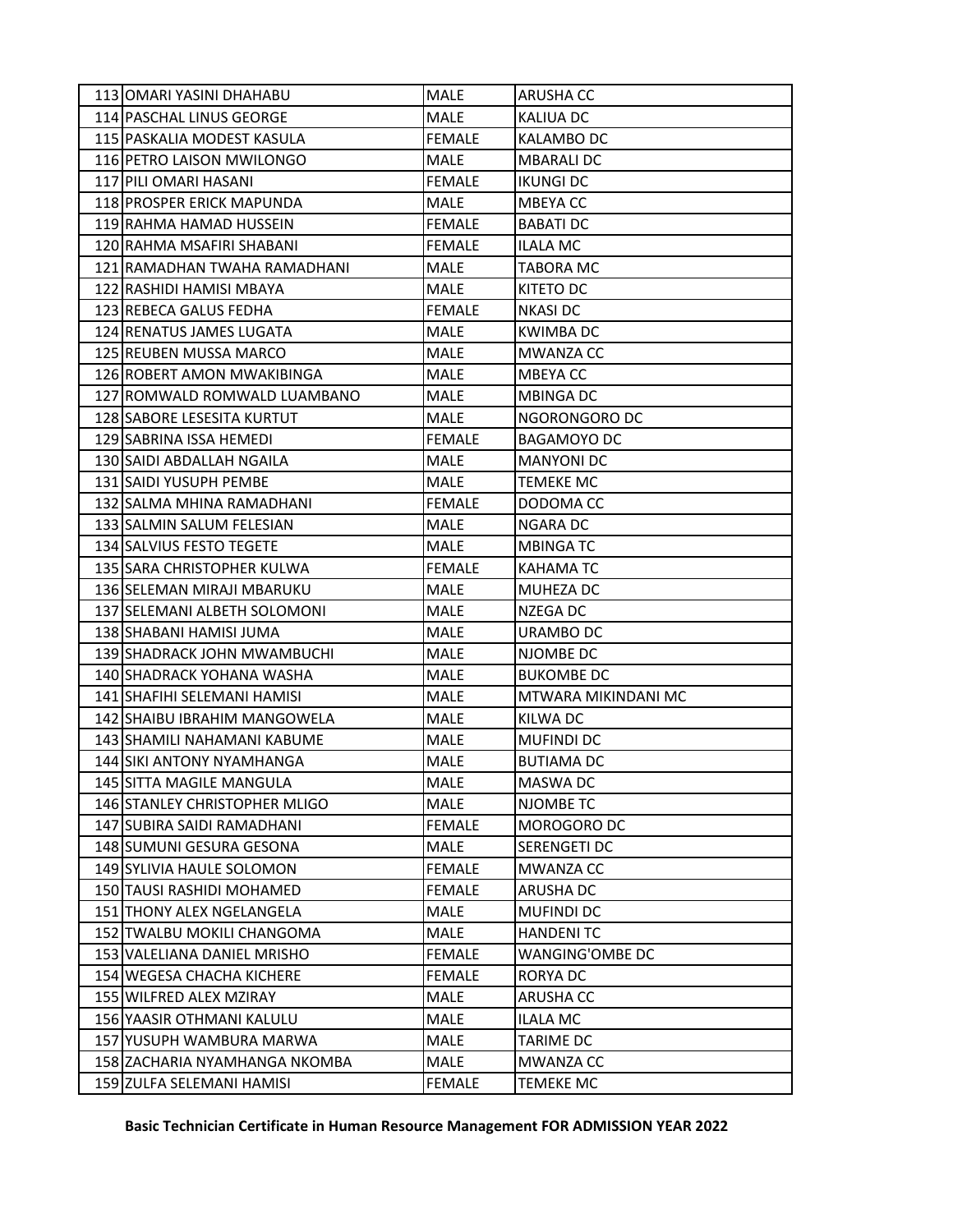| 1 ABDALLAH HASSANI HASSANI        | MALE          | <b>TUNDURU DC</b>    |
|-----------------------------------|---------------|----------------------|
| 2IABDALLAH KIBWANA SALUM          | <b>MALE</b>   | <b>TEMEKE MC</b>     |
| 3 ABDALLAH MOHAMEDI MANJAWIRA     | MALE          | KILWA DC             |
| 4 ABDALLAH SALEHE MWIGUNE         | <b>MALE</b>   | <b>UBUNGO MC</b>     |
| 5 ABDULMALIK HAMIS JUMBE          | MALE          | KINONDONI MC         |
| 6 ABDULRAHIM ABDULAZIZ BAKARI     | <b>MALE</b>   | <b>TEMEKE MC</b>     |
| 7 ABEL MASUNGA NSESO              | <b>MALE</b>   | <b>MEATU DC</b>      |
| <b>8IABERY NZISEHERE GREVAZI</b>  | MALE          | <b>NGARA DC</b>      |
| 9 ABIGAEL PAUL CHINDO             | <b>FEMALE</b> | <b>SUMBAWANGA MC</b> |
| 10 ABUBAKAR SHABANI RAJABU        | MALE          | ILALA MC             |
| 11 ABUBAKARI OMALI ABDALLAH       | MALE          | <b>MAFIA DC</b>      |
| 12 JABUBAKARI RAMADHAN HUSSENI    | <b>MALE</b>   | <b>IRINGA MC</b>     |
| 13 ADAM ABDALAH LEMAMA            | MALE          | MUSOMA MC            |
| 14 ADILI OKOKA CHENGULA           | <b>MALE</b>   | <b>MAKETE DC</b>     |
| 15 ADONIA NIKO MWANJA             | MALE          | MBOZI DC             |
| <b>16 AGATON FRANSIS NGONYANI</b> | MALE          | NAMTUMBO DC          |
| 17 AGNES FLORENCE ILONGELA        | <b>FEMALE</b> | CHUNYA DC            |
| 18 AGNESS ABISAI SINKALA          | <b>FEMALE</b> | <b>MBEYACC</b>       |
| 19 AGNESS JOHN CLEMENT            | <b>FEMALE</b> | <b>SHINYANGA MC</b>  |
| 20 AGREY GODLOVE LUVANDA          | MALE          | <b>IRINGA DC</b>     |
| 21 AGUSTINO ELIAS MWAKILIMA       | MALE          | <b>KYELA DC</b>      |
| 22 AHMAD KASSIM MZOA              | MALE          | <b>ILEMELA MC</b>    |
| 23 AHMADI KOMBO RASHIDI           | MALE          | LINDI MC             |
| 24 AHMED SHABANI ATHUMANI         | MALE          | UBUNGO MC            |
| 25 AIDA KHAMIS IDD                | <b>FEMALE</b> | UBUNGO MC            |
| 26 AIDANI LUNGWA MBELE            | MALE          | <b>KONGWADC</b>      |
| 27 AIKASIHA THOMSON KISHARI       | <b>FEMALE</b> | MOSHI DC             |
| 28 AIMANA SUDI MUNGIA             | <b>FEMALE</b> | <b>ARUSHA CC</b>     |
| 29 AIRUNI HASSAN YAZIDU           | <b>FEMALE</b> | <b>IRINGA MC</b>     |
| <b>30 AISHA HUSSEIN MAHMUDU</b>   | <b>FEMALE</b> | DODOMA CC            |
| 31 AIWINIA UPHORO MASSAWE         | <b>MALE</b>   | <b>ARUSHA CC</b>     |
| 32 ALANUS JOSEPH STEPHANO         | <b>MALE</b>   | MOSHI DC             |
| 33 ALBERTI PAKOME CHALES          | MALE          | ROMBO DC             |
| 34 ALEKIUS DOMINIC DANIELY        | MALE          | RUNGWE DC            |
| 35 ALEX BENJAMIN FABIAN           | MALE          | <b>TEMEKE MC</b>     |
| 36 ALEX DAUD SONDA                | MALE          | <b>GEITA DC</b>      |
| 37 ALEX GRATIANO DUWE             | MALE          | <b>MPANDA MC</b>     |
| 38 ALEX JOHN KAWAWA               | MALE          | <b>ILALA MC</b>      |
| 39 ALEX KANDIDUS MBAWALA          | MALE          | SONGEA DC            |
| 40 ALFA ZAKARIA MBWILO            | MALE          | KINONDONI MC         |
| 41 ALFRED EMMANUEL KATABI         | MALE          | <b>ILALA MC</b>      |
| 42 ALFRED ERICK KILEKALILE        | MALE          | <b>KYELA DC</b>      |
| 43 ALHAJI OMARY ALI               | MALE          | <b>TANGA CC</b>      |
| 44 ALI KASSIM ALI                 | MALE          | <b>TEMEKE MC</b>     |
| 45 ALISIA JOVIN KOKWESIGA         | <b>FEMALE</b> | <b>MULEBA DC</b>     |
| 46 ALLEN KATABENGWA ELISA         | MALE          | <b>BUKOBA DC</b>     |
| 47 ALLEN MANGULA ALLEN            | MALE          | TANGA CC             |
| 48 ALLY ABDI SAID                 | MALE          | <b>TEMEKE MC</b>     |
| 49 ALLY JUMA ALLY                 | MALE          | <b>ILEMELA MC</b>    |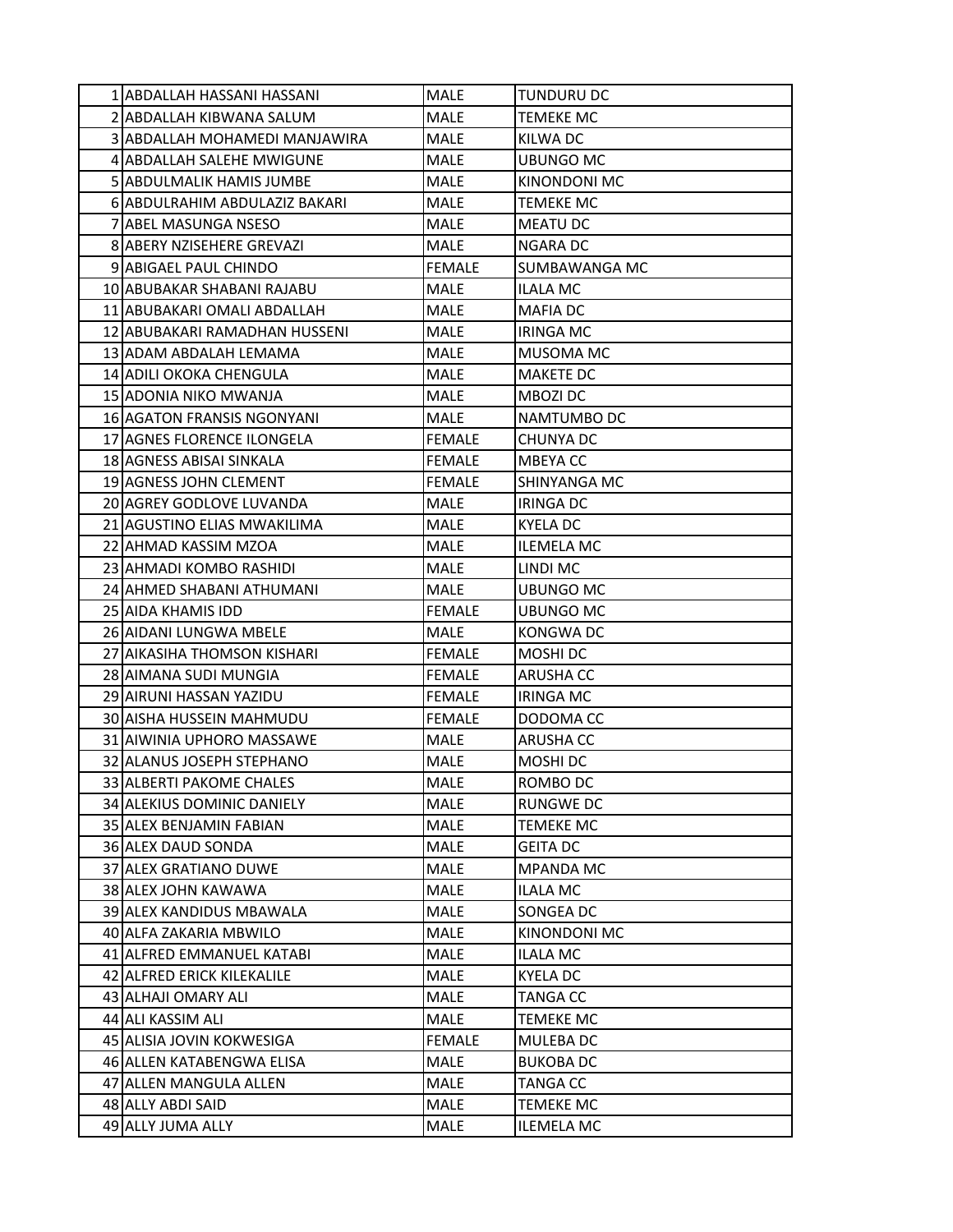| 50 ALLY SALUMU JUMA         |                                 | MALE          | <b>GEITA TC</b>        |
|-----------------------------|---------------------------------|---------------|------------------------|
| 51 ALOYCE CHRISTIAN MTEGA   |                                 | <b>MALE</b>   | <b>WANGING'OMBE DC</b> |
| 52 AMADEA KENEDY FRANSI     |                                 | <b>FEMALE</b> | ROMBO DC               |
| 53 AMAN MATHAYO KIBONA      |                                 | MALE          | <b>KYELA DC</b>        |
| 54 AMAN MWESIGA STANLEY     |                                 | <b>MALE</b>   | <b>MULEBA DC</b>       |
| 55 AMINA ALLY MNAMBYA       |                                 | <b>FEMALE</b> | <b>MWANZA CC</b>       |
|                             | 56 AMINA MUZAMILU MOHAMED       | <b>FEMALE</b> | <b>KAHAMATC</b>        |
| 57 AMINA RAJABU IDDI        |                                 | <b>FEMALE</b> | <b>IRINGA MC</b>       |
| 58 AMINA SAID GODA          |                                 | <b>FEMALE</b> | <b>ULANGA DC</b>       |
| 59 AMIRI MASANGWA RUBOTA    |                                 | <b>MALE</b>   | <b>BIHARAMULO DC</b>   |
| 60 AMOS ABEL MBOZANO        |                                 | MALE          | SHINYANGA DC           |
| 61 AMOS ERNEST WISARIRO     |                                 | <b>MALE</b>   | <b>SERENGETI DC</b>    |
| 62 AMOSI DANIEL CHIDAU      |                                 | <b>MALE</b>   | <b>GAIRO DC</b>        |
| 63 AMOUR ABDALLAH AMOUR     |                                 | MALE          | TEMEKE MC              |
| 64 AMURU ROBERT MLULA       |                                 | MALE          | <b>IRINGA MC</b>       |
|                             | 65 ANASTAZIA LUSIANI ANASTAZI   | <b>FEMALE</b> | <b>MBULU DC</b>        |
|                             | 66 ANESTA ALINANUSWE MWAIJEGELE | <b>FEMALE</b> | <b>KARATU DC</b>       |
| 67 ANETH KENGELI ANTHONY    |                                 | <b>FEMALE</b> | <b>BUKOBA DC</b>       |
| 68 ANISETH EMANUEL SALUMU   |                                 | MALE          | <b>SONGWE DC</b>       |
| 69 ANIVIA ZEVERIO MKONO     |                                 | <b>FEMALE</b> | <b>KARAGWE DC</b>      |
| 70JANJELA DAMAS MDULINGWA   |                                 | <b>FEMALE</b> | RUNGWE DC              |
| 71 ANNA ALLY CHEUSI         |                                 | <b>FEMALE</b> | SAME DC                |
| 72 ANNA PAULO SAFARI        |                                 | <b>FEMALE</b> | <b>MBULUTC</b>         |
|                             | 73 ANNAMARIA BEATUS PONERA      | <b>FEMALE</b> | <b>MBINGA DC</b>       |
| 74 ANOLD SHAIBU AFIMBILISYE |                                 | <b>MALE</b>   | <b>KYELA DC</b>        |
|                             | 75 ANSIGARI WILLIAM MASSAWE     | MALE          | SINGIDA MC             |
| 76 ANTHONY COLMAN MINDE     |                                 | MALE          | TABORA MC              |
| 77 ANTONIA JAMES BUGANDA    |                                 | <b>FEMALE</b> | <b>BUSEGA DC</b>       |
| 78 ANUARI SADATI THABITI    |                                 | <b>MALE</b>   | <b>NANYUMBU DC</b>     |
| 79 ARAFA MBARUKU MBEYU      |                                 | <b>FEMALE</b> | <b>ILALA MC</b>        |
| 80 ARAFATI SAIDI NJOMBI     |                                 | MALE          | ILALA MC               |
| 81 ASHA MOHAMEDI SALUMU     |                                 | <b>FEMALE</b> | LINDI DC               |
| 82 ASHERY PETER DAUDI       |                                 | MALE          | <b>BAHIDC</b>          |
| 83 ASHRAFU MOHAMED NG'ITU   |                                 | MALE          | <b>ILALA MC</b>        |
| 84 ASMA ABDUL KINGETENGE    |                                 | <b>FEMALE</b> | <b>MKURANGA DC</b>     |
| 85 ASWILE MLAWA MWASEBA     |                                 | MALE          | <b>KYELA DC</b>        |
| 86 ATHUMANI SALIMU ALLY     |                                 | MALE          | TANGA CC               |
|                             | 87 AUGUSTINO DEOGRATIAS PETER   | MALE          | <b>ILALA MC</b>        |
| 88 AVELINA MSAFIRI MAGOTI   |                                 | <b>FEMALE</b> | <b>MISUNGWI DC</b>     |
| 89 AZIZA BONIPHACE SHIJA    |                                 | <b>FEMALE</b> | <b>NZEGATC</b>         |
| 90 AZIZA RAMADHANI MBAJI    |                                 | <b>FEMALE</b> | CHEMBA DC              |
| 91 BABESHI SHIRAZI PAUL     |                                 | MALE          | <b>MASASIDC</b>        |
| 92 BADAKA MAHONA MADAMA     |                                 | <b>FEMALE</b> | <b>MSALALA DC</b>      |
| 93 BADI KIGARU SWEKA        |                                 | <b>FEMALE</b> | <b>BUSEGA DC</b>       |
| 94 BAHATI ATHUMANI AKILU    |                                 | MALE          | <b>NANYUMBU DC</b>     |
| 95 BAHATI NKOBA IKUNGU      |                                 | <b>FEMALE</b> | <b>BARIADI DC</b>      |
| 96 BAHATI PASCAL MLOWOSA    |                                 | MALE          | MOSHI DC               |
| 97 BAHATI SULETE MKUNGILE   |                                 | MALE          | <b>KONGWADC</b>        |
| 98 BAKARI HAJI BAKARI       |                                 | MALE          | <b>KILWA DC</b>        |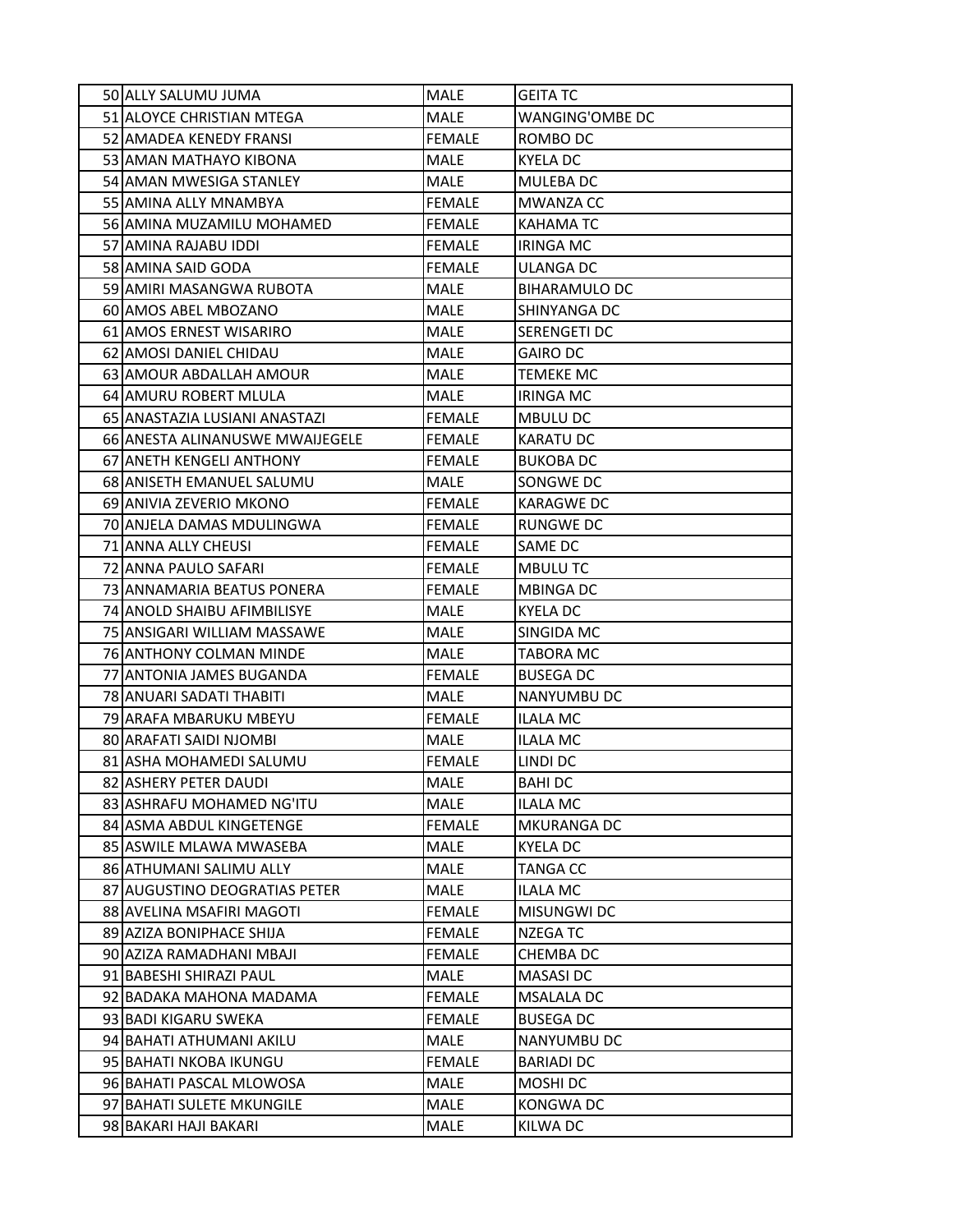| 99 BAKARI SAIDI MBINGA            | MALE          | LINDI MC            |
|-----------------------------------|---------------|---------------------|
| 100 BAKIRI SIKUPYA MWAKANUSYA     | <b>MALE</b>   | <b>KYELA DC</b>     |
| 101 BARACK NASSORO MLAGALA        | <b>MALE</b>   | <b>GEITA DC</b>     |
| 102 BARAKA AMOS MWAKALOBO         | <b>MALE</b>   | <b>ILALA MC</b>     |
| 103 BARAKA BENEDICTO ABEID        | <b>MALE</b>   | <b>BUTIAMA DC</b>   |
| 104 BARAKA FAUSTINE SOKA          | <b>MALE</b>   | MOSHI DC            |
| 105 BARAKA SAMWEL MAHABA          | <b>MALE</b>   | <b>TARIME TC</b>    |
| 106 BATHOLOMEO MTATIRO PASCHAL    | <b>MALE</b>   | <b>SERENGETI DC</b> |
| 107 BEFODI BORA MLIGO             | MALE          | <b>NJOMBE TC</b>    |
| 108 BELINDA YESSE MMARI           | <b>FEMALE</b> | KIBAHA TC           |
| 109 BENADETHA MENAS KHAMSINI      | <b>FEMALE</b> | SUMBAWANGA MC       |
| 110 BENEDICTA EMANUEL WOISSO      | <b>FEMALE</b> | ROMBO DC            |
| 111 BENJAMINI IBRAHIMU CHENELO    | <b>MALE</b>   | <b>MBARALI DC</b>   |
| 112 BENJAMINI YOHANA NGIPUNYI     | <b>MALE</b>   | SIMANJIRO DC        |
| 113 BENSONI NATHANAEL TIBASHAILWA | <b>MALE</b>   | <b>KARAGWE DC</b>   |
| 114 BESTINA PETER THOMAS          | <b>FEMALE</b> | UKEREWE DC          |
| 115 BESTONI VENANCE MWAKALIKAMO   | <b>MALE</b>   | <b>MBARALI DC</b>   |
| 116 BOAZ CASTOR MWANOSA           | MALE          | <b>IFAKARA TC</b>   |
| 117 BONIFACE HENDRY MALINGILA     | <b>MALE</b>   | ROMBO DC            |
| 118 BONIPHACE AMOSI NGUSA         | <b>MALE</b>   | <b>MUSOMA MC</b>    |
| 119 BONIPHACE SABATO JUMA         | MALE          | <b>GEITA DC</b>     |
| 120 BRAITON JOACKIM FARAJI        | <b>MALE</b>   | <b>ILALA MC</b>     |
| 121 BRASIUSI VICENT KISONGORA     | <b>MALE</b>   | CHATO DC            |
| 122 BRAYAN LIVING KIWIA           | MALE          | MOSHI DC            |
| 123 BRAYAN WILLSON MOLLEL         | <b>MALE</b>   | <b>ARUSHA CC</b>    |
| 124 BRIAN ANTIPAS MALEO           | <b>MALE</b>   | <b>ARUSHA CC</b>    |
| 125 BRUCE CASTO OBEDI             | <b>MALE</b>   | CHAMWINO DC         |
| 126 BRYSON PETER LYATUU           | MALE          | <b>MOSHI MC</b>     |
| 127 CALVIN MALEGESI GILISHONI     | MALE          | <b>KINONDONI MC</b> |
| 128 CAREEN MANASE SAMSON          | <b>FEMALE</b> | <b>ARUSHA CC</b>    |
| 129 CARLOS FRANCIS OWEN           | MALE          | UBUNGO MC           |
| 130 CATHERINE JAMES MIKOMANGWA    | <b>FEMALE</b> | <b>KAHAMATC</b>     |
| 131 CATHERINE MOSHI NTONGA        | FEMALE        | <b>UBUNGO MC</b>    |
| 132 CECILIA OSBART BILAMATA       | <b>FEMALE</b> | MOSHI DC            |
| 133 CHARLES ANDREW MATHAYO        | MALE          | <b>HAIDC</b>        |
| 134 CHARLES EMMANUEL KAMANZI      | MALE          | <b>ILALA MC</b>     |
| 135 CHARLES LUCAS MTULA           | MALE          | <b>USHETU DC</b>    |
| 136 CHARLES RICHARD BUSHEMELI     | MALE          | <b>KISHAPU DC</b>   |
| 137 CHARLES SELESTINIUS MNYERA    | MALE          | <b>ILALA MC</b>     |
| 138 CHIKU HASSAN KIDELAH          | <b>FEMALE</b> | MOROGORO MC         |
| 139 CHIYAMA JUMANNE MELARYA       | MALE          | MUSOMA DC           |
| 140 CHOME MUSTAFA MASEKE          | <b>MALE</b>   | <b>TEMEKE MC</b>    |
| 141 CHRISTANDUS FLOWIN MBULIGWE   | MALE          | NJOMBE TC           |
| 142 CHRISTIAN SETH MLOKA          | MALE          | MBOZI DC            |
| 143 CHRISTINA ARON PATRICK        | <b>FEMALE</b> | <b>KINONDONI MC</b> |
| 144 CHRISTINA HAMISI LIKAMBI      | <b>FEMALE</b> | <b>ULANGA DC</b>    |
| 145 CHRISTINA HERMAN SULLE        | <b>FEMALE</b> | <b>MBULU DC</b>     |
| 146 CHRISTINA LUCAS SHIJA         | <b>FEMALE</b> | SHINYANGA MC        |
| 147 CHRISTINA SAMWELL KERYANANGA  | <b>FEMALE</b> | <b>ARUSHA DC</b>    |
|                                   |               |                     |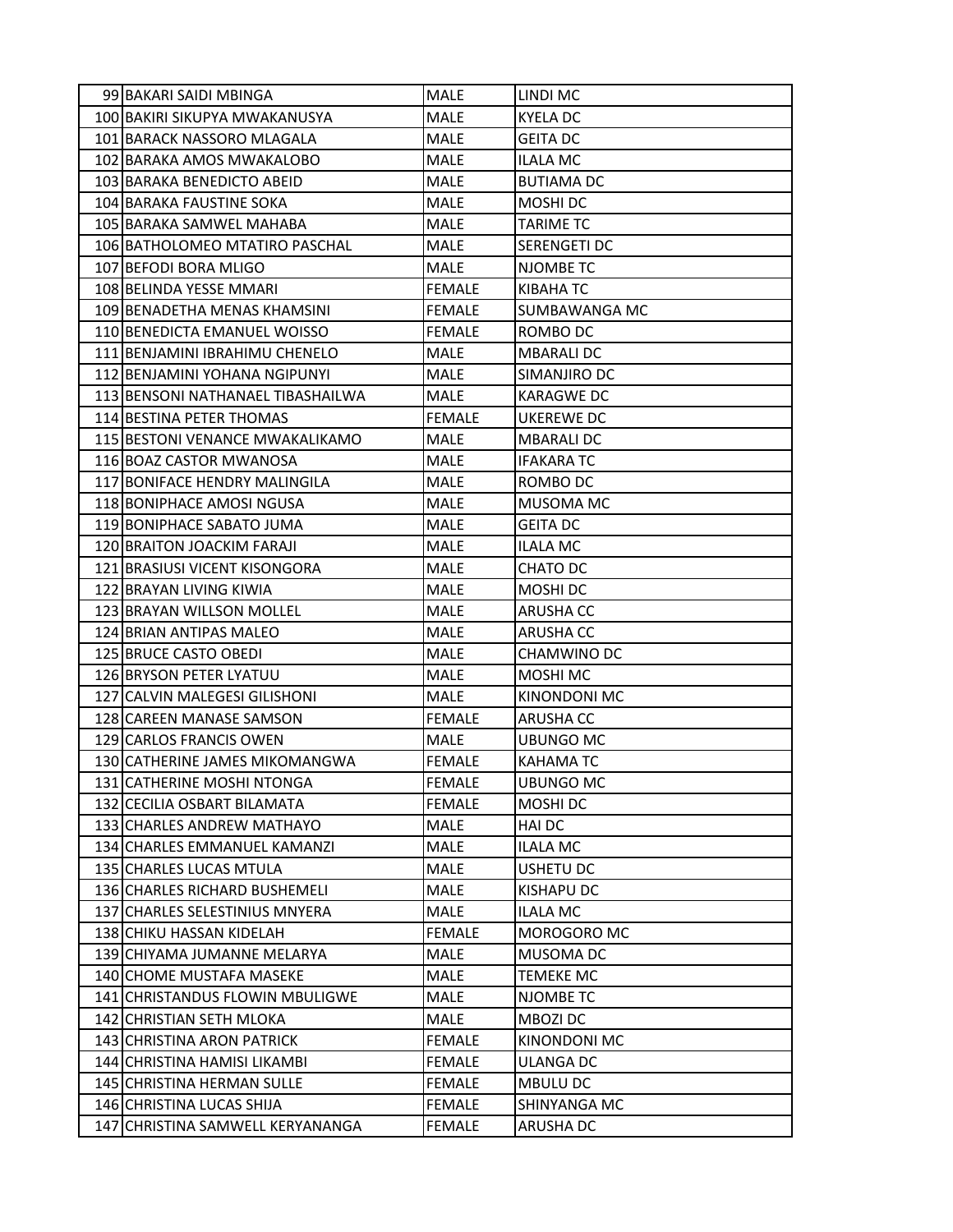| 148 CHRISTOPHER YONA LUKA        | MALE          | <b>MONDULI DC</b>      |
|----------------------------------|---------------|------------------------|
| 149 CLAUDY LAWI MUSA             | <b>MALE</b>   | <b>ILALA MC</b>        |
| 150 CLEMENT SIMON MSEMAKWELI     | MALE          | <b>BARIADI DC</b>      |
| 151 CLIVASTUS OSCAR SIMWAKA      | <b>MALE</b>   | MOMBA DC               |
| 152 COLETA DANIEL BAHA           | <b>FEMALE</b> | <b>MBULUTC</b>         |
| 153 COLLIN JONAS MOLLEL          | <b>MALE</b>   | <b>ARUSHA DC</b>       |
| 154 COLLINS EUSTICE SONYO        | <b>MALE</b>   | DODOMA CC              |
| <b>155 CONDRAD ANTON MUNISHI</b> | <b>MALE</b>   | MOSHI DC               |
| 156 CORONEL RICHARD MPANGA       | <b>MALE</b>   | SHINYANGA DC           |
| 157 DAMIANO NIKODEMU PASKALI     | <b>MALE</b>   | <b>MBULU DC</b>        |
| 158 DANIEL DAVID KIMEME          | MALE          | MOSHI DC               |
| 159 DANIEL DIDAS CHAMI           | <b>MALE</b>   | MOSHI DC               |
| 160 DANIEL FELIX WILLIAM         | <b>MALE</b>   | <b>TEMEKE MC</b>       |
| 161 DANIEL JOB MMARY             | <b>MALE</b>   | <b>TEMEKE MC</b>       |
| 162 DATIVA DAUSON KASINJA        | <b>FEMALE</b> | <b>KYERWA DC</b>       |
| 163 DAUD EDWIN PWELE             | <b>MALE</b>   | CHUNYA DC              |
| 164 DAUD SAHANI PAUL             | <b>MALE</b>   | CHATO DC               |
| 165 DAUDI ELIA CHIPUNGU          | <b>MALE</b>   | <b>UBUNGO MC</b>       |
| 166 DAUDI ISAYA LEKIPA           | <b>MALE</b>   | NGORONGORO DC          |
| 167 DAVID ASHERI PIUS            | <b>MALE</b>   | <b>MBEYACC</b>         |
| 168 DAVID COSMAS KWESI           | <b>MALE</b>   | <b>MWANZA CC</b>       |
| 169 DAVID GABRIEL MWANAMTWA      | MALE          | <b>MBEYADC</b>         |
| 170 DEBORA FORD ABDALA           | <b>FEMALE</b> | <b>WANGING'OMBE DC</b> |
| 171 DEBORA NYAKANGARA BUPAMBA    | <b>FEMALE</b> | <b>BUNDA DC</b>        |
| 172 DEBORA PAULO MARTIN          | <b>FEMALE</b> | MOSHI DC               |
| 173 DEBORA YOTHAM PAULO          | <b>FEMALE</b> | <b>MBULU DC</b>        |
| 174 DEGMARY ENOS SALALA          | <b>FEMALE</b> | <b>UBUNGO MC</b>       |
| 175 DENICE PASTORY MBAKILE       | <b>MALE</b>   | MOSHI DC               |
| 176 DENIS DANIEL MOSHA           | MALE          | MOSHI DC               |
| 177 DENIS DEOGRATIUS ELIAS       | MALE          | <b>TANGA CC</b>        |
| 178 DEOGRATIAS BONIFASI MNALI    | <b>MALE</b>   | MOROGORO MC            |
| 179 DEVID LULEGULA ANDREA        | MALE          | <b>BUCHOSA DC</b>      |
| 180 DHARUBIA SWAIBU ABDALLA      | <b>FEMALE</b> | <b>IRAMBA DC</b>       |
| 181 DICKSON JACSON LAIZER        | <b>MALE</b>   | ARUSHA CC              |
| 182 DICKSON PETER MWAKALONGA     | MALE          | <b>BUSOKELO DC</b>     |
| 183 DICKSON ROUCHY MASANGYA      | MALE          | <b>CHALINZE DC</b>     |
| 184 DIDAS LAURENTI NGOWI         | MALE          | MOSHI DC               |
| <b>185 DIONIS SIXBERT MUSHI</b>  | <b>MALE</b>   | <b>HAI DC</b>          |
| 186 DONALD DANIEL CHOCHOLE       | MALE          | DODOMA CC              |
| 187 DONAT NDUME MUGUSI           | MALE          | <b>UKEREWE DC</b>      |
| <b>188 DORA CLEMENT MICHAEL</b>  | <b>FEMALE</b> | KINONDONI MC           |
| 189 DORICE HOSEA                 | <b>FEMALE</b> | KINONDONI MC           |
| 190 DORIS MWANONGWA BUKUKU       | <b>FEMALE</b> | <b>TUNDUMA TC</b>      |
| 191 DOTTO EVA MAGINGIRA          | <b>FEMALE</b> | MULEBA DC              |
| 192 EDGA MANENO MWALUKUNGA       | MALE          | <b>KYELA DC</b>        |
| 193 EDIGAR EDSON JOSEPH          | MALE          | <b>KARAGWE DC</b>      |
| 194 EDINA ANDREA KALINGA         | <b>FEMALE</b> | MBEYA DC               |
| 195 EDINA LUCAS LUGEJI           | <b>FEMALE</b> | CHATO DC               |
| 196 EDINATHA JOSEPHAT VYAKUZIWA  | <b>FEMALE</b> | <b>NKASI DC</b>        |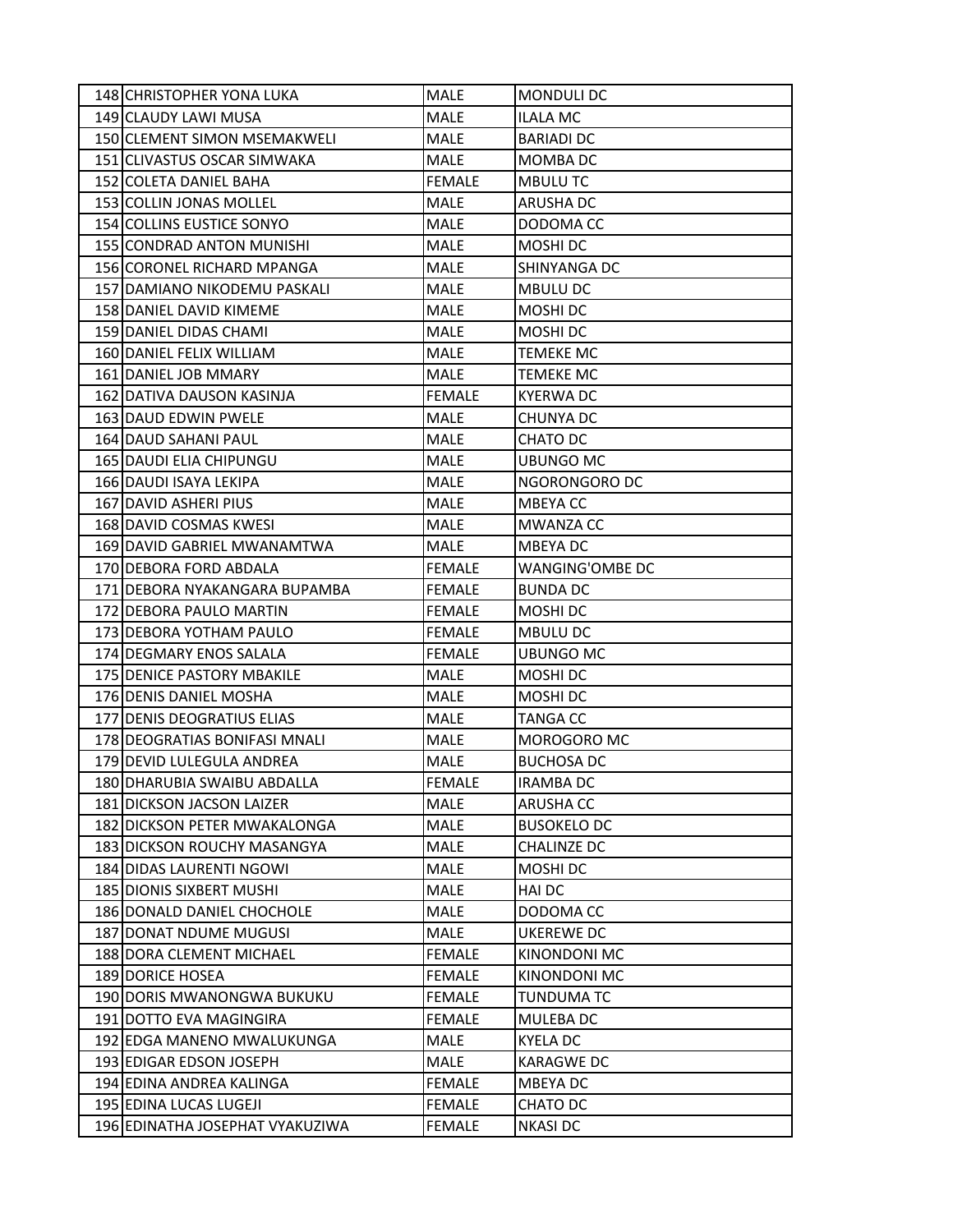|                              | 197 EDITHA THEONEST NICODEMUS | <b>FEMALE</b> | <b>GEITA TC</b>      |
|------------------------------|-------------------------------|---------------|----------------------|
|                              | 198 EDWARD PAULO ISONOO       | <b>MALE</b>   | SIMANJIRO DC         |
|                              | 199 EDWINA ALBERT ADRIANO     | <b>FEMALE</b> | KIBONDO DC           |
|                              | 200 EFGENIA PROCHES TADEI     | <b>FEMALE</b> | ROMBO DC             |
|                              | 201 ELIA AUGUSTINO SANKA      | <b>MALE</b>   | MKALAMA DC           |
|                              | 202 ELIA DOMINICK MAFUTA      | <b>MALE</b>   | SUMBAWANGA MC        |
|                              | 203 ELIA KANGAKALE MALEKANI   | <b>MALE</b>   | <b>GEITA DC</b>      |
|                              | 204 ELIA ROBART FRANK         | MALE          | KINONDONI MC         |
|                              | 205 ELICK GAVA GODFREY        | <b>MALE</b>   | MISSENYI DC          |
|                              | 206 ELINA IBRAHIM MSUKWA      | <b>FEMALE</b> | MBEYA DC             |
| <b>207 ELIO JULIO KIBIKI</b> |                               | <b>MALE</b>   | <b>IRINGA DC</b>     |
|                              | 208 ELISHA GODWIN BABUYA      | <b>MALE</b>   | <b>KYELA DC</b>      |
|                              | 209 ELISHA MORIS MWASANDEMBO  | <b>MALE</b>   | <b>KYELA DC</b>      |
|                              | 210 ELISHA PRAYGOD NKYA       | <b>MALE</b>   | <b>UBUNGO MC</b>     |
|                              | 211 ELIYA JOSEPH PETRO        | MALE          | <b>KARATU DC</b>     |
|                              | 212 ELIZABETH DEONATUS BWIRE  | <b>FEMALE</b> | <b>MUSOMA MC</b>     |
|                              | 213 ELIZABETH JOHN SAFARI     | <b>FEMALE</b> | <b>HANANG DC</b>     |
|                              | 214 ELIZABETH KAMATA HEZRON   | <b>FEMALE</b> | <b>BARIADI DC</b>    |
|                              | 215 ELIZABETH ROBERT AMON     | <b>FEMALE</b> | <b>ARUSHA CC</b>     |
|                              | 216 ELVIRA BATESI SEDERICK    | <b>FEMALE</b> | <b>BUKOBA DC</b>     |
|                              | 217 ELYADA SHAIBU BALENCE     | <b>FEMALE</b> | MBEYA CC             |
|                              | 218 EMANUEL AMAN MLANGWA      | MALE          | <b>IRINGA DC</b>     |
|                              | 219 EMANUEL BATHOLOMEO KWEKA  | <b>MALE</b>   | <b>HAI DC</b>        |
|                              | 220 EMANUEL GODFREY MAKALA    | MALE          | MOSHI DC             |
|                              | 221 EMANUEL JOHN KONORAD      | MALE          | MVOMERO DC           |
|                              | 222 EMANUEL KIDAI MAMBA       | <b>MALE</b>   | <b>IRAMBA DC</b>     |
|                              | 223 EMANUEL PROSPER DAUD      | <b>MALE</b>   | <b>IRAMBA DC</b>     |
|                              | 224 EMANUELI MARIO JACOBO     | MALE          | <b>TANGA CC</b>      |
|                              | 225 EMILIAN KAIGE ZEPHRINE    | MALE          | <b>BIHARAMULO DC</b> |
|                              | 226 EMMANUEL ELIASAPH NG'OINA | MALE          | <b>TARIME DC</b>     |
|                              | 227 EMMANUEL ENOCK KAGWATA    | <b>MALE</b>   | <b>GEITA DC</b>      |
|                              | 228 EMMANUEL GASPER SAMBA     | <b>MALE</b>   | <b>ILALA MC</b>      |
|                              | 229 EMMANUEL JOHN KOROSPERI   | MALE          | MISSENYI DC          |
|                              | 230 EMMANUEL MABULA MATHEO    | <b>MALE</b>   | KIBAHA DC            |
|                              | 231 EMMANUEL MALAIKA SHULULU  | <b>MALE</b>   | SHINYANGA DC         |
|                              | 232 EMMANUEL YONA MWAKITALU   | MALE          | <b>ILALA MC</b>      |
|                              | 233 EMMANUELA MICHAEL LYAMUYA | <b>FEMALE</b> | <b>UBUNGO MC</b>     |
|                              | 234 ENOCK ASHERY CHAULEMA     | <b>MALE</b>   | SIMANJIRO DC         |
|                              | 235 ENOCK MATATA KABUTERANYA  | MALE          | <b>KWIMBA DC</b>     |
|                              | 236 ENOCK OSCAR FEDRICK       | MALE          | CHUNYA DC            |
|                              | 237 EPHRAIM BENEDICT MUNIS    | MALE          | <b>ILALA MC</b>      |
|                              | 238 ERICK ALEX SIMSAMBA       | MALE          | SUMBAWANGA DC        |
|                              | 239 ERICK ANTHONY MTASHA      | MALE          | CHUNYA DC            |
|                              | 240 ERICK DOMINICK CHAMI      | MALE          | MOSHI DC             |
|                              | 241 ERICK GAUDENCE CHUWA      | MALE          | MOSHI DC             |
|                              | 242 ERICK HERMAN MASSAWE      | MALE          | MOSHI DC             |
|                              | 243 ERICK HUMPHREY MACHALO    | MALE          | ROMBO DC             |
|                              | 244 ERICK JAMES MWIJAGE       | MALE          | <b>ILALA MC</b>      |
|                              | 245 ERICK JAPHET SHESHANGALI  | MALE          | <b>MERU DC</b>       |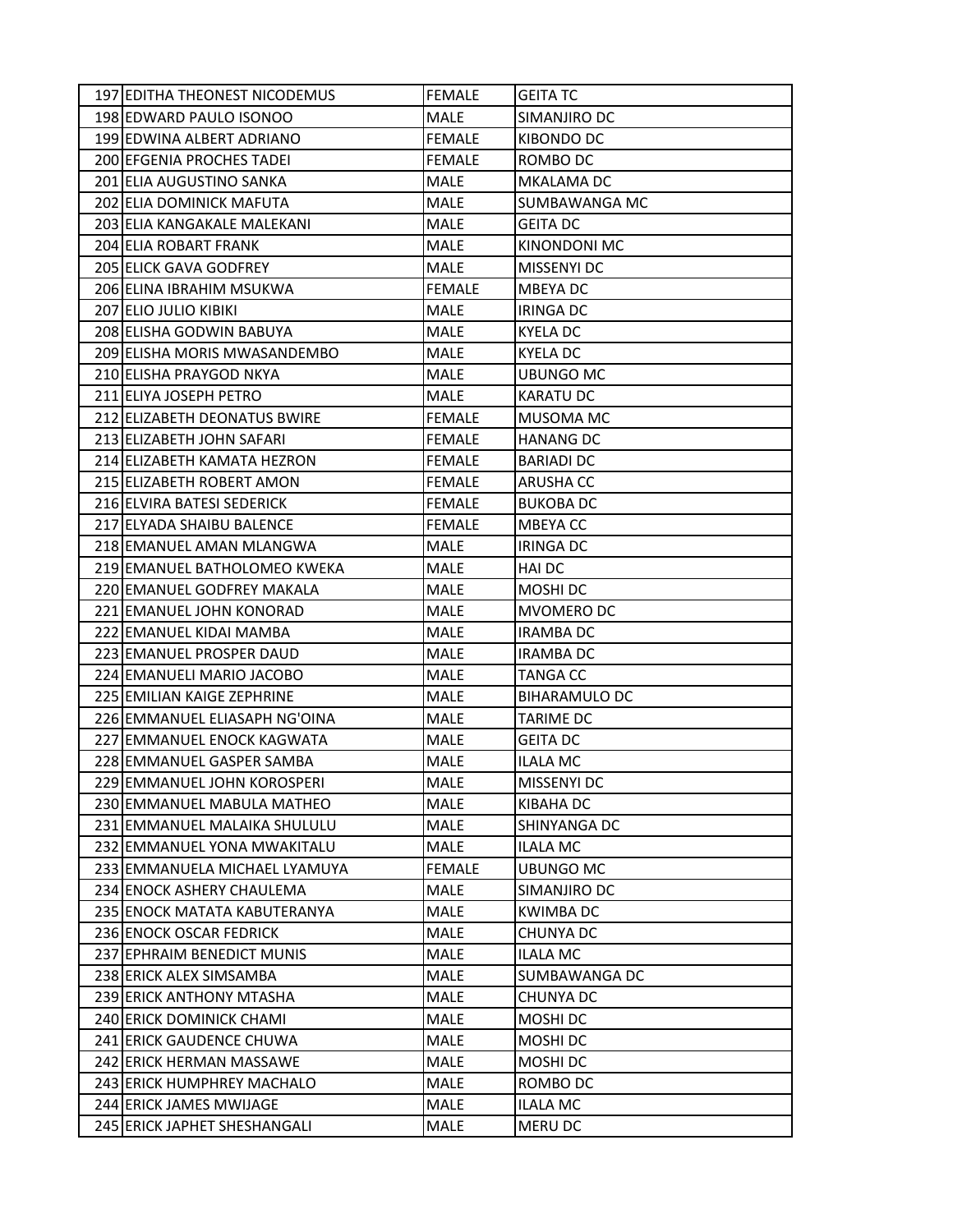| 246 ERICK KELVIN LUCAS            | MALE          | <b>ARUSHA DC</b>       |
|-----------------------------------|---------------|------------------------|
| 247 ERICKSON DAVID MKONG'O        | <b>MALE</b>   | <b>WANGING'OMBE DC</b> |
| 248 ERNEST MJUNI MGANYIZI         | MALE          | <b>MUSOMA MC</b>       |
| 249 ERNEST SELESTIN LWANZALI      | <b>MALE</b>   | KILOLO DC              |
| 250 ERNEST ZACHARIA MTENGA        | <b>MALE</b>   | <b>UBUNGO MC</b>       |
| 251 ERNESTHA GODIAN KIYAO         | <b>FEMALE</b> | <b>NJOMBE TC</b>       |
| 252 ESNAT SAMWEL KIBONA           | <b>FEMALE</b> | CHUNYA DC              |
| 253 ESTA DISMAS MBALALE           | <b>FEMALE</b> | SONGEA DC              |
| 254 ESTER JULIUS MLUNGU           | <b>FEMALE</b> | <b>MBEYADC</b>         |
| 255 ESTER MUHERE MWITA            | <b>FEMALE</b> | <b>MUSOMA MC</b>       |
| 256 ESTHER JUSTINE SINDE          | <b>FEMALE</b> | <b>BUKOMBE DC</b>      |
| 257 EUSTADIUS MJWAHUZI THEOGNENSI | <b>MALE</b>   | <b>MULEBADC</b>        |
| 258 EVARIST NALAILA MKUMBO        | MALE          | <b>MKALAMA DC</b>      |
| 259 EZEKIEL JORDAN MALILA         | <b>MALE</b>   | <b>IRINGA DC</b>       |
| 260 FABIAN NASSON MSAGAA          | MALE          | <b>ILALA MC</b>        |
| 261 FADHILA HASSANI SALEHE        | <b>FEMALE</b> | <b>KIBAHA DC</b>       |
| 262 FAKIHI BAKARI FAKIHI          | <b>MALE</b>   | KINONDONI MC           |
| 263 FANIKIO AMANI KASUKU          | <b>MALE</b>   | <b>BIHARAMULO DC</b>   |
| 264 FARAJI HAMISI RASHIDI         | <b>MALE</b>   | <b>TANDAHIMBA DC</b>   |
| 265 FARAJI ISMAIL HAKI            | <b>MALE</b>   | TANDAHIMBA DC          |
| 266 FARISIH JUMA MIGERO           | <b>MALE</b>   | <b>TEMEKE MC</b>       |
| 267 FATUMA ALLY ABDALAH           | <b>FEMALE</b> | TANGA CC               |
| 268 FATUMA MSUYA JABIR            | <b>FEMALE</b> | <b>ILALA MC</b>        |
| 269 FATUMA STEVEN ISAKA           | <b>FEMALE</b> | <b>IRINGA MC</b>       |
| 270 FAUZIA MAULUSI NGIMBA         | <b>FEMALE</b> | <b>MUFINDI DC</b>      |
| 271 FEBI ALIKO MWAKAMBINDA        | <b>FEMALE</b> | <b>MBEYADC</b>         |
| 272 FEBRONIA JUSTINE KAMATA       | <b>FEMALE</b> | <b>GEITA TC</b>        |
| 273 FEISAL JAMAL MOHAMED          | MALE          | TANGA CC               |
| 274 FELISTA MAGAMBO KAFURU        | <b>FEMALE</b> | <b>TEMEKE MC</b>       |
| 275 FELISTER JOSEPH MANOTA        | <b>FEMALE</b> | <b>MAGU DC</b>         |
| 276 FLORA PATRICK MATHIAS         | <b>FEMALE</b> | <b>ILEMELA MC</b>      |
| 277 FLORENCE SIMON ANDREA         | MALE          | <b>MBULU DC</b>        |
| 278 FRANCIS PETER MATOLI          | MALE          | MOSHI DC               |
| 279 FRANK ALLEN PILIMBI           | MALE          | <b>KYELA DC</b>        |
| 280 FRANK EMANUEL MALAKALINGA     | <b>MALE</b>   | <b>CHUNYA DC</b>       |
| 281 FRANK JOHN FRANCISCO          | MALE          | <b>GEITA DC</b>        |
| 282 FRANK LEZILE LOMBOLA          | MALE          | <b>MASASIDC</b>        |
| 283 FRANK THOMAS MWITA            | MALE          | UBUNGO MC              |
| 284 FRED SHIJA ELIAS              | MALE          | <b>KAHAMATC</b>        |
| 285 FREDERKA BERNAD SHIRIMA       | <b>FEMALE</b> | ROMBO DC               |
| 286 FROLIAN CHRISTOPHER MUNYI     | MALE          | KILOLO DC              |
| 287 FURAHA FRANCE LIKILIWIKE      | MALE          | NJOMBE TC              |
| 288 FURAHA RYOBA ZEPHANIA         | MALE          | <b>TARIME TC</b>       |
| 289 FURAHA SAILEN KLAMEI          | <b>FEMALE</b> | <b>MBARALIDC</b>       |
| 290 FURAHIA OTHANIEL PATTA        | MALE          | <b>NYASA DC</b>        |
| 291 FURAHINI JASTIN KINYAGA       | <b>FEMALE</b> | <b>MUFINDI DC</b>      |
| 292 FURAHINI TINO NGUSULU         | <b>FEMALE</b> | KILOLO DC              |
| 293 GABOLE SALUMU MAIKU           | MALE          | <b>BARIADI DC</b>      |
| 294 GABRIEL BURTON MWANKEMWA      | <b>MALE</b>   | <b>BUSOKELO DC</b>     |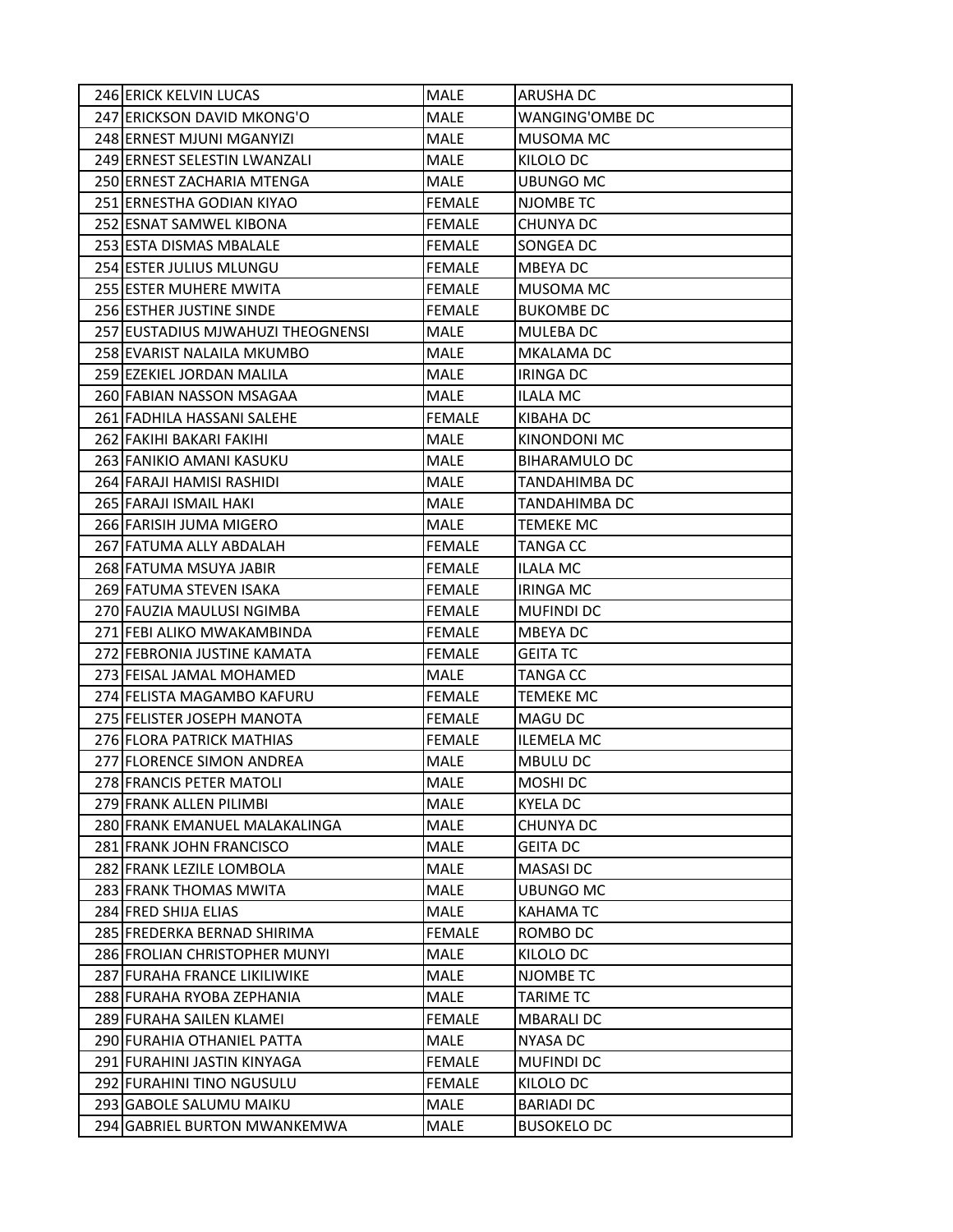| 295 GABRIEL LOTI HAKIMU         | MALE          | <b>KYELA DC</b>      |
|---------------------------------|---------------|----------------------|
| 296 GALUS FELIX MBINDA          | <b>MALE</b>   | <b>MUFINDI DC</b>    |
| 297 GASPAR REGINALD URASA       | <b>MALE</b>   | <b>ARUSHA CC</b>     |
| 298 GEOFREY AYUBU MHEMA         | <b>MALE</b>   | ULANGA DC            |
| 299 GEORGE GEOFREY DENICE       | <b>MALE</b>   | <b>ARUSHA DC</b>     |
| 300 GERALD AUGUSTINO JAMES      | MALE          | <b>BUKOMBE DC</b>    |
| 301 GETRUDE ROGASIAN MALYA      | <b>FEMALE</b> | <b>ILALA MC</b>      |
| 302 GETRUDI PETER MUNISHI       | <b>FEMALE</b> | MOSHI DC             |
| 303 GHATI PIUS SERAMBA          | <b>FEMALE</b> | <b>TARIME DC</b>     |
| 304 GLADNESS ERNEST SIMSOKWE    | <b>FEMALE</b> | <b>MBEYACC</b>       |
| 305 GLORIA FRANCIS LYIMO        | <b>FEMALE</b> | DODOMA CC            |
| 306 GLORY JOSEPHAT MWAKASITA    | <b>FEMALE</b> | <b>ILALA MC</b>      |
| 307 GODFREY MWAKAJUJA PAULO     | <b>MALE</b>   | UYUI DC              |
| 308 GODFREY NGUNILA SAMWEL      | <b>MALE</b>   | <b>ITILIMA DC</b>    |
| 309 GODFREY SIMON CHIWALIGO     | <b>MALE</b>   | DODOMA CC            |
| 310 GODFRID RICHARD BUNDI       | <b>MALE</b>   | <b>KWIMBA DC</b>     |
| 311 GODSON NISETAS MRAMBA       | <b>MALE</b>   | ROMBO DC             |
| 312 GRACE JOSEPH MASARIE        | <b>FEMALE</b> | <b>ARUSHA DC</b>     |
| 313 GRACE KENEDY SINKAMBA       | <b>FEMALE</b> | <b>MBEYACC</b>       |
| 314 GRAITON SAVIO MWALONGO      | <b>MALE</b>   | NJOMBE TC            |
| 315 GRATION KATO GABRIEL        | MALE          | MULEBA DC            |
| 316 GRAYSON JAMES ELIETI        | MALE          | <b>MWANGA DC</b>     |
| 317 HABIBU AINEA MUSSA          | MALE          | <b>KONGWA DC</b>     |
| 318 HADIJA LWITIKO MWAISUPULE   | <b>FEMALE</b> | KYELA DC             |
| 319 HAJI MUSTAFA NASRI          | <b>MALE</b>   | <b>TEMEKE MC</b>     |
| 320 HALIMA ANDREW MWAMBENE      | <b>FEMALE</b> | <b>RUNGWE DC</b>     |
| 321 HALIMA LAMEKI MASALANGUDU   | <b>FEMALE</b> | SONGEA MC            |
| 322 HALIMA SHABANI ZAIDI        | <b>FEMALE</b> | <b>TEMEKE MC</b>     |
| 323 HAMIDA ABDALLAH SAID        | <b>FEMALE</b> | <b>ILALA MC</b>      |
| 324 HAMIMU ATHUMANI MUMBA       | <b>MALE</b>   | CHAMWINO DC          |
| 325 HAMISI ALLI PAMUI           | MALE          | <b>NACHINGWEA DC</b> |
| 326 HAMISI MHAMILA MANYANDODI   | <b>MALE</b>   | <b>MWANZA CC</b>     |
| 327 HAMZA HAMISI ATHUMANI       | MALE          | <b>TEMEKE MC</b>     |
| 328 HAMZA HAMISI HASSAN         | MALE          | <b>TEMEKE MC</b>     |
| 329 HANCE VICENT MAGRWET        | MALE          | MOSHI DC             |
| 330 HAPPFANIA ERICK MWANTEPE    | <b>FEMALE</b> | MBOZI DC             |
| 331 HAPPINES NIFOKAFITH MATHAYO | <b>FEMALE</b> | ROMBO DC             |
| 332 HAPPINESS MABUBA SAMSON     | <b>FEMALE</b> | <b>GEITA TC</b>      |
| 333 HAPPINESS MATHAYO HHAWU     | <b>FEMALE</b> | <b>MBULUTC</b>       |
| 334 HAPPINESS MUHIBU MANDANJE   | <b>FEMALE</b> | <b>NEWALA DC</b>     |
| 335 HAPPY BENSON MKINGA         | <b>FEMALE</b> | SONGEA MC            |
| 336 HAPPY HOSEA SAGGA           | <b>FEMALE</b> | <b>TEMEKE MC</b>     |
| 337 HAPPYNES LAMECK CHACHA      | <b>FEMALE</b> | MTWARA MIKINDANI MC  |
| 338 HARUN EMANUEL SIMON         | <b>MALE</b>   | <b>HANANG DC</b>     |
| 339 HARUNI HAMADI SILAZI        | MALE          | <b>TUNDURU DC</b>    |
| 340 HARUNI JACKSON MWASHINJI    | <b>FEMALE</b> | MBOZI DC             |
| 341 HASSANI OMARY ALLY          | MALE          | <b>TANGA CC</b>      |
| 342 HASSANI OMARY SHANTE        | MALE          | LINDI MC             |
| 343 HAZIBERI SILVESTER LAMECK   | MALE          | <b>RUNGWE DC</b>     |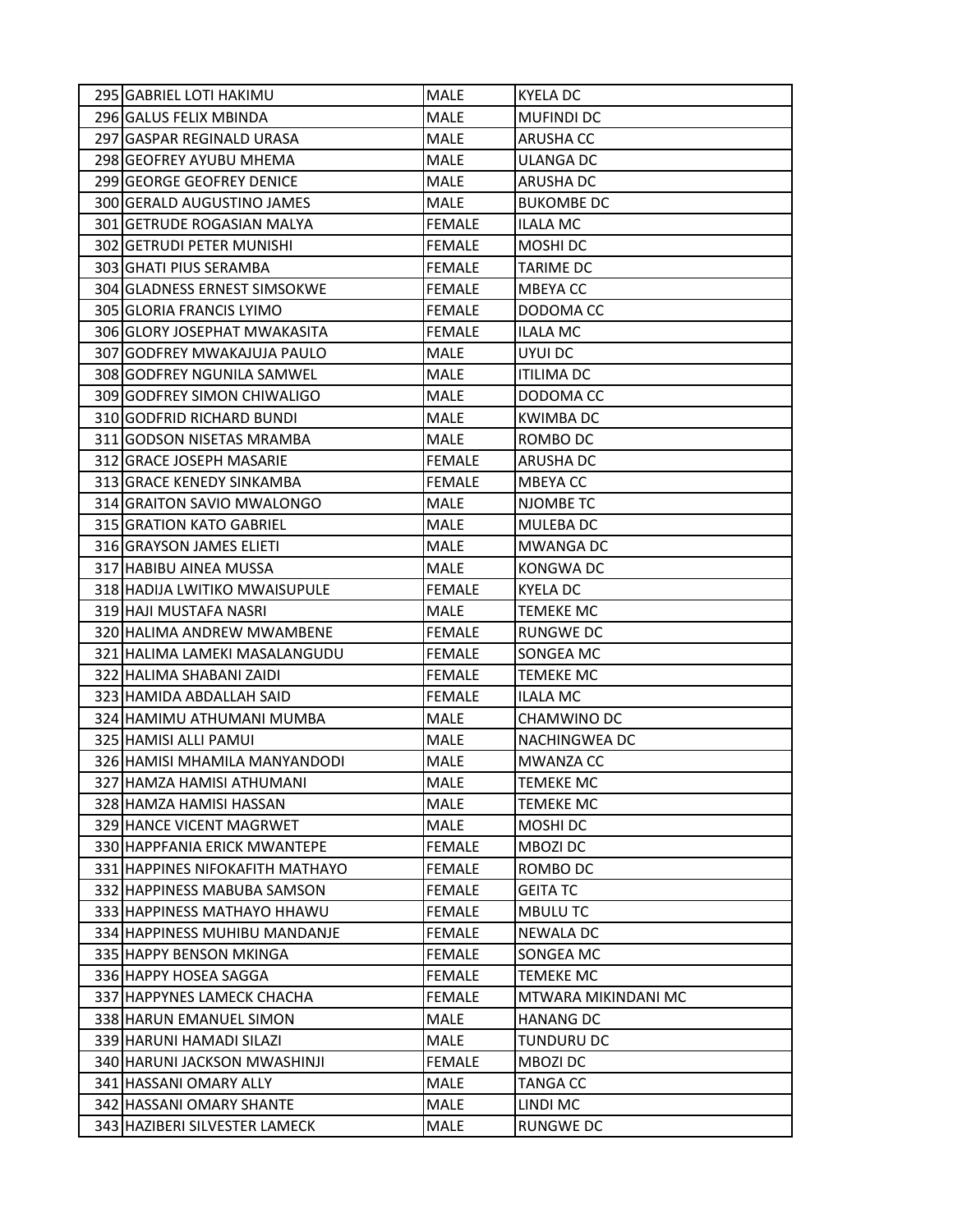| 344 HEKIMA SAMWEL MTEGA           | FEMALE        | <b>IRINGA MC</b>     |
|-----------------------------------|---------------|----------------------|
| 345 HELENA MASIMO BABILAS         | <b>FEMALE</b> | <b>SUMBAWANGA MC</b> |
| 346 HEMEDI HUSSEIN LEO            | <b>MALE</b>   | <b>BABATI TC</b>     |
| 347 HENOKO YOHANA DAGHARO         | <b>MALE</b>   | <b>MBULUTC</b>       |
| 348 HENRY CHRISTOPHER SIMWIMBA    | MALE          | MOROGORO MC          |
| 349 HENRY PAUL BESHA              | <b>MALE</b>   | <b>KIBAHA DC</b>     |
| 350 HERI JOSEPH MWAMBASANGA       | <b>MALE</b>   | <b>MBARALI DC</b>    |
| 351 HERIETH ELIUDI MWASAKA        | <b>FEMALE</b> | MBEYA CC             |
| 352 HILALI BONIFASI MUZUMBWE      | <b>MALE</b>   | LINDI MC             |
| 353 HILALIUS RWEYENDERA PETRO     | MALE          | <b>BUKOBA DC</b>     |
| 354 HIRDA BENO SILVER             | <b>FEMALE</b> | <b>ILALA MC</b>      |
| 355 HONORATA BOSCO MNUNDUMA       | <b>FEMALE</b> | LINDI MC             |
| 356 HUTCHISON GODFREY SAMSONI     | <b>MALE</b>   | KIGOMA UJIJI MC      |
| 357 IBRAHIM ENOCK MBAYA           | <b>MALE</b>   | <b>ILALA MC</b>      |
| 358 IBRAHIMU CHRISTOPHER KIMBE    | MALE          | KINONDONI MC         |
| 359 IDDA JOFREY CHAMBANENJE       | <b>FEMALE</b> | <b>SUMBAWANGA DC</b> |
| 360 IDRISA NASSORO MSISI          | <b>MALE</b>   | <b>MOROGORO DC</b>   |
| 361 IKRAM GUO XIN                 | MALE          | UBUNGO MC            |
| 362 IMANI JULIUS MHINA            | <b>MALE</b>   | DODOMA CC            |
| 363 IINNOCENT ABDONI MKUCHU       | MALE          | <b>KILOSA DC</b>     |
| 364 INNOCENT JOHN MTOVE           | MALE          | <b>IRINGA DC</b>     |
| 365 INOCENT MATHIASI MSELE        | MALE          | SAME DC              |
| 366 IRENE HOSEA MWANJEMBA         | <b>FEMALE</b> | <b>RUNGWE DC</b>     |
| 367 <b>IRENE MARCO SULLE</b>      | <b>FEMALE</b> | <b>KARATU DC</b>     |
| 368 IRENE MWANYA MAINA            | <b>FEMALE</b> | <b>MBULUTC</b>       |
| 369 IRENE PHILLIP GABRIEL         | <b>FEMALE</b> | SAME DC              |
| 370 ISACK NTAUMENYA PETER         | <b>MALE</b>   | <b>NGARA DC</b>      |
| 371 ISAKA FABIAN MNEFI            | MALE          | <b>MUFINDI DC</b>    |
| 372 ISAYA EMMANUEL AKIMU          | <b>MALE</b>   | <b>ILEMELA MC</b>    |
| 373 ISMAIL MANKABA HAMISI         | <b>MALE</b>   | <b>BUNDA DC</b>      |
| 374 ISRAEL YOHANA MWAKYUSA        | <b>MALE</b>   | <b>KYELA DC</b>      |
| 375 ISSAYA HANSI MSHANA           | <b>MALE</b>   | SAME DC              |
| 376 JACKLINE MABUNGI DOMINICK     | FEMALE        | <b>ILALA MC</b>      |
| 377 JJACKLINE YOHANA MWENISONGOLE | <b>FEMALE</b> | <b>TEMEKE MC</b>     |
| 378 JACKSHAN JOSEPH MBEGALE       | <b>MALE</b>   | <b>MBARALI DC</b>    |
| 379 JACKSON CLEMENT BONIPHACE     | <b>MALE</b>   | <b>BIHARAMULO DC</b> |
| 380 JACKSON FRED JIMMY            | <b>MALE</b>   | SUMBAWANGA MC        |
| 381 JACKSON JOSEPH LOHAY          | MALE          | <b>KARATU DC</b>     |
| 382 JACOB CHARLES KERONO          | <b>MALE</b>   | <b>TARIME TC</b>     |
| 383 JJACTUS VENITUS VENANT        | <b>MALE</b>   | <b>KARAGWE DC</b>    |
| 384 JAFIUS YUSTO MBEKENGA         | MALE          | <b>KARAGWE DC</b>    |
| 385 JAMALDIN ELIASA YAHAYA        | MALE          | <b>MWANZA CC</b>     |
| 386 JAMES CHARLES KANUNDO         | MALE          | <b>KWIMBA DC</b>     |
| 387 JAMES EDIGA ISMAIL            | <b>MALE</b>   | <b>NKASI DC</b>      |
| 388 JAMES MADUHU MALUNDE          | MALE          | <b>BUSEGA DC</b>     |
| 389 JAMES SANYENGE SAMAS          | MALE          | <b>BIHARAMULO DC</b> |
| 390 JAMES WILIAM LUCAS            | <b>MALE</b>   | <b>MWANZA CC</b>     |
| 391 JANETH BENEZETH DEODATUS      | <b>FEMALE</b> | <b>ILEMELA MC</b>    |
| 392 JANETH PATIRCK MANGULA        | <b>FEMALE</b> | <b>IRINGA DC</b>     |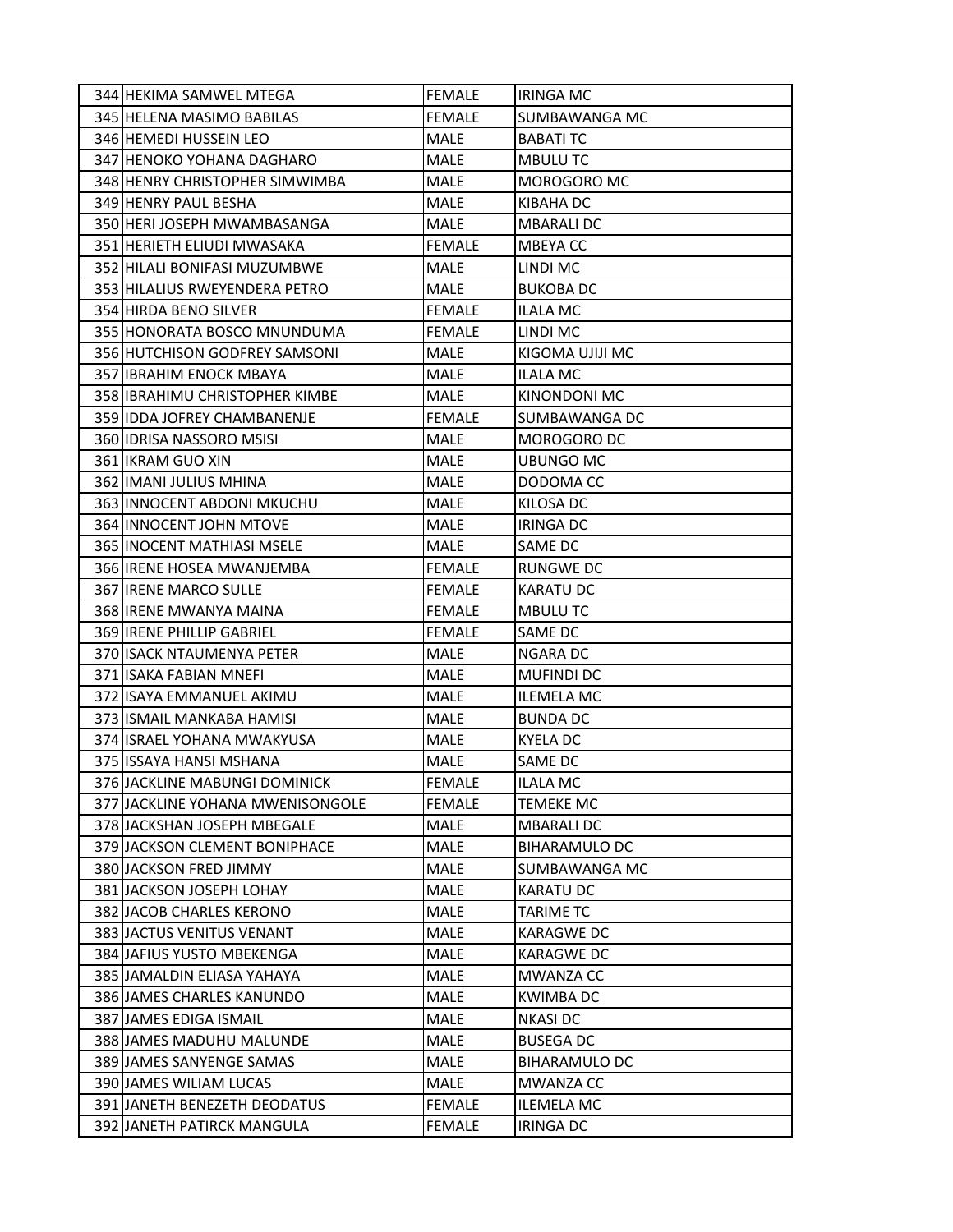| 393 JANETH ZAVERI KALOLO         | <b>FEMALE</b> | <b>IRINGA MC</b>     |
|----------------------------------|---------------|----------------------|
| 394 JANSON JUMA EDWARD           | <b>MALE</b>   | <b>SAME DC</b>       |
| 395 JAPHARY JACKSON MICHAEL      | MALE          | <b>BUCHOSA DC</b>    |
| 396 JAPHET ONESMO SUNGURA        | <b>MALE</b>   | <b>ILEMELA MC</b>    |
| 397 JAWABU HERMANI RAMADHANI     | MALE          | <b>KOROGWE TC</b>    |
| 398 JAYNES FAUSTINI PETRO        | <b>FEMALE</b> | <b>MBULU DC</b>      |
| 399 JENIFA ALLY KASERA           | <b>FEMALE</b> | MOROGORO MC          |
| 400 JENIPHER SAMORA OJWANG'      | <b>FEMALE</b> | <b>ARUSHA CC</b>     |
| 401 JOACHIM JOANES NYANDA        | <b>MALE</b>   | <b>ARUSHA DC</b>     |
| 402 JOAN LUGABANDANA ICHWEKELEZA | <b>FEMALE</b> | <b>MOSHI MC</b>      |
| 403 JOFREY OPTATUS KAYOMBO       | <b>MALE</b>   | LUDEWA DC            |
| 404 JOFREY SIMON RAJAB           | <b>MALE</b>   | <b>CHUNYA DC</b>     |
| 405 JOHN HEZBON LANG'O           | <b>MALE</b>   | ARUSHA CC            |
| 406 JOHN JULIAS MILAMBO          | <b>MALE</b>   | MOROGORO MC          |
| 407 JOHN MIRAJI JEREMIAH         | MALE          | CHATO DC             |
| 408 JOINETH ALOYCE LUKOSI        | <b>FEMALE</b> | <b>KILOLO DC</b>     |
| 409 JORDAN KAROKORA DEZIDERY     | <b>MALE</b>   | <b>MULEBA DC</b>     |
| 410 JOSEPH ADAM MASENDEKA        | <b>MALE</b>   | <b>ILALA MC</b>      |
| 411 JOSEPH FRANCE LIKILIWIKE     | <b>MALE</b>   | <b>NJOMBE TC</b>     |
| 412 JOSEPH VICTOR JOVIN          | <b>MALE</b>   | <b>KONGWA DC</b>     |
| 413 JOSEPHAT KUJIBU KAFUMA       | <b>MALE</b>   | <b>UKEREWE DC</b>    |
| 414 JOSHUA ARON KAMWELA          | <b>MALE</b>   | TUNDUMA TC           |
| 415 JOSHUA BESONI CHARLES        | <b>MALE</b>   | <b>HAI DC</b>        |
| 416 JOSHUA ELISHA JOHN           | <b>MALE</b>   | <b>ARUSHA DC</b>     |
| 417 JOSHUA HAMIS CHUMI           | MALE          | NJOMBE TC            |
| 418 JOSHUA RICHARD MPENDA        | <b>MALE</b>   | DODOMA CC            |
| 419 JOVINATHA FRANCE KIBOMBO     | <b>FEMALE</b> | <b>BIHARAMULO DC</b> |
| 420 JOVINE JOSIA LUGEMBE         | MALE          | <b>BUNDA DC</b>      |
| 421 JOYCE NYAMHANGA MACHUGU      | <b>FEMALE</b> | <b>SERENGETI DC</b>  |
| 422 JUDITH BENHALD MAPILE        | <b>FEMALE</b> | <b>MADABA DC</b>     |
| 423 JUDITH TUMAINI MNG'ANYA      | <b>FEMALE</b> | <b>GEITA TC</b>      |
| 424 JULIETH EZEKIA MHAGAMA       | <b>FEMALE</b> | <b>IRINGA MC</b>     |
| 425 JULIETH HAMISI KAHALE        | <b>FEMALE</b> | <b>BAHIDC</b>        |
| 426 JULIUS ISRAEL YOHANA         | MALE          | MERU DC              |
| 427 JULIUS SAMASI KAPONGO        | MALE          | <b>MOROGORO MC</b>   |
| 428 JUMA HASSAN MSANGA           | MALE          | <b>MKURANGA DC</b>   |
| 429 JUMA MASALU LUNYEMBELEKA     | MALE          | <b>KWIMBADC</b>      |
| 430 JUMA MOHAMED SORE            | MALE          | <b>SERENGETI DC</b>  |
| 431 JUMA PASCHAL ONESMO          | MALE          | <b>BUNDA DC</b>      |
| 432 JUMANNE KHAMISI OMARI        | MALE          | <b>UBUNGO MC</b>     |
| 433 JUMANNE TANO JUMA            | MALE          | <b>BAGAMOYO DC</b>   |
| 434 KAIZA KENETH MGENI           | <b>MALE</b>   | <b>UBUNGO MC</b>     |
| 435 KAKULU PATRICK MAMBILE       | MALE          | UKEREWE DC           |
| 436 KANUDA SAYI MADUHU           | MALE          | <b>MEATU DC</b>      |
| 437 KARIMU RAJABU YANGE          | MALE          | <b>ILALA MC</b>      |
| 438 KARIMU SHAFII SAIDI          | MALE          | <b>MASASIDC</b>      |
| 439 KARISTO IGNAS BIHALI         | MALE          | <b>BUHIGWE DC</b>    |
| 440 KASSIMU AZIZI NURUDINI       | <b>MALE</b>   | LINDI DC             |
| 441 KAWAIDA SAIDI NJOMBI         | MALE          | TANDAHIMBA DC        |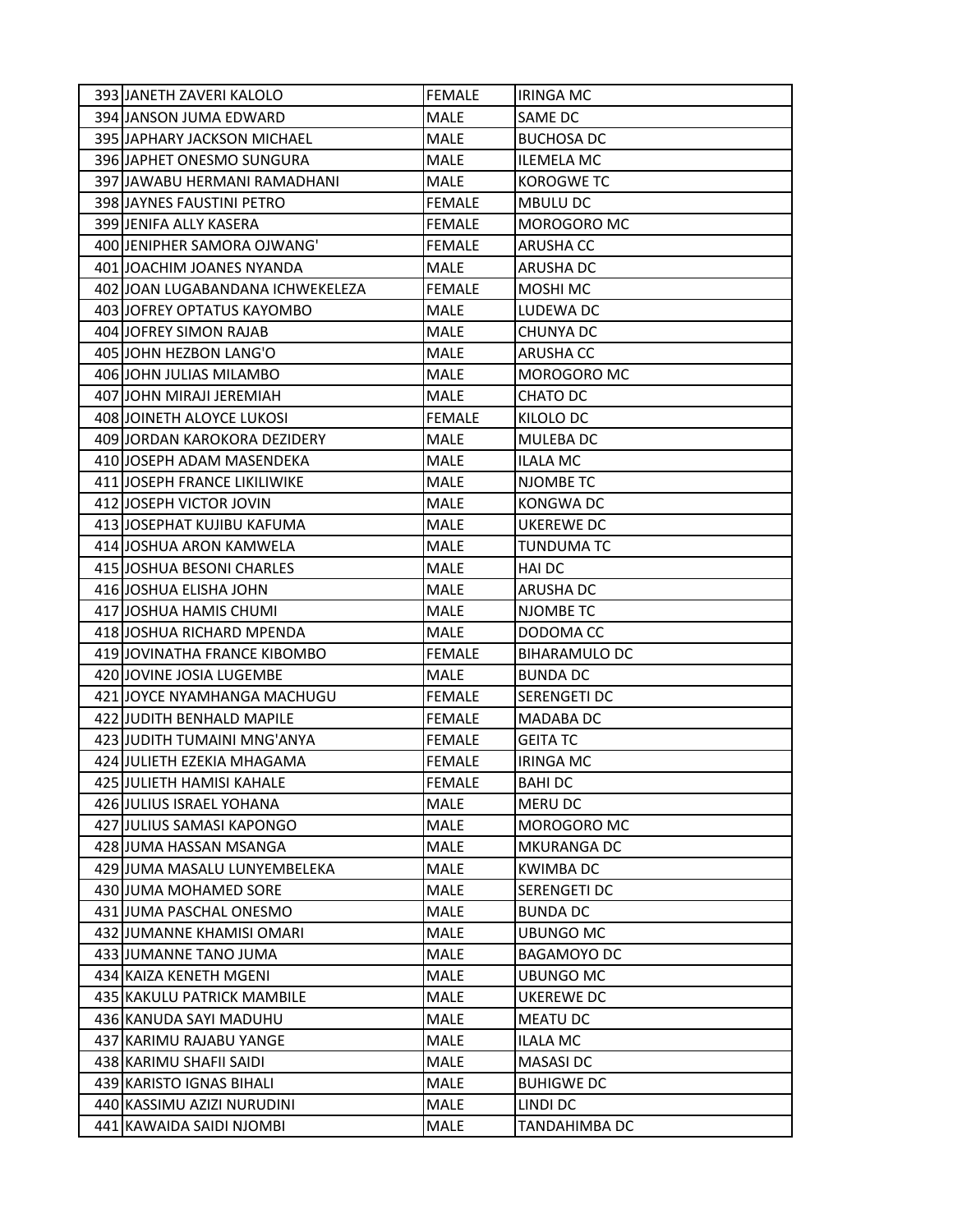| 442 KAZIMILI MALANG'WA MATHIAS | MALE          | CHATO DC           |
|--------------------------------|---------------|--------------------|
| 443 KELLY SADI PATSON          | <b>FEMALE</b> | <b>RUNGWE DC</b>   |
| 444 KELVIN ADAM MWAIPOKELA     | <b>MALE</b>   | <b>BUSOKELO DC</b> |
| 445 KELVIN EDSON MOSHA         | <b>MALE</b>   | DODOMA CC          |
| 446 KELVIN JONAS MOLLEL        | <b>MALE</b>   | <b>ARUSHA DC</b>   |
| 447 KELVIN KAIZA FAUSTINE      | <b>MALE</b>   | MISSENYI DC        |
| 448 KELVIN KAJECHE SAMSON      | MALE          | <b>IGUNGA DC</b>   |
| 449 KELVIN PATRICK MWINUKA     | <b>MALE</b>   | <b>MBARALI DC</b>  |
| 450 KENEDY GODHEAVEN MOSHA     | MALE          | MOSHI DC           |
| 451 KENEDY MARWA MAKI          | MALE          | <b>GEITA DC</b>    |
| 452 KENEDY STEVEN MROPE        | <b>MALE</b>   | UBUNGO MC          |
| 453 KENNETH ERICK MASUKI       | <b>MALE</b>   | SIHA DC            |
| 454 KHALFAN RAMADHAN SIMWE     | <b>MALE</b>   | KIBAHA TC          |
| 455 KING DAVID MAKWENDA        | <b>MALE</b>   | <b>UBUNGO MC</b>   |
| 456 KULWA GEORGE KITAMOGA      | <b>FEMALE</b> | <b>BUKOMBE DC</b>  |
| 457 KULWA MASANJA KIYAMBA      | <b>MALE</b>   | <b>BARIADI DC</b>  |
| 458 KULWA MUSSA MALELEMBA      | MALE          | MULEBA DC          |
| 459 KURUSUMU SHABANI ISMAIL    | <b>FEMALE</b> | <b>IRAMBA DC</b>   |
| 460 LADISLAUS MOSES MKINGULE   | <b>MALE</b>   | KINONDONI MC       |
| 461 LAINES PODIUS KILUMILE     | <b>FEMALE</b> | NJOMBE TC          |
| 462 ILAMECK JOHN SINDA         | MALE          | SINGIDA MC         |
| 463 LAMECK JONATHAN NG'WINA    | MALE          | <b>GEITA DC</b>    |
| 464 LAMECK LAWRENCE MFYAGISA   | <b>MALE</b>   | <b>MUFINDI DC</b>  |
| 465 LAMECK METHODI BURCHARD    | <b>MALE</b>   | <b>ILALA MC</b>    |
| 466 LAMECK ROBERT NKANA        | MALE          | <b>IRAMBA DC</b>   |
| 467 LARRICK STEVEN MALLYA      | MALE          | <b>ILALA MC</b>    |
| 468 LAURA JEFSONY KAAYA        | <b>FEMALE</b> | KINONDONI MC       |
| 469 LEAH ALEX MLACHA           | <b>FEMALE</b> | UBUNGO MC          |
| 470 LEANA KUMALIJA JUMANNE     | <b>FEMALE</b> | SHINYANGA DC       |
| 471 LEONARD JUMANNE KULWA      | <b>MALE</b>   | UKEREWE DC         |
| 472 LEONARD MAGOTI SARIKWA     | MALE          | <b>BUNDA DC</b>    |
| 473 LETICIA MATHIAS MSABILA    | <b>FEMALE</b> | SENGEREMA DC       |
| 474 LEVAITI MICHAEL MBUGHI     | MALE          | <b>ILEJE DC</b>    |
| 475 LEYLA JUMA HAMISI          | FEMALE        | NANYUMBU DC        |
| 476 LIDIA ZAWADI NGOGO         | <b>FEMALE</b> | <b>BUSOKELO DC</b> |
| 477 LIGHTNESS ELIKANA SAUSI    | <b>FEMALE</b> | ILALA MC           |
| 478 LIGHTNESS JOSEPH SWAI      | FEMALE        | <b>ILALA MC</b>    |
| 479 LILIAN DANIEL MSANGI       | <b>FEMALE</b> | <b>CHALINZE DC</b> |
| 480 LIVEN ISRAEL MSIGWA        | <b>FEMALE</b> | <b>MUFINDI DC</b>  |
| 481 LOVENESS HOSEA LAIZER      | <b>FEMALE</b> | MERU DC            |
| 482 LOVENESS PIUS SAINI        | <b>FEMALE</b> | MBEYA CC           |
| 483 LUCAS CHOGO ISDORY         | MALE          | <b>BAGAMOYO DC</b> |
| 484 LUCAS KWILASA MPENZA       | MALE          | <b>KARATU DC</b>   |
| 485 LUKA L LYIMO               | MALE          | <b>ILALA MC</b>    |
| 486 LUKALATI MBIYU KILINGA     | <b>MALE</b>   | <b>BARIADI DC</b>  |
| 487 LUMENI SALU MADUHU         | MALE          | <b>BARIADI DC</b>  |
| 488 LWIMIKO RAIMOND KAPANGE    | MALE          | KYELA DC           |
| 489 MAGEMBE SANG'UDI MAGEMBE   | MALE          | <b>ITILIMA DC</b>  |
| 490 MAGEME YUSUPH YABULULU     | MALE          | <b>BARIADI DC</b>  |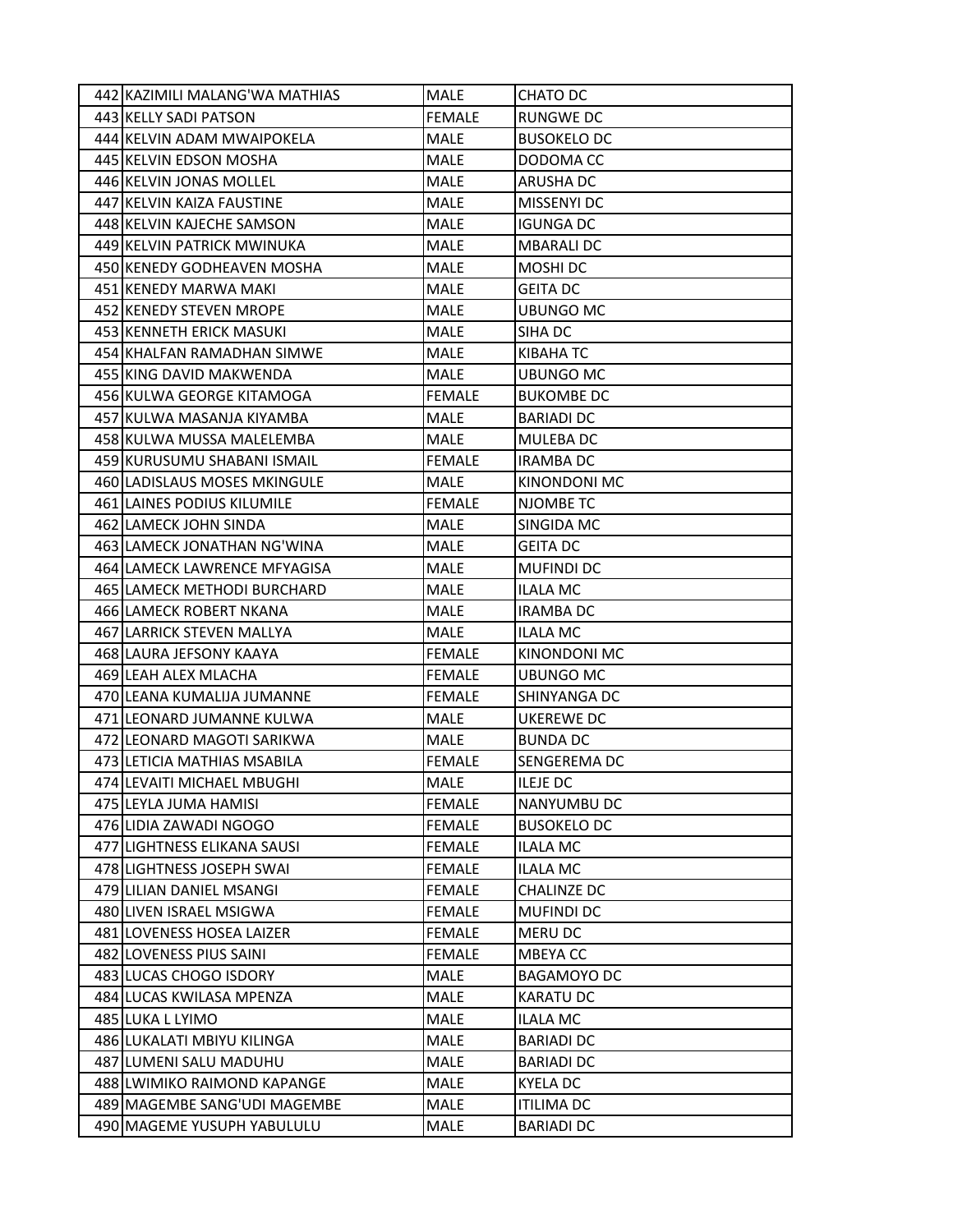| 491 MAGOMA MOSES MAGOMA           | <b>MALE</b>   | <b>MUSOMA MC</b>       |
|-----------------------------------|---------------|------------------------|
| 492 MAGRETH AGATHON MWENDA        | <b>FEMALE</b> | <b>SONGEA DC</b>       |
| 493 MAGRETH FESTO MLIGO           | <b>FEMALE</b> | <b>WANGING'OMBE DC</b> |
| 494 MAHAMUDU IDD JOHN             | <b>MALE</b>   | CHUNYA DC              |
| 495 MAISHA RIZIKI ISAYA           | <b>MALE</b>   | <b>MULEBADC</b>        |
| 496 MAJALIWA CHRIZANT PETRO       | <b>MALE</b>   | <b>BIHARAMULO DC</b>   |
| 497 MAKELEJA JUMA MLIJA           | <b>MALE</b>   | <b>MEATU DC</b>        |
| 498 MAKUNGU CHARLES PAUL          | <b>MALE</b>   | <b>BUSEGA DC</b>       |
| 499 MALIAMU YEKONIA EPHRAIM       | <b>FEMALE</b> | <b>SUMBAWANGA DC</b>   |
| 500 MANFREDI SEBASTIAN KAHAMBI    | <b>MALE</b>   | <b>MASWA DC</b>        |
| 501 MANGU MASUNGA YOMBO           | MALE          | <b>ITILIMA DC</b>      |
| 502 MANYAMA JUSTINE MANYAMA       | <b>MALE</b>   | <b>BUNDA TC</b>        |
| 503 MARIA MATHIAS DAT             | <b>FEMALE</b> | ARUSHA DC              |
| 504 MARIA SIMON SYLIVESTER        | <b>FEMALE</b> | <b>KWIMBADC</b>        |
| 505 MARIAM CHARLES MWALUGHALI     | <b>FEMALE</b> | <b>ILALA MC</b>        |
| 506 MARIAM JUMA MBAGA             | <b>FEMALE</b> | ILALA MC               |
| 507 MARIAM NASSORO SAID           | <b>FEMALE</b> | KIGOMA UJIJI MC        |
| 508 MARIAM RAMADHANI RAJABU       | <b>FEMALE</b> | KINONDONI MC           |
| 509 MARIAM SADICK MKUMBA          | <b>FEMALE</b> | <b>KIBITI DC</b>       |
| 510 MARIAMU HEMEDI SADALA         | <b>FEMALE</b> | <b>MKALAMA DC</b>      |
| 511   MARINDA MALTHA RICHARD      | <b>FEMALE</b> | BUNDA DC               |
| 512 MARKO LECKSON KIKOTI          | MALE          | KILOLO DC              |
| 513 MARTHA AIDAN NGATA            | <b>FEMALE</b> | <b>MAFINGATC</b>       |
| 514 MARTHA JAILOS MTINDYA         | <b>FEMALE</b> | <b>IRINGA MC</b>       |
| 515 MARTHA TUMAINI MWAKOSYA       | <b>FEMALE</b> | <b>BUSOKELO DC</b>     |
| 516 MARTHA WAZIRI NENGE           | <b>FEMALE</b> | <b>MBEYADC</b>         |
| 517 MARTHER JUMBE JOSEPH          | <b>FEMALE</b> | <b>BARIADI DC</b>      |
| 518 MARTIN SIMON BUSONGO          | MALE          | <b>MAFINGA TC</b>      |
| 519 MARWA THOMAS MACHERA          | MALE          | <b>BUNDA DC</b>        |
| 520 MARY EMMANUEL MAKALA          | <b>FEMALE</b> | <b>MOSHI MC</b>        |
| 521 MASAKA KAUMA BUJIKU           | MALE          | SHINYANGA DC           |
| 522 MASUMBUKO JOSEPH KWANUKULWA   | <b>MALE</b>   | <b>BUKOMBE DC</b>      |
| 523 MASUNGA MLIJA LIMBU           | MALE          | <b>BARIADI DC</b>      |
| 524 MATHIAS MADIRISHA LUSENDAMILA | MALE          | CHATO DC               |
| 525 MATRONA JOHN MTENGA           | <b>FEMALE</b> | ROMBO DC               |
| 526 MAULANA SHABANI DONA          | MALE          | <b>KONDOA TC</b>       |
| 527 MAWAZO GIMBUYA KITANDA        | MALE          | <b>BARIADI DC</b>      |
| 528 MBISING' SUPA BARARE          | MALE          | NGORONGORO DC          |
| 529 MECKTRIDA GAMALWA MAGIGISI    | <b>FEMALE</b> | <b>KWIMBA DC</b>       |
| 530 MELCHIADI MWAMBA MSIBA        | <b>MALE</b>   | UKEREWE DC             |
| 531 MELESIANA LUSHU PETER         | <b>FEMALE</b> | <b>MASWA DC</b>        |
| 532 MESHAKI NGONDAE DAIMU         | <b>MALE</b>   | <b>TUNDURU DC</b>      |
| 533 MHOJA ENOS SHULE              | MALE          | <b>BUSEGA DC</b>       |
| 534 MICHAEL EFRAHIMU JOSEPH       | MALE          | <b>CHUNYA DC</b>       |
| 535 MICHAEL RAPHAEL MGAYA         | MALE          | <b>MBEYACC</b>         |
| 536 MIKAELI WILSON MGANGA         | MALE          | KITETO DC              |
| 537 MILTON ZACHARIA BYELEMBO      | MALE          | <b>KARAGWE DC</b>      |
| 538 MKAMI SAMO MNANKA             | MALE          | <b>ILEMELA MC</b>      |
| 539 MLEBHA REVOCATUS JUMA         | <b>FEMALE</b> | <b>KINONDONI MC</b>    |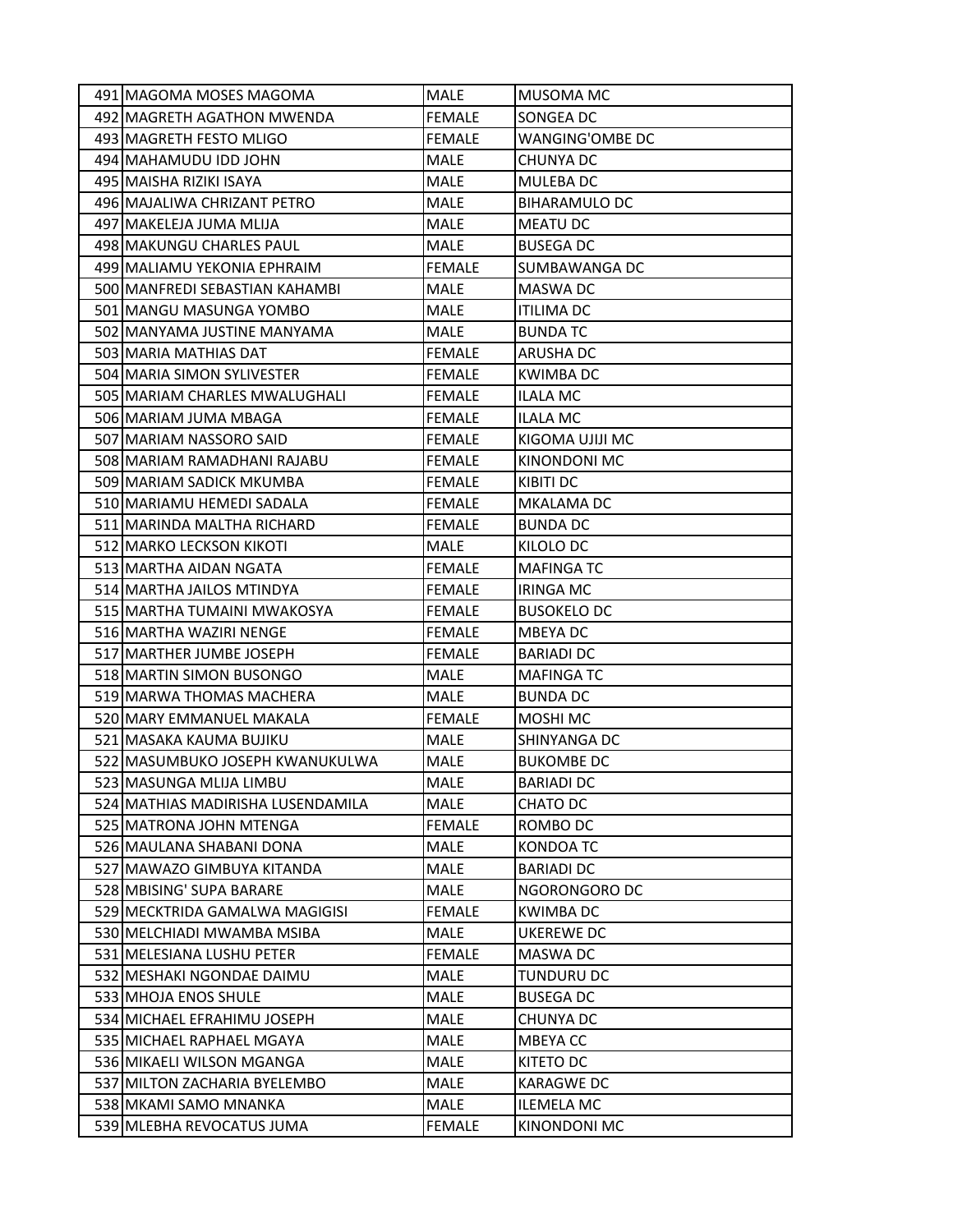| 540 MOGANI KAMUYA DEVID          | MALE          | KALIUA DC            |
|----------------------------------|---------------|----------------------|
| 541 MOHAMED BAKARI GUNDA         | <b>MALE</b>   | <b>NJOMBE TC</b>     |
| 542 MOHAMED MZEE DAUDA           | <b>MALE</b>   | <b>BUKOBA DC</b>     |
| 543 MOHAMED RAMADHAN YAHAYA      | <b>MALE</b>   | DODOMA CC            |
| 544 MONYI NYANGI KABIRE          | MALE          | <b>SERENGETI DC</b>  |
| 545 MORGAN CHRISTOPHER SAKARATI  | <b>MALE</b>   | <b>TANGA CC</b>      |
| 546 MSISI SAMSON MSAFIRI         | <b>MALE</b>   | <b>GEITA DC</b>      |
| 547 MTUMWA FERUZI LUKONGA        | <b>FEMALE</b> | <b>ILALA MC</b>      |
| 548 MUHAJI ABDALLAH TUMAINI      | <b>MALE</b>   | <b>TANDAHIMBA DC</b> |
| 549 MUHAMAD KASSIM MUHAMAD       | MALE          | <b>ARUSHA CC</b>     |
| 550 MUHTALI SELEMANI CHIBWANA    | <b>MALE</b>   | TANDAHIMBA DC        |
| 551 MUKSINI SAMRI HAMISI         | <b>MALE</b>   | TANDAHIMBA DC        |
| 552 MUSA CHARLES JUSTINE         | MALE          | <b>SHINYANGA MC</b>  |
| 553 MUSA ELIAS MNYAWI            | <b>MALE</b>   | SINGIDA DC           |
| 554 MUSA MOHAMED MATAMBO         | MALE          | <b>MISUNGWI DC</b>   |
| 555 MUSA SAMWEL KAZI             | <b>MALE</b>   | <b>MKALAMA DC</b>    |
| 556 MUSSA MALI EDMUNDI           | <b>MALE</b>   | <b>MPWAPWA DC</b>    |
| 557 MWAJA MLEWA MNEJE            | MALE          | UBUNGO MC            |
| 558 MWALUKO ROBERT NKONGOLO      | <b>MALE</b>   | <b>MANYONI DC</b>    |
| 559 MWANAHAWA SAID MOHAMEDI      | <b>FEMALE</b> | <b>TEMEKE MC</b>     |
| 560 MWASAUMU ISSA MANENO         | <b>FEMALE</b> | <b>BAGAMOYO DC</b>   |
| 561 MWITA AYUBU NYANDOTO         | MALE          | <b>UBUNGO MC</b>     |
| 562 MZAHIRINI RAJAB BOGE         | MALE          | ILALA MC             |
| 563 NADYA ABUTWALIB SAID         | <b>FEMALE</b> | <b>IRINGA MC</b>     |
| 564 NAGRIS WILLE MGONELA         | <b>FEMALE</b> | DODOMA CC            |
| 565 NAILEJI ISAACK GALAHENGA     | <b>FEMALE</b> | <b>MBARALIDC</b>     |
| 566 NAIPHA FRANK CHAMI           | <b>FEMALE</b> | SONGEA MC            |
| 567 NAMSIFU SEMU NNKO            | <b>FEMALE</b> | <b>MERU DC</b>       |
| 568 NAOMI BENSON CHIBAO          | <b>FEMALE</b> | <b>MKINGA DC</b>     |
| 569 NAOMI DONART NGALYA          | <b>FEMALE</b> | <b>TEMEKE MC</b>     |
| 570 NAOMI ENOCK GWIVAHA          | <b>FEMALE</b> | NJOMBE TC            |
| 571 NAOMI RENATUS PIUS           | <b>FEMALE</b> | SHINYANGA DC         |
| 572 NASIBUDI MAKORI ODUOGO       | MALE          | <b>RORYA DC</b>      |
| 573 NASIIMILE DEVICE SAMSON      | MALE          | <b>MWANZA CC</b>     |
| 574 NASITI SHONGON NAYOKUTUK     | <b>FEMALE</b> | <b>MONDULI DC</b>    |
| 575 NASORO MIRAJI JUMA           | <b>MALE</b>   | <b>GEITA TC</b>      |
| 576 NASRA AMANI CHIMGEGE         | <b>FEMALE</b> | SONGEA MC            |
| 577 NASRA MOHAMEDI ULENJE        | <b>FEMALE</b> | TANDAHIMBA DC        |
| 578 NASSORO JUMA SALIM           | MALE          | <b>UBUNGO MC</b>     |
| 579 NAVIONA EDWARD PAULO         | <b>FEMALE</b> | KIGAMBONI MC         |
| 580 NEEMA ELIA ANDREA            | <b>FEMALE</b> | KITETO DC            |
| 581 NEEMA EPHRAHIM NUNDWE        | <b>FEMALE</b> | <b>ILALA MC</b>      |
| 582 NEEMA FULGENS MAPUNDA        | <b>FEMALE</b> | SONGEA MC            |
| 583 NEEMA PENUEL MULTIPLY        | <b>FEMALE</b> | <b>KINONDONI MC</b>  |
| 584 NEEMA RAPHAEL MELAU          | <b>FEMALE</b> | <b>ARUSHA DC</b>     |
| 585 NEEMA YUSUPH SAITON          | <b>FEMALE</b> | LONGIDO DC           |
| 586 NEHEMIA JUSTIN KOMBA         | <b>FEMALE</b> | MOMBA DC             |
| 587 INICETHA REVELIAN KOKWONGERA | <b>FEMALE</b> | <b>MULEBA DC</b>     |
| 588 NISE RAWLENCE ISSOTE         | FEMALE        | <b>MBOZIDC</b>       |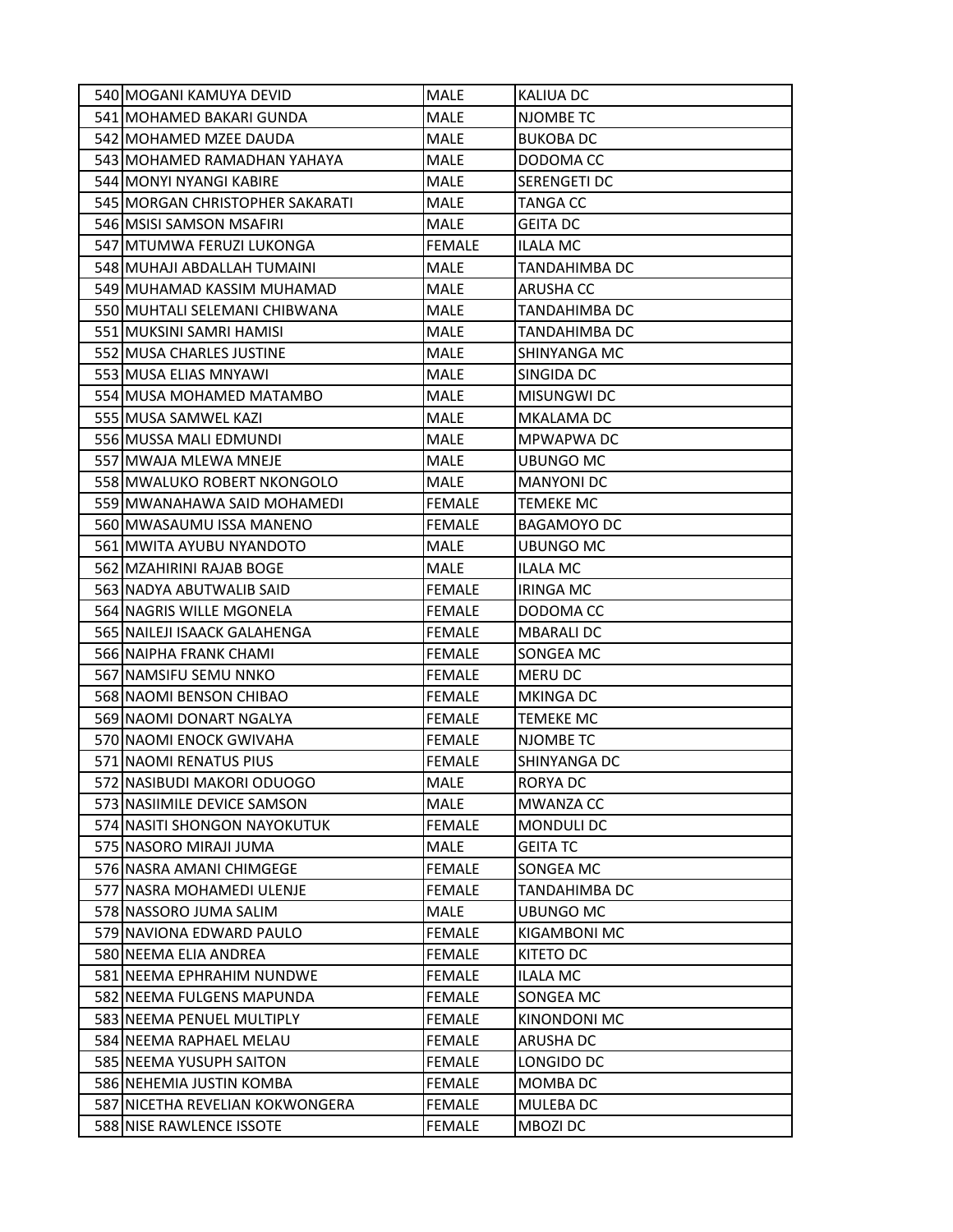| 589 NOEL CHARLES DAUDI          | <b>MALE</b>   | <b>MWANZA CC</b>    |
|---------------------------------|---------------|---------------------|
| 590 NONGA MATHIAS MCHELE        | <b>MALE</b>   | SHINYANGA DC        |
| 591 NORAH FRANK KISANGA         | <b>FEMALE</b> | MOSHI DC            |
| 592 NORBERT ALEX MWAKIGONJA     | <b>MALE</b>   | <b>KYELA DC</b>     |
| 593 NOSHADI ABDU SIMBALYOTO     | MALE          | <b>IFAKARATC</b>    |
| 594 NSEMBO ZENZELE NSEMBO       | <b>MALE</b>   | <b>ITILIMA DC</b>   |
| 595 NURU HAKIKA MALASI          | <b>FEMALE</b> | <b>NEWALA TC</b>    |
| 596 NYAMIZI MAGANGA KAYANDA     | <b>FEMALE</b> | NZEGA DC            |
| 597 NZENGO NDAKI MAHANGILA      | <b>MALE</b>   | <b>BARIADI DC</b>   |
| 598 OCTAVIAN DOMINICK ROMWARD   | MALE          | <b>BUKOBA MC</b>    |
| 599 JOMARI MOHAMEDI CHAELA      | <b>MALE</b>   | LINDI DC            |
| 600 OMARY BAKARY SANGA          | <b>MALE</b>   | LINDI MC            |
| 601 OMARY MAGEE MAGINGA         | MALE          | <b>ILEMELA MC</b>   |
| 602 OMARY SALIMU BUNGARE        | <b>MALE</b>   | <b>HANDENI DC</b>   |
| 603 ONESMO TUMAINI MAPOLU       | MALE          | <b>BUSEGA DC</b>    |
| 604 OWEN MAX CHABA              | <b>MALE</b>   | <b>MWANZA CC</b>    |
| 605 PASCHAL BULUBA MWENDESHA    | <b>MALE</b>   | <b>BUKOMBE DC</b>   |
| 606 PASKALI MANIMO DAWITE       | <b>MALE</b>   | <b>MBULUTC</b>      |
| 607 PASKALI VITUSI ROBATH       | <b>MALE</b>   | <b>MAKETE DC</b>    |
| 608 PATRICK JACKSON MBISA       | <b>MALE</b>   | <b>TABORA MC</b>    |
| 609 PATRICK JOHN DEUS           | <b>MALE</b>   | <b>BUNDA DC</b>     |
| 610 PAUL CASMIR MLEKA           | <b>MALE</b>   | KIBAHA DC           |
| 611 PAUL KAGOMA NALIMI          | <b>MALE</b>   | <b>KAHAMATC</b>     |
| 612 PAULO ANTONI MWAJOMBE       | MALE          | NJOMBE TC           |
| 613 PAULO MICHAEL MTEMEKELA     | MALE          | <b>TEMEKE MC</b>    |
| 614 PAULO SANORA MKAMI          | <b>MALE</b>   | <b>MAFINGA TC</b>   |
| 615 PEINO MESIA MEJOLY          | <b>MALE</b>   | <b>MBARALI DC</b>   |
| 616 PENDAELI IZAKI MOLELI       | MALE          | KILINDI DC          |
| 617 PENDO LUSESA NZALI          | <b>FEMALE</b> | <b>ILEMELA MC</b>   |
| 618 PENDO PETER MACHUMU         | <b>FEMALE</b> | <b>KWIMBADC</b>     |
| 619 PEREPETUA MICHAEL LUCAS     | <b>FEMALE</b> | <b>BUSEGA DC</b>    |
| 620 PETER EDIGA GEREGE          | <b>MALE</b>   | <b>MWANZA CC</b>    |
| 621 PETER ELIGI SILAYO          | MALE          | ROMBO DC            |
| 622 PETER KAKEMA WANYANDA       | MALE          | <b>ILALA MC</b>     |
| 623 PETER KATORIA SADIRA        | <b>MALE</b>   | NGORONGORO DC       |
| 624 PETER MANGE KIBILO          | MALE          | <b>KARATU DC</b>    |
| <b>625 IPETER NYAKAHO MWITA</b> | MALE          | <b>MWANZA CC</b>    |
| 626 PETER ZAKAYO RICHARD        | MALE          | TABORA MC           |
| 627 PETRO GODRICK MPILUKA       | MALE          | <b>MUFINDI DC</b>   |
| 628 PIUS MABULA KADODI          | MALE          | ISHINYANGA MC       |
| 629 PRISCA SIMON NDINYANYA      | <b>FEMALE</b> | MOROGORO MC         |
| 630 PRISILA GEORGE SEREKI       | <b>FEMALE</b> | <b>KOROGWE TC</b>   |
| 631 PROSPER CHRISTONSIA NKYA    | MALE          | <b>ILALA MC</b>     |
| 632 RACHEL ERASTO MTWEVE        | <b>FEMALE</b> | <b>MAKAMBAKO TC</b> |
| 633 RAHIMU ISMAIL MASSARO       | MALE          | MUSOMA MC           |
| 634 RAHMA ADAM TASSAMA          | <b>FEMALE</b> | <b>ARUSHA CC</b>    |
| 635 RAHMA HAMZA KONDO           | <b>FEMALE</b> | KIBAHA DC           |
| 636 RAHMA KINYALI MGEZA         | <b>FEMALE</b> | <b>MOROGORO MC</b>  |
| 637 RAINES DAUD MNG'ONG'O       | FEMALE        | <b>IRINGA DC</b>    |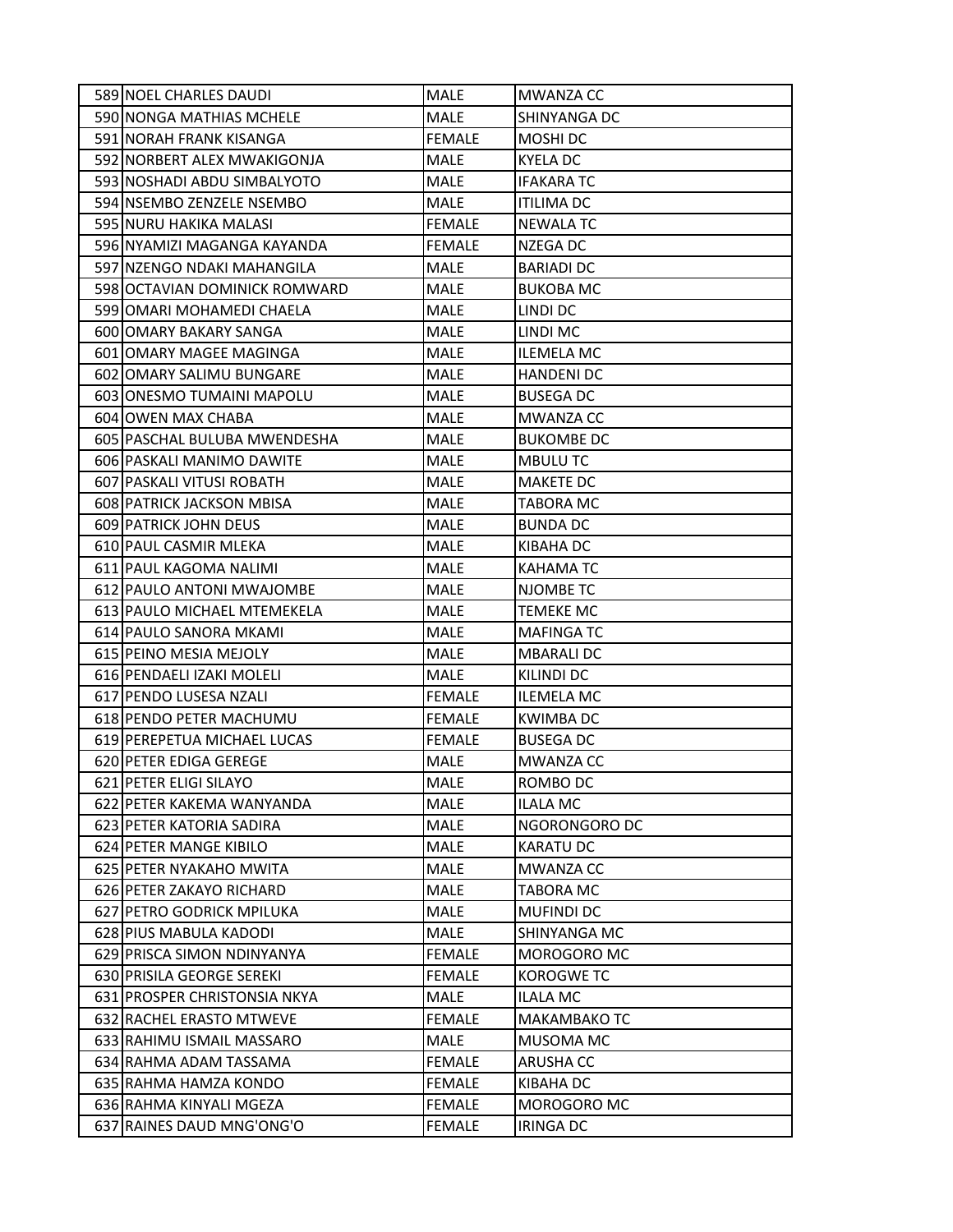| 638 RAINIA ARON FAUSTIN            | <b>FEMALE</b> | <b>KYERWA DC</b>     |
|------------------------------------|---------------|----------------------|
| 639 RAJABU DAVID MWAKABONA         | <b>MALE</b>   | <b>BUSOKELO DC</b>   |
| 640 RAJABU WILLIAM MOSHI           | MALE          | ILALA MC             |
| 641 RAMADHAN JUMA YUSUPH           | <b>MALE</b>   | MKALAMA DC           |
| 642 RAMADHANI HUSSEIN RAMADHANI    | <b>MALE</b>   | <b>BABATI TC</b>     |
| 643 RAMADHANI JUMANNE SAID         | <b>MALE</b>   | <b>BARIADI DC</b>    |
| 644 RAPHAEL JOSEPH MBEHO           | <b>MALE</b>   | DODOMA CC            |
| <b>645 RAPHAEL THOBIAS LAURENT</b> | MALE          | <b>MAGU DC</b>       |
| 646 RASHIDI ISSA MLAWA             | <b>MALE</b>   | <b>UBUNGO MC</b>     |
| 647 RASHIDI OMARY SAIDI            | MALE          | <b>TEMEKE MC</b>     |
| 648 RASULI MALIKI JAFARI           | <b>MALE</b>   | TUNDURU DC           |
| 649 RAYMOND NELSON DANIEL          | <b>MALE</b>   | MONDULI DC           |
| 650 RAYMOND RUME KITEU             | MALE          | SINGIDA DC           |
| 651 RAYMOND YUSUPH REVOCATUS       | <b>MALE</b>   | <b>KAHAMATC</b>      |
| 652 RAZAKI SALUMU SAIDI            | MALE          | TANDAHIMBA DC        |
| 653 REBECA JONAS MWANGUKU          | <b>FEMALE</b> | <b>MBOZI DC</b>      |
| 654 REBECA WILLIAM CHABBA          | <b>FEMALE</b> | <b>KIGAMBONI MC</b>  |
| 655 REVOKATUS ANTONI MZIHO         | <b>MALE</b>   | <b>MBOZI DC</b>      |
| 656 RICHARD ALBERT MASSAWE         | <b>MALE</b>   | <b>MOSHIDC</b>       |
| 657 RICHARD ALOYCE MWIMBAGE        | <b>MALE</b>   | <b>MUFINDI DC</b>    |
| 658 RICHARD DEOGRATIUS RICHARD     | <b>MALE</b>   | <b>KAHAMATC</b>      |
| 659 RICHARD JOSEPH RICHARD         | <b>MALE</b>   | TABORA MC            |
| 660 RICHARD JOSEPH ZACHARIA        | <b>MALE</b>   | <b>MANYONI DC</b>    |
| 661 RICHARD SAHI KIBOKO            | MALE          | <b>BUNDA DC</b>      |
| 662 RISELIUS MTEKULUZI RENARD      | MALE          | <b>MULEBA DC</b>     |
| 663 RIZIKI RASHIDI ATHUMANI        | <b>FEMALE</b> | <b>TANGA CC</b>      |
| 664 ROBERT MATONYA CHILAMBA        | <b>MALE</b>   | <b>BAHIDC</b>        |
| 665 ROCK ELIA AMBINDWILE           | MALE          | <b>KYELA DC</b>      |
| 666 ROGERS YOHANA MWAKASEGE        | MALE          | <b>RUNGWE DC</b>     |
| 667 ROSE ERIPHACE KALENGANYA       | <b>FEMALE</b> | URAMBO DC            |
| 668 ROSEMARY JACOB ZEBEDAYO        | <b>FEMALE</b> | <b>TABORA MC</b>     |
| 669 ROZIMARY JOSEPHAT CLAUD        | <b>FEMALE</b> | ROMBO DC             |
| 670 RUBENI GOODLUCK MNGULU         | MALE          | <b>MWANGA DC</b>     |
| 671 RUDOLPH GEOFREY STEVEN         | MALE          | <b>ILALA MC</b>      |
| 672 SADAMU ANAFI NANGOMWA          | <b>MALE</b>   | <b>TANDAHIMBA DC</b> |
| 673 SADIKI MATHIAS ELIAS           | MALE          | <b>BUNDA TC</b>      |
| 674 SAID SALIM AMAR                | MALE          | TANGA CC             |
| 675 SAIDI MGAYA GEORGE             | MALE          | <b>UBUNGO MC</b>     |
| 676 SAIDI OMARI NGAPENYA           | MALE          | KILWA DC             |
| 677 SAIDI SAIDI BAKARI             | MALE          | <b>MAFIA DC</b>      |
| 678 SALEHE ABDALA KOSHUMA          | MALE          | MOSHI DC             |
| 679 SALHA SALUM DOGOLY             | <b>FEMALE</b> | KIGAMBONI MC         |
| 680 SALIMA ABDALA NABWINA          | <b>FEMALE</b> | MTWARA MIKINDANI MC  |
| 681 SALIMA SWALEHE MUSSA           | <b>FEMALE</b> | <b>MASASIDC</b>      |
| 682 SALIMA ZUBERI ALLY             | <b>FEMALE</b> | MOSHI DC             |
| 683 SALIMU ISSA KOMBA              | MALE          | <b>UBUNGO MC</b>     |
| 684 SALMA ABASI MNG'EMA            | <b>FEMALE</b> | NACHINGWEA DC        |
| 685 SALUMU ALLI DADI               | MALE          | TANDAHIMBA DC        |
| 686 SAMIRA SHOWARI LIYUSA          | <b>FEMALE</b> | TEMEKE MC            |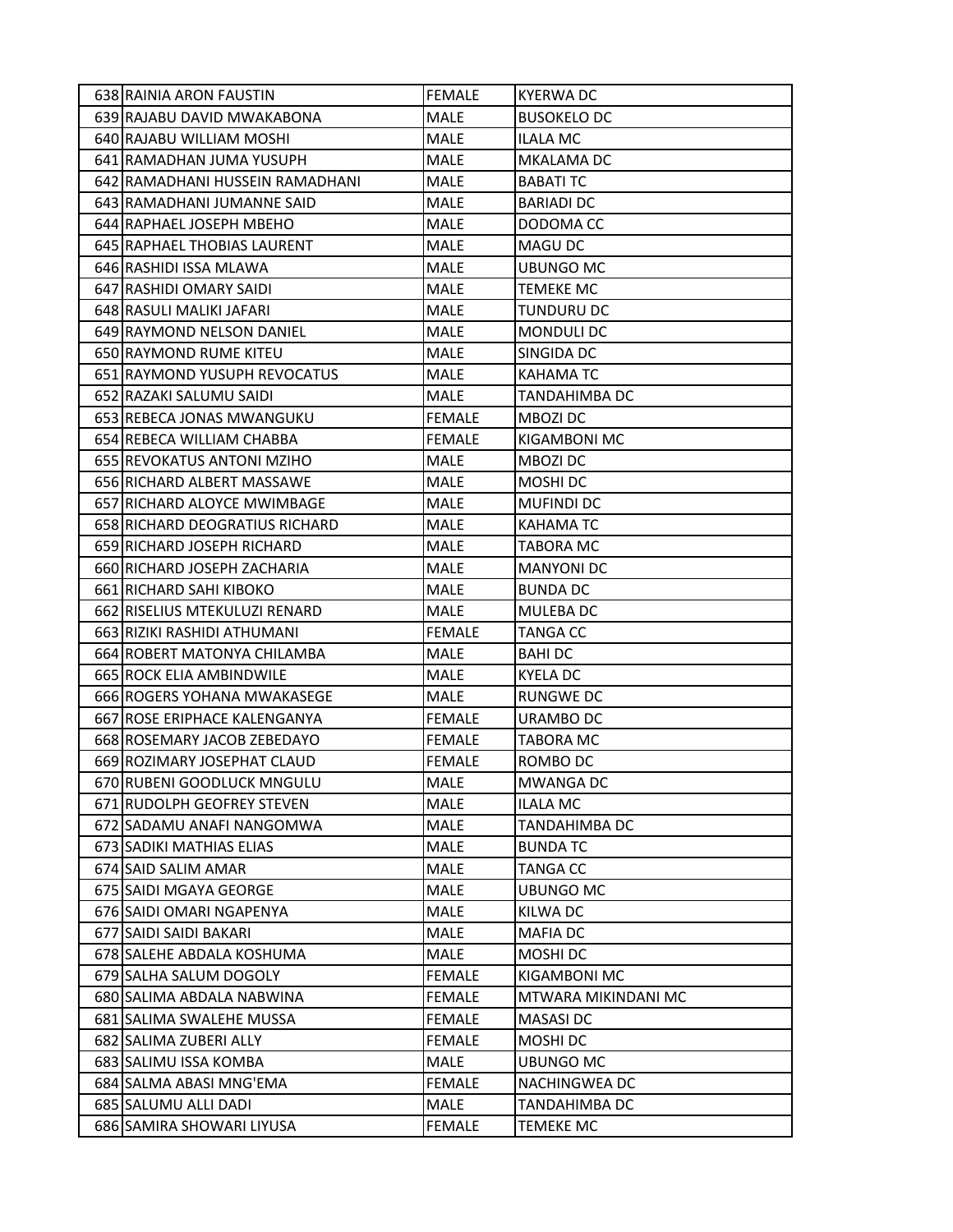| 687 SAMSON WILLIAM KAZUNGU       | MALE          | <b>BIHARAMULO DC</b> |
|----------------------------------|---------------|----------------------|
| 688 SAMWEL AMOS JOSEPH           | <b>MALE</b>   | <b>CHATO DC</b>      |
| 689 SAMWEL JOSEPH NSANYE         | <b>MALE</b>   | <b>ARUSHA DC</b>     |
| 690 SAMWELI INOCENT MBAULE       | <b>MALE</b>   | <b>MUFINDI DC</b>    |
| 691 SAMWELI JOFREY MINYONSI      | <b>MALE</b>   | <b>MPANDA MC</b>     |
| 692 SAMWELY BARAKA SOLOMONI      | <b>MALE</b>   | LONGIDO DC           |
| 693 SANGAU MAILOGI SENGERE       | MALE          | NGORONGORO DC        |
| 694 SAPHIA SALUMU ALMASI         | <b>FEMALE</b> | SONGEA MC            |
| 695 SARAH ABILAHI YUSUPH         | <b>FEMALE</b> | <b>MOROGORO MC</b>   |
| 696 SARAH KAMULI DANIEL          | <b>FEMALE</b> | <b>BUSEGA DC</b>     |
| 697 SARAH OKOMBO MAGEBO          | <b>FEMALE</b> | DODOMA CC            |
| 698 SATOTI GODSON JONAS          | <b>MALE</b>   | <b>ARUSHA DC</b>     |
| 699 SAUMU MUSA NYANZWA           | <b>FEMALE</b> | <b>MUHEZA DC</b>     |
| 700 SEIF ALLY ILANGA             | <b>MALE</b>   | UBUNGO MC            |
| 701 SELALIN ADOLFU LYANGUKU      | <b>MALE</b>   | <b>MALINYI DC</b>    |
| 702 SELEMANI ALLY LUNGA          | MALE          | KILOSA DC            |
| 703 SELEMANI RASHIDI NAMDIMBA    | <b>MALE</b>   | TANDAHIMBA DC        |
| 704 SENI NDULU SALEHE            | <b>MALE</b>   | <b>BARIADI DC</b>    |
| 705 SHABANI DOTO CHARLES         | <b>MALE</b>   | <b>KWIMBADC</b>      |
| 706 SHABANI MENGI ABDALA         | <b>MALE</b>   | MOROGORO DC          |
| 707 SHABANI MOROSALE SHABANI     | MALE          | SAME DC              |
| 708 SHABANI RASHIDI SHABANI      | <b>MALE</b>   | <b>KILINDI DC</b>    |
| 709 SHAFII RASHIDI NANGOLOLO     | <b>MALE</b>   | <b>NANYAMBA TC</b>   |
| 710 SHAHA SAIDI MKAPUCHA         | <b>MALE</b>   | TANDAHIMBA DC        |
| 711 SHAIBU EDSON MWAISOBWA       | <b>MALE</b>   | <b>KYELA DC</b>      |
| 712 SHAIBU SELEMANI SWALA        | MALE          | MOROGORO DC          |
| 713 SHAMILA SAIDI MBORIKO        | <b>FEMALE</b> | KIBAHA TC            |
| 714 SHARIFE HAMDANI HAMADI       | <b>FEMALE</b> | <b>ILEMELA MC</b>    |
| 715 SHARIFU OMARY HARUNA         | MALE          | <b>TABORA MC</b>     |
| 716 SHAZILI KAZEMBE MASAA        | <b>MALE</b>   | LINDI DC             |
| 717 SHEDRACK SIMON MUNISHI       | MALE          | MOSHI DC             |
| 718 SHILPHA NURUDINI SINDIBADI   | <b>FEMALE</b> | MOROGORO MC          |
| 719 SHUKRANI ATUPELE MWAKISALU   | MALE          | <b>KYELA DC</b>      |
| 720 SHUKURU RAJABU ATHUMAN       | MALE          | <b>BABATI TC</b>     |
| 721 SHYNESS ALLY BENDERA         | <b>FEMALE</b> | <b>TEMEKE MC</b>     |
| 722 SIFUNI GODLUCK MKUYE         | MALE          | WANGING'OMBE DC      |
| 723 SIKUJUA CHACHA MWITA         | <b>FEMALE</b> | <b>UBUNGO MC</b>     |
| 724 SIMON OSWARD MWAISAKA        | MALE          | <b>KYELA DC</b>      |
| 725 SIMONI IDD NDELWA            | MALE          | <b>IRINGA DC</b>     |
| 726 SIRAJI ABDUZAKI MTENDILE     | MALE          | TANDAHIMBA DC        |
| 727 SPORA JOSEPH ABRAHAMU        | <b>FEMALE</b> | <b>HAI DC</b>        |
| 728 STELLA DICKSON DICKSON       | <b>FEMALE</b> | <b>BAGAMOYO DC</b>   |
| 729 STELLA RICHARD KABOJA        | <b>FEMALE</b> | <b>GEITA DC</b>      |
| 730 STEPHANO LABANI KAPELA       | MALE          | TABORA MC            |
| 731 STEPHANO MODESTUS MWANDOLELA | <b>MALE</b>   | <b>KYELA DC</b>      |
| 732 STEVEN BARNABAS PATRICK      | MALE          | CHATO DC             |
| 733 STIVIN ERASTO CHINGA         | MALE          | MOMBA DC             |
| 734 STUART JOSEPH NDIMBO         | MALE          | <b>MASASITC</b>      |
| 735 SURA SERAFINE NAPAKU         | <b>FEMALE</b> | MOSHI DC             |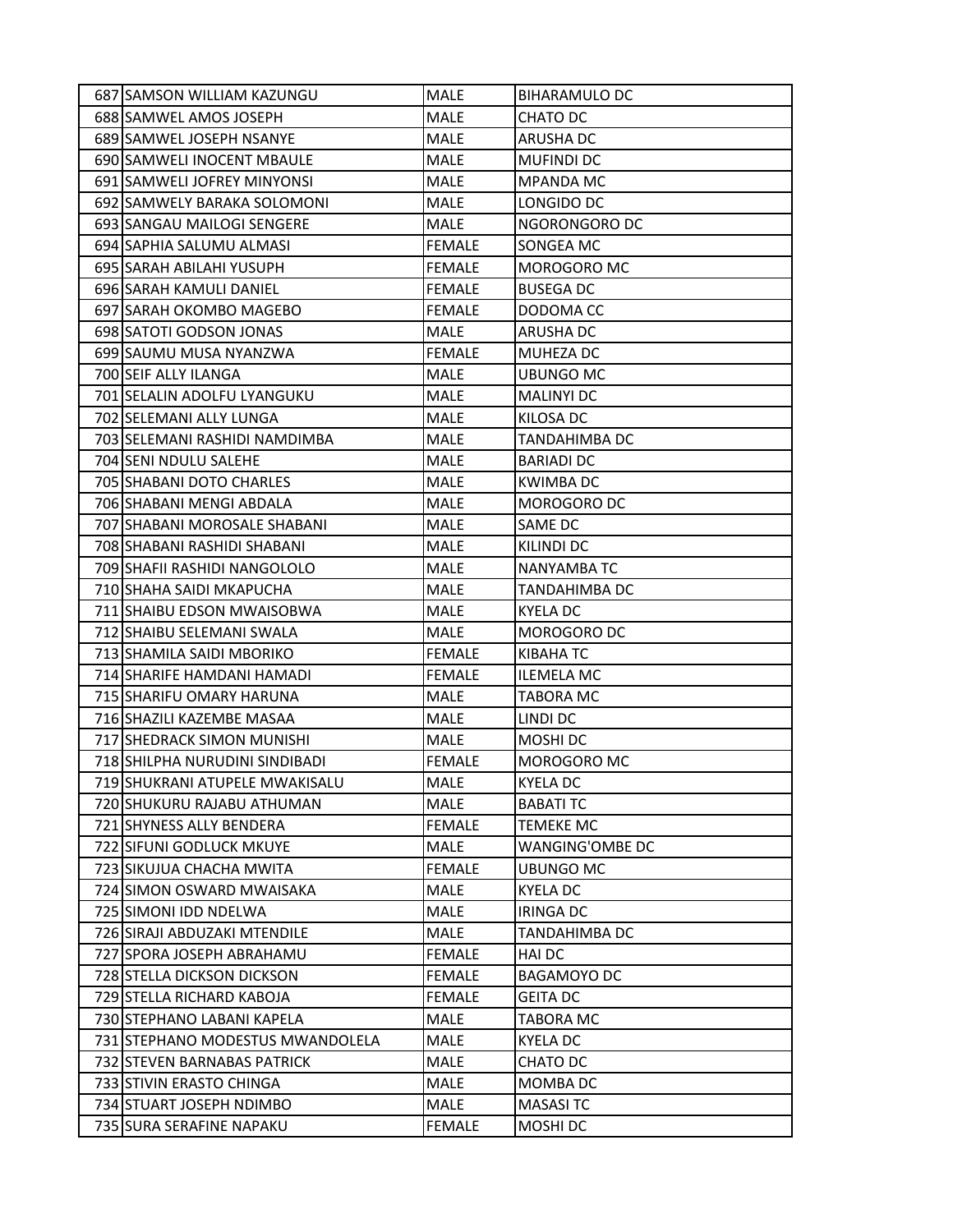| 736 SUZY JUVENAL NJAU             | <b>FEMALE</b> | <b>ARUSHA CC</b>     |
|-----------------------------------|---------------|----------------------|
| 737 SWALEHE AYUBU CHIBILI         | <b>MALE</b>   | <b>TEMEKE MC</b>     |
| 738 TALK MOHAMED KILWANDA         | MALE          | <b>TEMEKE MC</b>     |
| 739 TANZILU RAJABU MGONJA         | <b>MALE</b>   | <b>ILEMELA MC</b>    |
| 740 TARICK HAJID CHANG'A          | <b>MALE</b>   | NJOMBE DC            |
| 741 TERESIA MICHAEL MAGOMA        | <b>FEMALE</b> | <b>TANGA CC</b>      |
| 742 THANKYOU CHARLES MWASIPAJA    | MALE          | <b>BUSOKELO DC</b>   |
| 743 THERESA JULIUS DAUDI          | <b>FEMALE</b> | KIGAMBONI MC         |
| 744 THOMAS THOMAS MYONGA          | <b>MALE</b>   | <b>ULANGA DC</b>     |
| 745 TIEL GODFREY MBEGEZE          | MALE          | KYELA DC             |
| 746 TIMOTHEO EMMANUEL NGOSE       | <b>MALE</b>   | <b>UKEREWE DC</b>    |
| 747 TIMOTHEO MAWAZO KATETI        | <b>MALE</b>   | RORYA DC             |
| 748 TUMAINI BADO TLAE             | <b>MALE</b>   | <b>MBULU DC</b>      |
| 749 TUMAINI PIUS SYLIVESTER       | <b>MALE</b>   | <b>BIHARAMULO DC</b> |
| 750 TWAHIRU SAIDI TWAHIRU         | <b>MALE</b>   | ROMBO DC             |
| 751 UMSALMA BASHIRU CHIKAULA      | <b>FEMALE</b> | <b>NEWALA TC</b>     |
| 752 UTUKUFU REVELIUS RABAN        | <b>MALE</b>   | <b>NGARA DC</b>      |
| 753 VALENTINA REUBEN HEZRONE      | <b>FEMALE</b> | <b>BARIADI DC</b>    |
| 754 VALES VICTOR PHILIPO          | <b>MALE</b>   | <b>KISHAPU DC</b>    |
| 755 VICENT MJINJA MAGESA          | MALE          | <b>BUNDA DC</b>      |
| 756 VICENT VENANCE MWAMPASHE      | MALE          | MBOZI DC             |
| 757 VICTOR EMMANUEL WAMBURA       | MALE          | <b>TEMEKE MC</b>     |
| 758 VICTOR MWANDO TAGARA          | MALE          | MUSOMA MC            |
| 759 VICTORIA AUGUSTINO JONAS      | <b>FEMALE</b> | KINONDONI MC         |
| 760 VICTORIA QWARITAY TSERE       | <b>FEMALE</b> | <b>MBULU DC</b>      |
| 761 VIRGINIA MEJOOL NGAWAR        | <b>FEMALE</b> | <b>ARUSHA DC</b>     |
| 762 VISENTI PETER PAULO           | <b>MALE</b>   | <b>TEMEKE MC</b>     |
| 763 VITUS MSAFIRI MWAGANGE        | MALE          | SUMBAWANGA DC        |
| 764 VIVIAN BAKARI KANZA           | <b>FEMALE</b> | <b>CHALINZE DC</b>   |
| 765 VUMILIA YASINI MOHAMEDI       | <b>FEMALE</b> | DODOMA CC            |
| 766 WILIAMU EVODI SHIRIMA         | <b>MALE</b>   | ROMBO DC             |
| 767 WILIAMU PHILIPO PAULO         | <b>MALE</b>   | <b>MBULUTC</b>       |
| 768 WILLE ONESMO MHICHE           | MALE          | <b>MUFINDI DC</b>    |
| 769 WILLIAM GEORGE SHESILAFU      | <b>MALE</b>   | KINONDONI MC         |
| 770 WILLIAM MWITA SAMWEL          | <b>MALE</b>   | <b>TARIME DC</b>     |
| 771 WILSON FELIX NDANDU           | MALE          | <b>UBUNGO MC</b>     |
| 772 WINLADY JOSEPH KIVUYO         | <b>FEMALE</b> | ARUSHA DC            |
| 773 WINNEYCAROLINE NERBERT MRAMBA | <b>FEMALE</b> | ARUSHA CC            |
| 774 WISTON MATUNGWA SADOTH        | MALE          | <b>BUKOBA DC</b>     |
| 775 YASINTA FREDRICK MLAKI        | <b>FEMALE</b> | ARUSHA DC            |
| 776 YASSIN MANDIA ABDULRAHMAN     | MALE          | KOROGWE DC           |
| 777 YEFTHA MESHACK MOLLEL         | MALE          | <b>ARUSHA CC</b>     |
| 778 YOHANA MASANJA KASENEGALA     | MALE          | KILOLO DC            |
| 779 YONA ALAIS MESHUDA            | MALE          | LONGIDO DC           |
| 780 YUNAMI BENEDICT SIMON         | MALE          | LONGIDO DC           |
| 781 YUNICE EDMUNDI KIMATI         | <b>FEMALE</b> | <b>UBUNGO MC</b>     |
| 782 YUNIS LUDOVICK MBOYA          | <b>FEMALE</b> | <b>IRINGA MC</b>     |
| 783 YUSTACE LUMIMA KATITI         | MALE          | KINONDONI MC         |
| 784 YUSUPH BARTON MWAKYOMA        | MALE          | <b>MBARALI DC</b>    |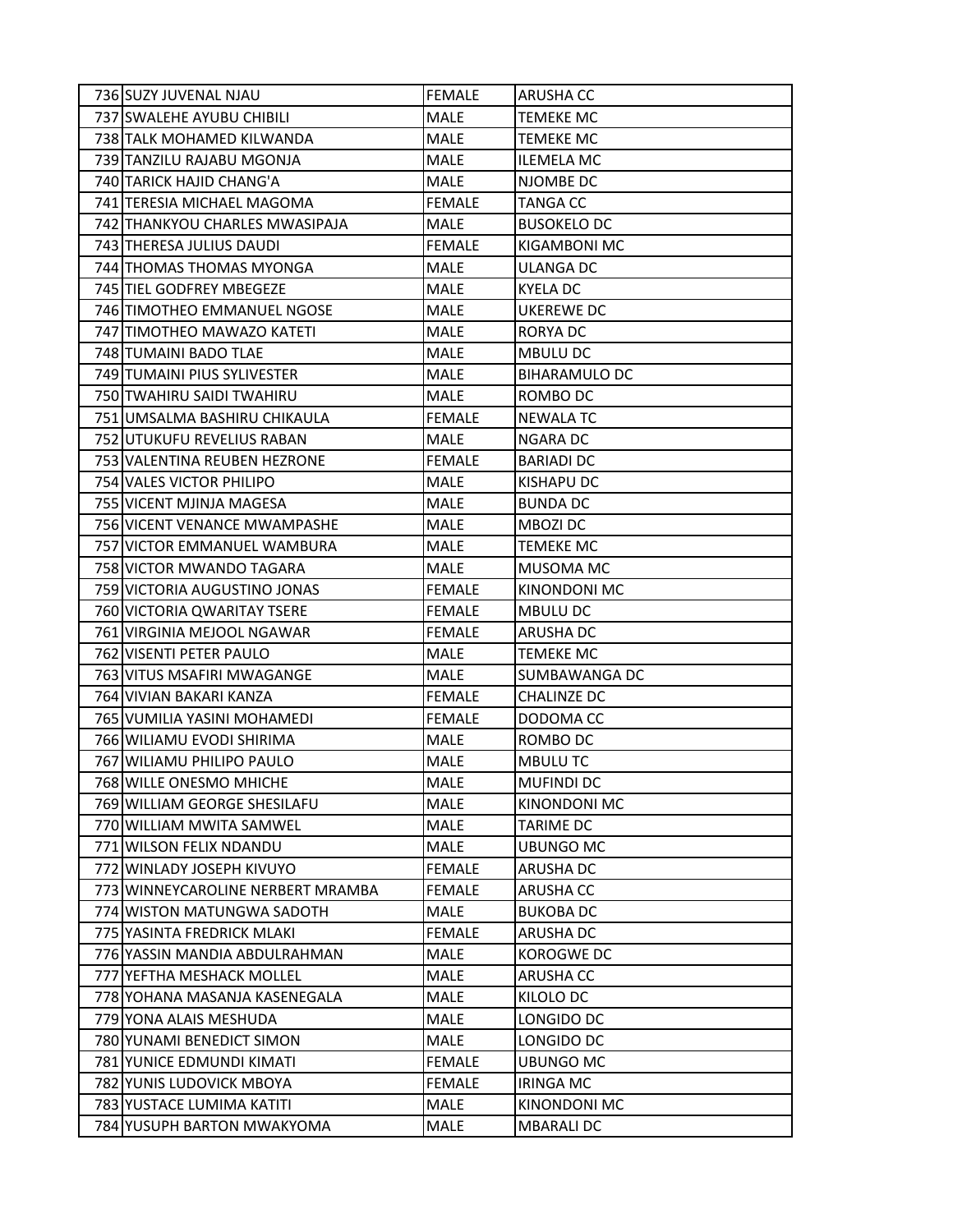| 785 YUSUPH JONAS NTALI       | <b>MALE</b>   | <b>KASULU DC</b>    |
|------------------------------|---------------|---------------------|
| 786 YUSUPH LUCAS WILSON      | <b>MALE</b>   | <b>MOSHI MC</b>     |
| 787 YUSUPH RAJABU MANJOTI    | <b>MALE</b>   | <b>TEMEKE MC</b>    |
| 788 YUSUPH ROBERT GWIVAHA    | <b>MALE</b>   | IRINGA DC           |
| 789 YUVENAL JOSEPH LYAMUYA   | <b>MALE</b>   | MOSHI DC            |
| 790 ZAITUNI JACOB DOMNICK    | <b>FEMALE</b> | <b>MWANZA CC</b>    |
| 791 ZAITUNI MANDALI JAFARI   | <b>FEMALE</b> | LINDI MC            |
| 792 IZANURA SHABANI HUSSEIN  | <b>FEMALE</b> | <b>MKALAMA DC</b>   |
| 793 IZAWADI MALIMA MAKAMBALA | MALE          | <b>KONGWA DC</b>    |
| 794 IZAWADI NJILE KWILASA    | <b>FEMALE</b> | NZEGA DC            |
| 795 IZEDEKIA SAMWELI ZAKARIA | <b>MALE</b>   | <b>SERENGETI DC</b> |
| 796 ZENA MALTIN CHELANGO     | <b>FEMALE</b> | <b>MUFINDI DC</b>   |
| 797 IZENA MPINGA RASHIDI     | <b>FEMALE</b> | MASASI DC           |
| 798 ZENA MUSSA MASOUD        | <b>FEMALE</b> | <b>BAGAMOYO DC</b>  |
| 799 ZEPHANIA JUMA MACHAFU    | <b>MALE</b>   | <b>GEITA DC</b>     |

## **Basic Technician Certificate in Social Work FOR ADMISSION YEAR 2022:**

| 1 ABDALLAH YUSUFU KOPELA        | <b>MALE</b>   | KOROGWE DC        |
|---------------------------------|---------------|-------------------|
| 2 ADAMU BENEDICTOR ELIAS        | <b>MALE</b>   | <b>RUFIJI DC</b>  |
| <b>3IAGNESS IBRAHIMU ITAMBU</b> | <b>FEMALE</b> | <b>UBUNGO MC</b>  |
| 4 AGOSTINO MORORO MWITA         | <b>MALE</b>   | SERENGETI DC      |
| <b>5 JAHMED ABDALAH RASHID</b>  | <b>MALE</b>   | <b>MERU DC</b>    |
| 6 AISHA BAKARI FUMAO            | <b>FEMALE</b> | <b>NEWALA TC</b>  |
| 7 ALBERT HAMIS GELEMU           | <b>MALE</b>   | <b>BUNDA DC</b>   |
| 8 ALEN PETER MWAKALOSI          | MALE          | DODOMA CC         |
| 9 ALETH ANDREA MWAKAFUNGUBHO    | <b>FEMALE</b> | MBEYA CC          |
| 10 ALEX JOSEPH BUSOMBO          | <b>MALE</b>   | <b>KISHAPU DC</b> |
| 11 ALFRED WILLIAM MWIZARUBI     | <b>MALE</b>   | <b>BUNDA DC</b>   |
| 12 ALHAJI ABILAH LUONO          | <b>MALE</b>   | KILOSA DC         |
| 13 ALOIS ATANAS MVANDA          | <b>MALE</b>   | <b>IRINGA DC</b>  |
| 14 ANASTAZIA BUU SARAGU         | <b>FEMALE</b> | <b>HANANG DC</b>  |
| 15 ANASTAZIA GERVAS ANDREA      | <b>FEMALE</b> | <b>MWANZA CC</b>  |
| 16 ANJELINA GULAID NOA          | <b>FEMALE</b> | MOROGORO MC       |
| 17 ANOSIATHA ABIHUD KASUKU      | <b>FEMALE</b> | DODOMA CC         |
| 18 ANSELIM RICHARD NYAKI        | MALE          | <b>MONDULI DC</b> |
| 19 ANSELMO WILLIAM KAPAMA       | <b>MALE</b>   | <b>NKASI DC</b>   |
| 20 ANTHONY ELIAS LUSUGA         | MALE          | MBOGWE DC         |
| 21 APOLINA JALUO HILIZA         | <b>FEMALE</b> | ILALA MC          |
| 22 ATHUMAN MABULA JUMA          | <b>MALE</b>   | <b>BUKOMBE DC</b> |
| 23 BAKARI IDDI AMIRI            | <b>MALE</b>   | KOROGWE DC        |
| 24 BARAKA OMARY MSIGWA          | <b>MALE</b>   | <b>IRINGA MC</b>  |
| 25 BEATRICE SAITOTI MOSES       | <b>FEMALE</b> | <b>ARUSHA DC</b>  |
| 26 BERNA TAABYONA JUSTINIAN     | <b>FEMALE</b> | MULEBA DC         |
| 27 BERTHA STEPHEN MBISE         | <b>FEMALE</b> | <b>MERU DC</b>    |
| 28 BONIPHACE ATHUMAN BUNZALI    | <b>MALE</b>   | <b>BUKOMBE DC</b> |
| 29 BONIPHACE VICTUS MASHAURI    | <b>MALE</b>   | <b>BUNDA DC</b>   |
| <b>30 BRAYAN STEWART MTUL</b>   | <b>MALE</b>   | MOSHI DC          |
| 31 BRIAN LUCAS AJUMA            | <b>MALE</b>   | <b>BUSEGA DC</b>  |
| 32 BRIGHTON LUPUMKO KYENGA      | <b>MALE</b>   | NJOMBE TC         |
|                                 |               |                   |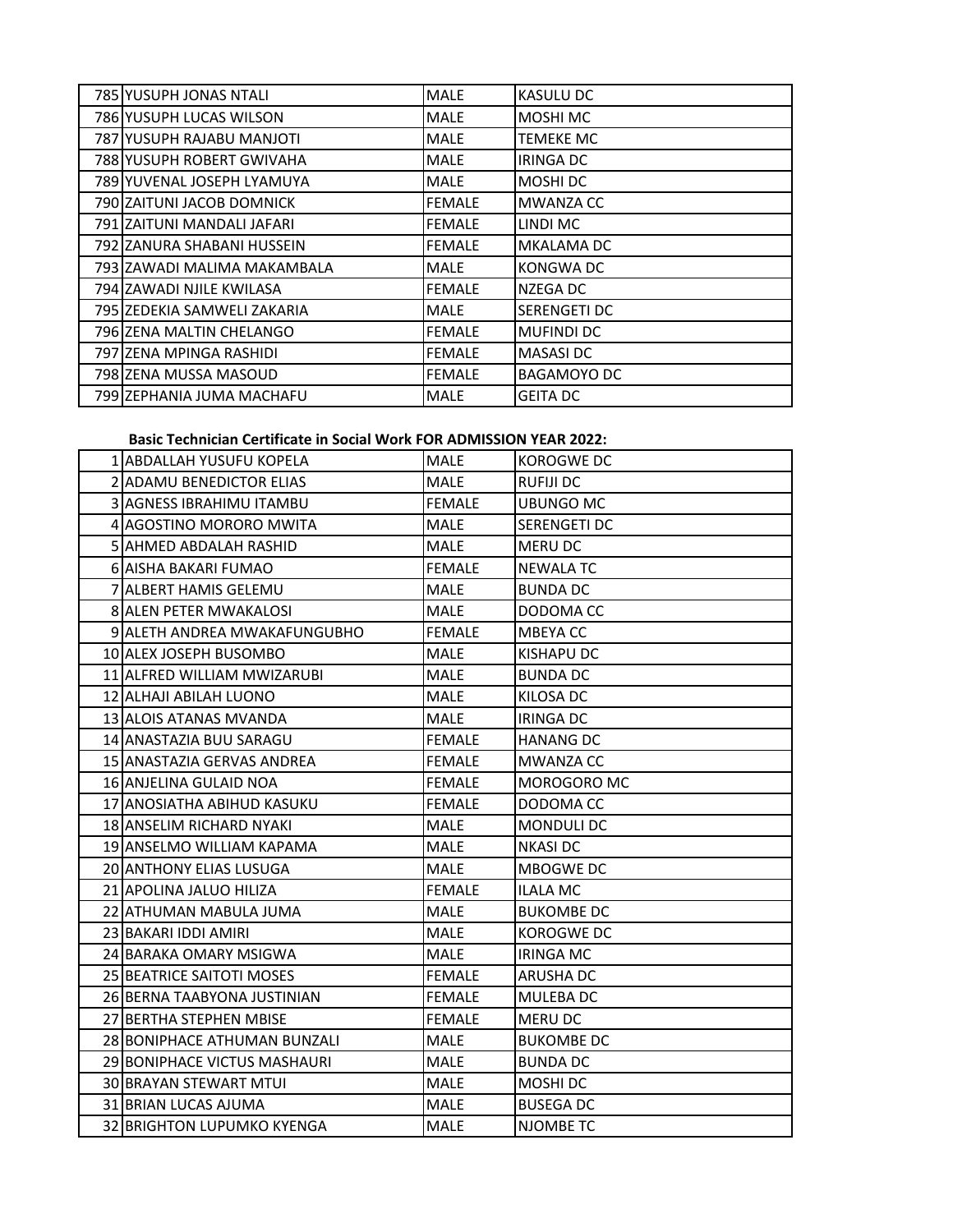| 33 CHACHA PETER BARIGAI            | MALE          | <b>BUTIAMA DC</b>    |
|------------------------------------|---------------|----------------------|
| 34 CHARITY JULIUS MAKONGO          | <b>FEMALE</b> | KIBAHA DC            |
| 35 CHRISTOPHER BULEGI ERASTO       | MALE          | MAGU DC              |
| 36 CHRISTOPHER JOSEPH ELIAS        | <b>MALE</b>   | <b>BAHIDC</b>        |
| 37 CLAVERY PETER MFUNGO            | <b>MALE</b>   | <b>BUNDA DC</b>      |
| 38 CLEMENT BENEDICT KASOTA         | <b>MALE</b>   | <b>BAHIDC</b>        |
| 39 DAMIAN ELIAS MATHIAS            | <b>MALE</b>   | <b>MWANZA CC</b>     |
| 40 DEODATUS EGDI SILILO            | MALE          | <b>KALAMBO DC</b>    |
| 41 DEOGRATIUS DEOGRATIUS LUTAKUBWA | <b>MALE</b>   | <b>MALINYI DC</b>    |
| 42 DERICK CANTO MWAITETE           | MALE          | RUNGWE DC            |
| 43 DORCUS FRANK PAULO              | <b>FEMALE</b> | ARUSHA DC            |
| 44 EDSON ATHUMANI MADENI           | <b>MALE</b>   | <b>HANDENI DC</b>    |
| 45 EDWINE WILLIAM MASUMBUKO        | MALE          | <b>BIHARAMULO DC</b> |
| 46 ELESI FESTO EDWARA              | <b>FEMALE</b> | DODOMA CC            |
| 47 ELIA MATHIASI MDAGE             | MALE          | <b>MUFINDI DC</b>    |
| 48 ELIAMANI SAIGURAN LUKUMAY       | <b>MALE</b>   | <b>MERU DC</b>       |
| 49 ELIAS CHARLES MHANGWA           | <b>MALE</b>   | CHATO DC             |
| <b>50 ELIEZA PETER NYUSA</b>       | <b>MALE</b>   | <b>MBOZI DC</b>      |
| 51 ELINA PETER MADUHU              | <b>FEMALE</b> | <b>BUKOMBE DC</b>    |
| 52 ELIUDI EZEKIELI MWATIJA         | MALE          | SUMBAWANGA MC        |
| 53 EMAKULATA ANGELO MGWILANGA      | <b>FEMALE</b> | <b>ILALA MC</b>      |
| 54 EMANUEL CHRISTOPHER NGAPU       | MALE          | <b>BUKOMBE DC</b>    |
| 55 EMMANUEL NKOBA JICHABU          | MALE          | <b>MSALALA DC</b>    |
| 56 EMMANUEL SIMON NZILA            | MALE          | <b>BIHARAMULO DC</b> |
| 57 ESTER DANIEL LEONARD            | <b>FEMALE</b> | ILALA MC             |
| 58 ESTHER AMOS ZEPHANIA            | <b>FEMALE</b> | <b>IGUNGA DC</b>     |
| 59 ESTHER DENIS HONDE              | <b>FEMALE</b> | UBUNGO MC            |
| 60 FAIDHA ALLY SAID                | <b>FEMALE</b> | <b>MBEYACC</b>       |
| 61 FARAJA FREDY MWASENGA           | <b>FEMALE</b> | <b>MBEYADC</b>       |
| 62 FRANCIS PETRO KAAYA             | MALE          | MERU DC              |
| 63 FRED DICKSON MGOMBELE           | MALE          | <b>IRINGA MC</b>     |
| 64 FREDNAND CHARLES BUKINDU        | <b>MALE</b>   | CHATO DC             |
| 65 FREDRICK YAKOBO LWANIKA         | MALE          | <b>BUCHOSA DC</b>    |
| 66 FRENK RUBEN NKUNGU              | MALE          | <b>HANANG DC</b>     |
| 67 GABRIEL LEO MUSHI               | <b>MALE</b>   | <b>MOSHIDC</b>       |
| 68 GABRIEL MWITA GHATI             | MALE          | <b>MEATU DC</b>      |
| 69 GEORGE ABEL MDACHI              | MALE          | <b>KINONDONI MC</b>  |
| 70 GERALD JOSEPH MHAGAMA           | MALE          | CHAMWINO DC          |
| 71 GERVAS KACHILEKO TABU           | MALE          | <b>MAGU DC</b>       |
| 72 GIFT DAUDI RUBAI                | <b>FEMALE</b> | <b>MERU DC</b>       |
| 73 GLORY OBOTE KISWAGA             | <b>FEMALE</b> | NJOMBE TC            |
| 74 GODBLESS MESHACK MOLLEL         | MALE          | <b>ARUSHA DC</b>     |
| 75 HABIBA NASORO SHEMWETA          | <b>FEMALE</b> | KOROGWE DC           |
| 76 HAFIDHI HABIBU HAMIDU           | MALE          | <b>MAGU DC</b>       |
| 77 HAMIMU SUFIAN WITALA            | MALE          | <b>IRINGA DC</b>     |
| 78 HAMISI HALIFA YUSUFU            | MALE          | <b>TUNDURU DC</b>    |
| 79 HAMISI HAMISI CHEUSI            | MALE          | SONGEA MC            |
| 80 HAMISI SHABANI KIVYALE          | MALE          | <b>MKURANGA DC</b>   |
| 81 HAPPY LEODGARD KILEO            | <b>FEMALE</b> | MOSHI MC             |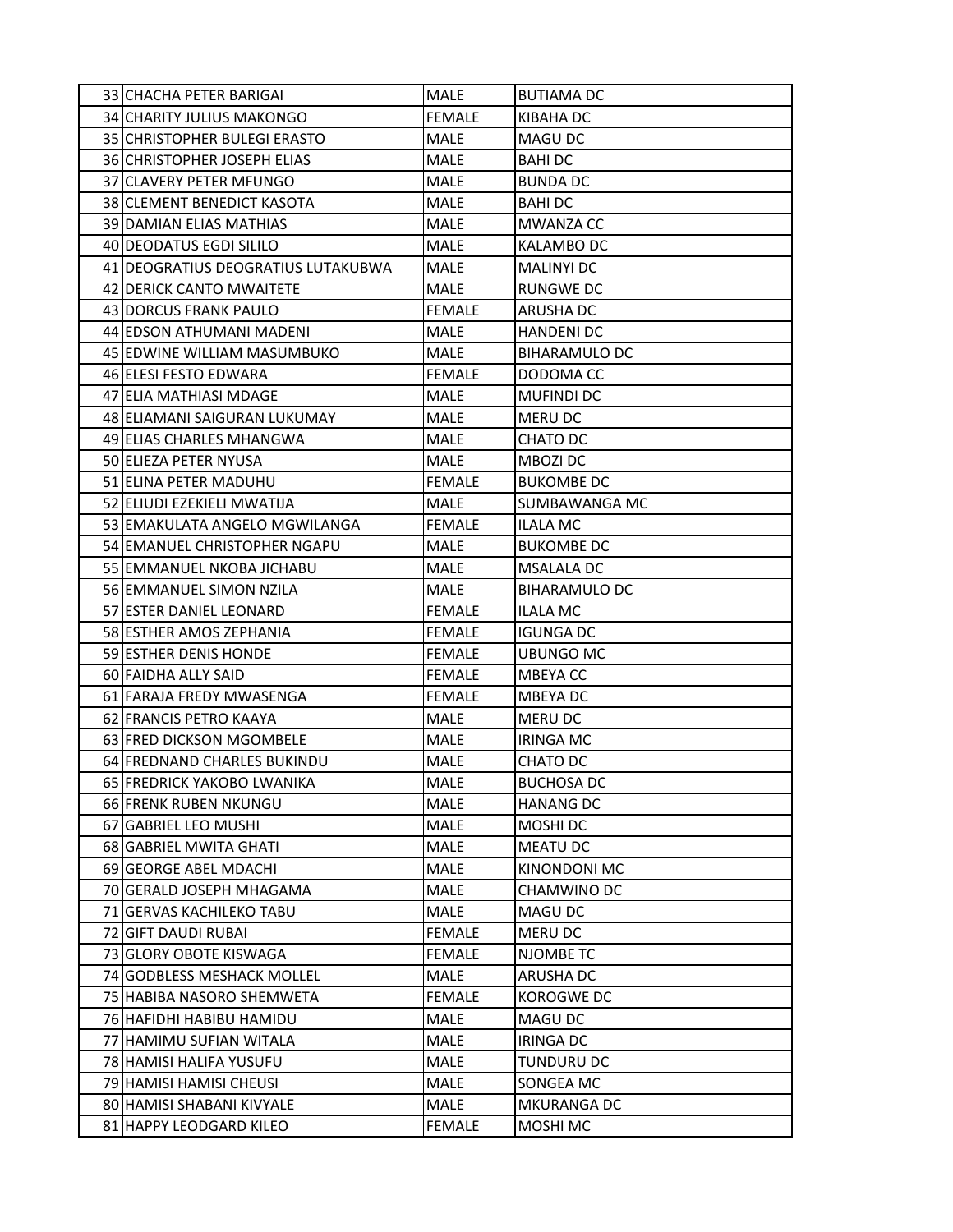| 82 HAPPYNESS ROBERT MICHAEL   | <b>FEMALE</b> | <b>ARUSHA CC</b>    |
|-------------------------------|---------------|---------------------|
| 83 HARIDI RAJABU MATHIAS      | <b>MALE</b>   | <b>MWANZA CC</b>    |
| 84 HASHIMU SAIDI HAUSII       | MALE          | <b>ILEMELA MC</b>   |
| 85 HAWA ABDALLAH MONDIA       | <b>FEMALE</b> | MONDULI DC          |
| 86 HELY TAWI MLAGALA          | MALE          | <b>MBARALI DC</b>   |
| 87 IBRAHIM HASHIMU MGATA      | <b>MALE</b>   | <b>ILALA MC</b>     |
| 88 IDRISA ABDUL JABILI        | <b>MALE</b>   | <b>NEWALA TC</b>    |
| 89 IDRISA SWAFI ALLY          | MALE          | <b>KINONDONI MC</b> |
| 90 IMANI WILLIAM BUGOZI       | <b>MALE</b>   | <b>MWANZA CC</b>    |
| 91 IRENE IBRAHIM TINGO        | <b>FEMALE</b> | KINONDONI MC        |
| 92 IRENE ZACHARIA EMANUEL     | <b>FEMALE</b> | MWANZA CC           |
| 93 ISSA BAKARI ZABURA         | MALE          | KOROGWE DC          |
| 94 JACKSON MAURUS KINYAGA     | MALE          | <b>IRINGA DC</b>    |
| 95 JACOBU ASAMISYE MWAKIBUMBA | <b>MALE</b>   | <b>BUSOKELO DC</b>  |
| 96 JAMES GERALD KIWALE        | MALE          | MWANGA DC           |
| 97 JAMILA MSHAM MOHAMED       | <b>FEMALE</b> | <b>ULANGA DC</b>    |
| 98 JAQUELINE ZACHARIA JOHN    | FEMALE        | MOROGORO MC         |
| 99 JJASMIN ZAHARANI MOHAMEDI  | <b>FEMALE</b> | KINONDONI MC        |
| 100 JENIPHER HAMIS BAMBO      | <b>FEMALE</b> | <b>MBEYACC</b>      |
| 101 JOEL JULIUS BARAZA        | MALE          | <b>BUSEGA DC</b>    |
| 102 JOHN PHABIAN KADOSHI      | <b>MALE</b>   | <b>KWIMBA DC</b>    |
| 103 JOHNSON JEROME MUSHI      | MALE          | MOSHI DC            |
| 104 JULIUS LINUS KATONTO      | <b>MALE</b>   | <b>KALAMBO DC</b>   |
| 105 JUMA DADU SAMU            | MALE          | <b>BARIADI TC</b>   |
| 106 JUMA DAUDI DIHIMBWA       | MALE          | CHALINZE DC         |
| 107 JUMA MIRAJI RAJABU        | <b>MALE</b>   | <b>MWANGA DC</b>    |
| 108 JUSTINE JOSEPH NKILIJIWA  | <b>MALE</b>   | SENGEREMA DC        |
| 109 KATELULA HASSAN JUMANNE   | MALE          | UVINZA DC           |
| 110 KELLY CHRISTOPHER JENGELA | <b>MALE</b>   | <b>MBEYACC</b>      |
| 111 KENETH FILBETH VUNA       | <b>MALE</b>   | SUMBAWANGA MC       |
| 112 KIARA RAMADHAN HAMIS      | <b>MALE</b>   | SIMANJIRO DC        |
| 113 KIRIAN KEPHASON PALLA     | <b>MALE</b>   | KIGOMA DC           |
| 114 KULWA PIUS NYENGE         | <b>FEMALE</b> | <b>BUKOMBE DC</b>   |
| 115 KURUTHUMU SAIDI MTAMBWE   | <b>FEMALE</b> | MKURANGA DC         |
| 116 KUYENGA MACHUMU BONPHACE  | <b>MALE</b>   | MUSOMA MC           |
| 117 LABAN LAMECK KASEMA       | MALE          | <b>BUKOMBE DC</b>   |
| 118 LACHA DANKANI SIROJI      | <b>MALE</b>   | <b>HANANG DC</b>    |
| 119 LAIGWANA MBAYAN MAINA     | MALE          | ARUSHA CC           |
| 120 LAZARO ZAGALAZA DAFU      | MALE          | <b>BUCHOSA DC</b>   |
| 121 LEAH ADRIANO KAPINDA      | <b>FEMALE</b> | MUHEZA DC           |
| 122 LEVINA SULEIMAN MWANGU    | <b>FEMALE</b> | ARUSHA CC           |
| 123 LIGHTNESS JOHH MDIKA      | <b>FEMALE</b> | KIBAHA TC           |
| 124 LILIAN ELIA MBOWE         | <b>FEMALE</b> | MOSHI MC            |
| 125 LILIAN FILBERT MORIO      | <b>FEMALE</b> | KINONDONI MC        |
| 126 LOVENESS MADINO KIBUGA    | <b>FEMALE</b> | <b>IRINGA MC</b>    |
| 127 LUIS IDD SIMBA            | MALE          | <b>NKASI DC</b>     |
| 128 LUIS LEONARD MAGACHA      | <b>MALE</b>   | KIGAMBONI MC        |
| 129 MABULA BUDONO PHILIPO     | MALE          | <b>BUNDA DC</b>     |
| 130 MAGILI BUPOLO PASCHAL     | MALE          | ARUSHA DC           |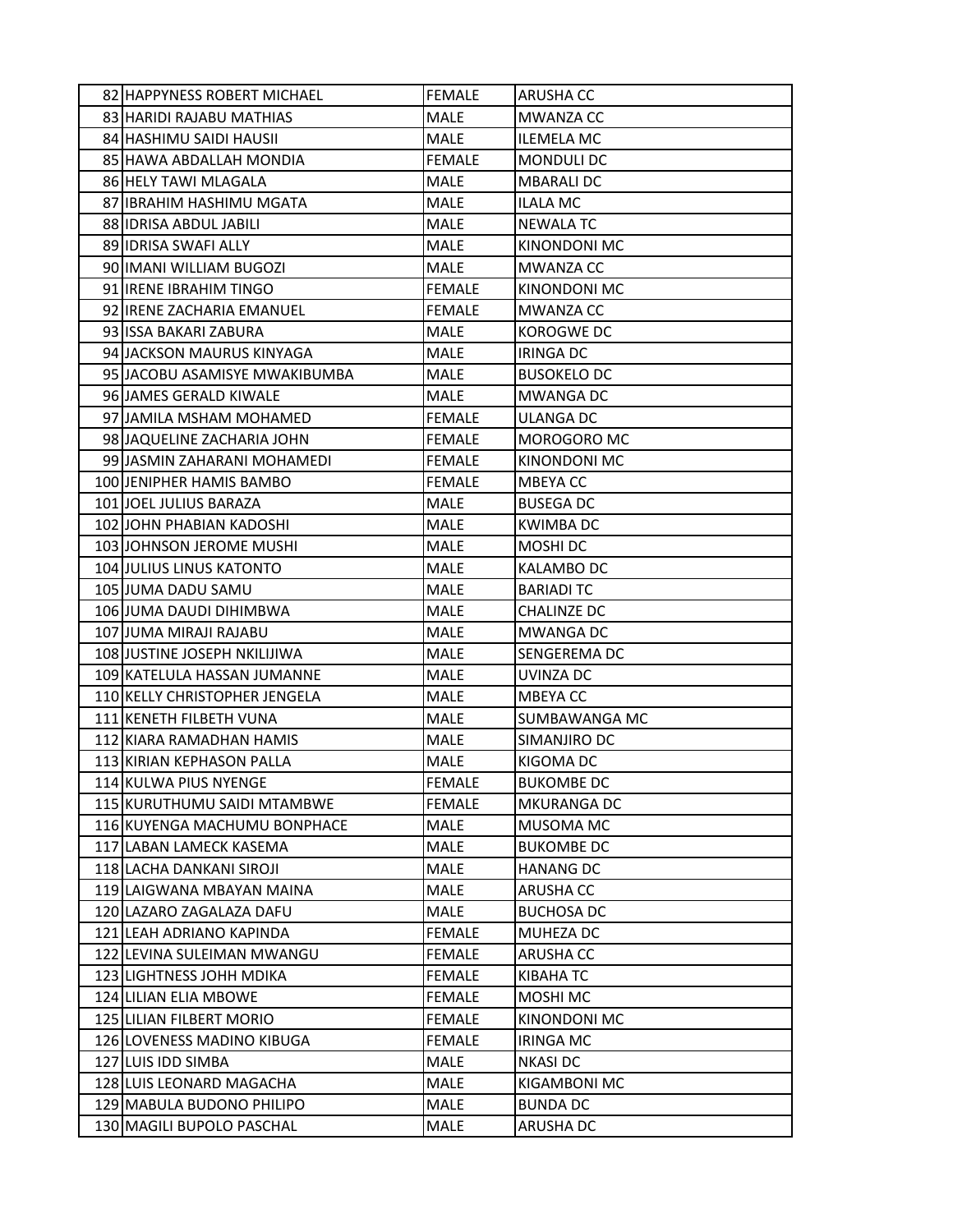| 131 MAGRETH KISUSI ILINDILO        | <b>FEMALE</b> | <b>MSALALA DC</b>   |
|------------------------------------|---------------|---------------------|
| 132 MAJIDI SALEHE NTUNA            | MALE          | <b>BUHIGWE DC</b>   |
| 133 MAKELEMO WILSON MANYELELE      | MALE          | <b>BUCHOSA DC</b>   |
| 134 MAKONO NGELEJA THOMAS          | <b>MALE</b>   | <b>BUSEGA DC</b>    |
| 135 MAREGESI JACKSON MAREGESI      | MALE          | MUSOMA DC           |
| 136 MARIAM ISSA SHABANI            | <b>FEMALE</b> | KIGOMA UJIJI MC     |
| 137 MASHAKA MARCO WAZIRI           | <b>MALE</b>   | <b>MASWA DC</b>     |
| 138 MATHEW EMMANUEL SHILLA         | MALE          | ILALA MC            |
| 139 MECKSON JOHN SOSTENES          | <b>MALE</b>   | DODOMA CC           |
| 140 MERINA CHELEWA MWARABU         | <b>FEMALE</b> | MBOGWE DC           |
| 141 MOHAMED ATHUMAN HAMIS          | <b>MALE</b>   | <b>MSALALA DC</b>   |
| 142 MOSES JUNIOR EVARIST           | <b>MALE</b>   | <b>KINONDONI MC</b> |
| 143 MUSA GODLISTEN SHAYO           | <b>MALE</b>   | RUNGWE DC           |
| 144 MUSA HASSANI YEKENYA           | <b>MALE</b>   | <b>TEMEKE MC</b>    |
| 145 MUSSA IBRAHIMU HAMISI          | MALE          | <b>ILALA MC</b>     |
| 146 MWANNE HABIBU ALLY             | <b>FEMALE</b> | KIGOMA DC           |
| 147 NADHALI YAHAYA NGUWATE         | MALE          | LIWALE DC           |
| 148 NASHIPAI MELAU LEKOKO          | <b>FEMALE</b> | MONDULI DC          |
| 149 NEEMA RAPHAEL FONGA            | <b>FEMALE</b> | <b>ARUSHA CC</b>    |
| <b>150 INELIUS MWOMBEKI WILSON</b> | MALE          | <b>BUKOBA MC</b>    |
| 151 NICODEMUS JOSEPH AKONAAY       | MALE          | <b>KARATU DC</b>    |
| 152 NTEMINYANDA MATHIAS KIJIKA     | MALE          | SHINYANGA DC        |
| 153 NURU SAID NYONYI               | <b>FEMALE</b> | MKALAMA DC          |
| 154 NUSURAT SALUM RWECHUNGULA      | <b>FEMALE</b> | <b>MWANZA CC</b>    |
| 155 NYANGURU MLUNGU SABATHO        | MALE          | UKEREWE DC          |
| 156 ONESMO JASPER MUNISI           | MALE          | <b>ILEMELA MC</b>   |
| 157 PARIS SEMEN GODELO             | <b>MALE</b>   | KILOLO DC           |
| 158 PATERINI MUMBI TIOTIMI         | MALE          | <b>IKUNGI DC</b>    |
| 159 PAUL EDWIN SEWA                | <b>MALE</b>   | <b>NKASI DC</b>     |
| 160 PAULO THOMASI SAMBARA          | MALE          | KILOSA DC           |
| 161 PETER GODFREY CHITANDA         | <b>MALE</b>   | <b>IRINGA MC</b>    |
| 162 PETRO BENEDICTO GASPAL         | <b>MALE</b>   | URAMBO DC           |
| 163 PHILIPO JOSEPHAT BRUNO         | MALE          | <b>UKEREWE DC</b>   |
| 164 RAHELI PAULO BUCHENJA          | <b>FEMALE</b> | <b>MKURANGA DC</b>  |
| 165 RAHMA SEIF MANYARA             | <b>FEMALE</b> | <b>TEMEKE MC</b>    |
| 166 RAJABU ATHUMANI MGALA          | MALE          | <b>CHEMBA DC</b>    |
| 167 RAMADHANI ABDI CHUI            | MALE          | <b>ARUSHA CC</b>    |
| 168 RAMADHANI MOHAMEDI MINGOLI     | MALE          | KILWA DC            |
| 169 RAYMOND ADSON LUSINDE          | MALE          | <b>GAIRO DC</b>     |
| 170 RICHARD JASTIN KIKUTU          | MALE          | <b>NKASI DC</b>     |
| 171 ROBERT ZENGO GENEA             | MALE          | MASWA DC            |
| 172 ROBINSON ELECTUS NJIGE         | MALE          | <b>UBUNGO MC</b>    |
| 173 ROZALIA THOMAS SIPRIAN         | <b>FEMALE</b> | <b>MBULU DC</b>     |
| 174 RUKIA HAMISI SAID              | <b>FEMALE</b> | MTWARA MIKINDANI MC |
| 175 SABINA SADOKI KILEHA           | <b>FEMALE</b> | MOROGORO DC         |
| 176 SAIDI WAMBURA CHIWA            | MALE          | SERENGETI DC        |
| 177 SALU SAYI HELLO                | <b>FEMALE</b> | <b>BARIADI TC</b>   |
| 178 SAMWEL SANANE MISANA           | MALE          | <b>BUNDA DC</b>     |
| 179 SAMWEL SOSTEN KADUMA           | MALE          | KINONDONI MC        |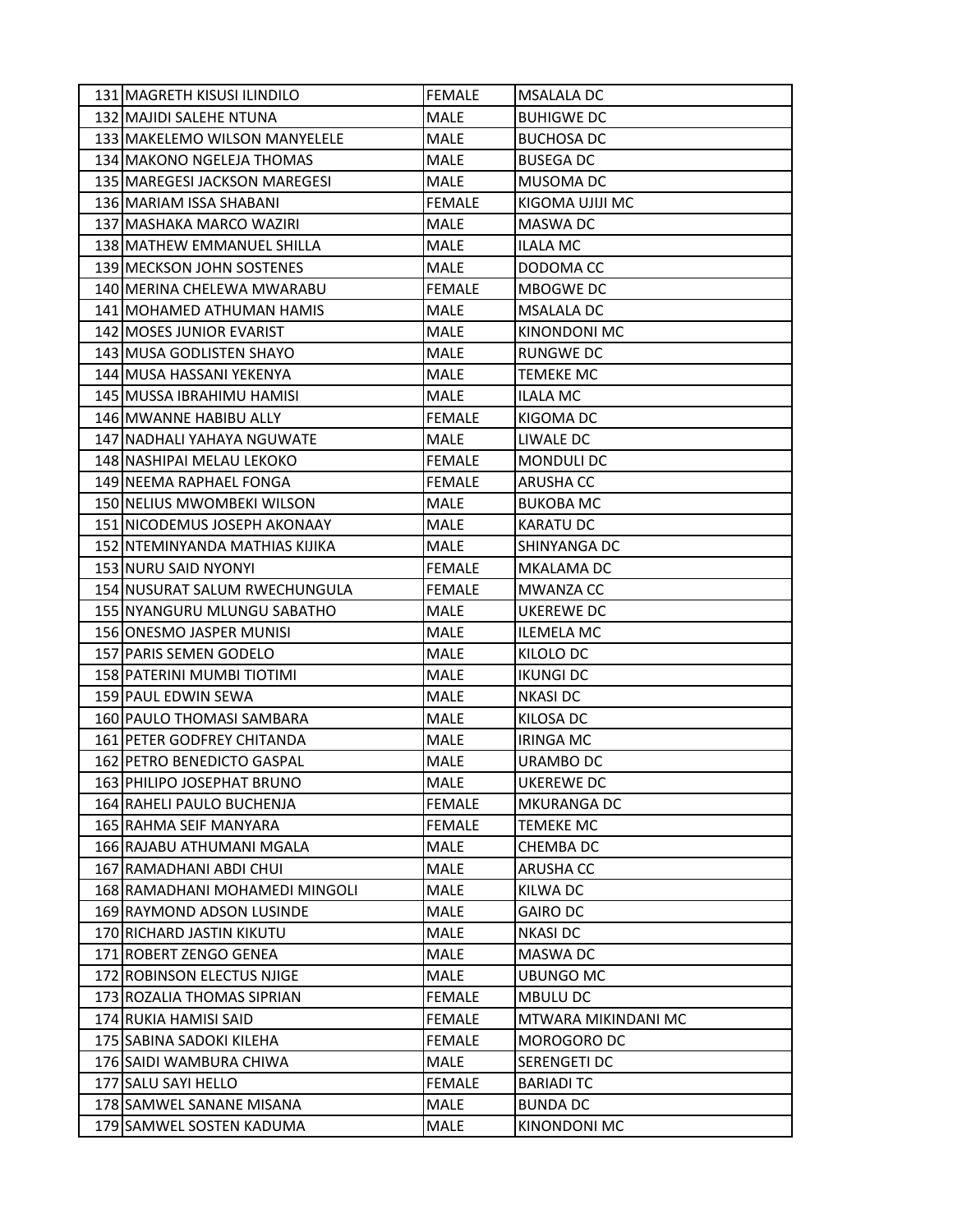| 180 SAMWELI FESTUS MWITA       | MALE          | RORYA DC            |
|--------------------------------|---------------|---------------------|
| 181 SARA WILIAM KAGOROBA       | <b>FEMALE</b> | GEITA DC            |
| 182 SARAPHINA DANIEL MAPUNDA   | FEMALE        | CHALINZE DC         |
| 183 SCOLASTICA KULWA MAGANGA   | FEMALE        | KOROGWE DC          |
| 184 SELINA MARTINI ASKWARI     | FEMALE        | <b>MBULU TC</b>     |
| 185 SESILIA BOSCO LUNYUNGU     | FEMALE        | IRINGA DC           |
| 186 SHABANI MUSSA SHABANI      | MALE          | MPANDA MC           |
| 187 SHAKILU NAZIRI IDDY        | MALE          | MWANZA CC           |
| 188 SHEMSA ABUBAKARI ALLY      | FEMALE        | <b>BUKOMBE DC</b>   |
| 189 SHIJA LUCHAPA MOSHI        | MALE          | <b>BUCHOSA DC</b>   |
| 190 SIMIONI SAMWEL NDALAME     | MALE          | KASULU DC           |
| 191 SIMON MEGOLIKI LEKIVARIA   | MALE          | MWANGA DC           |
| 192 SIRA SAMWEL BIRUNDA        | MALE          | KIBONDO DC          |
| 193 SISCO LUIS OSCAR           | MALE          | <b>NKASI DC</b>     |
| 194 SUITBERT REVOCATUS KINONGO | MALE          | ILALA MC            |
| 195 SUZANA SERYA CHACHA        | FEMALE        | SERENGETI DC        |
| 196 THOMASI PAULO JOSEPH       | MALE          | TANGA CC            |
| 197 THUWAIBAT RAMADHAN DOWILE  | FEMALE        | MVOMERO DC          |
| 198 VEDASTUS PETRO MAYALA      | MALE          | <b>BUCHOSA DC</b>   |
| 199 VENANCE ADAMU MHANGA       | MALE          | KILOLO DC           |
| 200 VICKY EVORD KANYAIYANGIRO  | <b>FEMALE</b> | KINONDONI MC        |
| 201 VISION RUTA BEYANGA        | <b>FEMALE</b> | <b>KYERWA DC</b>    |
| 202 WANGUBA TUMAINI KUYENGA    | MALE          | <b>BUCHOSA DC</b>   |
| 203 WILSON ZEPHANIA AMANI      | MALE          | MERU DC             |
| 204 WINIFRIDA JOSEPH MASSAWE   | <b>FEMALE</b> | MOSHI DC            |
| 205 WINIFRIDA SIMON WALONDE    | <b>FEMALE</b> | NJOMBE DC           |
| 206 YONA DAMIANI MBAZI         | MALE          | DODOMA CC           |
| 207 YUSUPH JUTHA HAJI          | MALE          | <b>HANANG DC</b>    |
| 208 YUSUPH SADIKI JUMA         | <b>MALE</b>   | MUHEZA DC           |
| 209 ZAINABU PIUS MAKUMBATI     | FEMALE        | <b>BUKOMBE DC</b>   |
| 210 ZAINABU SHEDRACK KABOBOYE  | <b>FEMALE</b> | ROMBO DC            |
| 211 ZAKARIA EDWARD MKUMBUKO    | <b>MALE</b>   | <b>ARUSHA CC</b>    |
| 212 ZAKAYO ENOCK ZAKAYO        | <b>MALE</b>   | ARUSHA DC           |
| 213 ZAWADI MTORO SALUM         | <b>FEMALE</b> | <b>KINONDONI MC</b> |
| 214 ZAWADI PRAISON MAGWAZA     | MALE          | <b>MBOZIDC</b>      |
| 215 ZAWADI SAIDI HASANI        | <b>FEMALE</b> | <b>HANDENI DC</b>   |
| 216 ZUBEDA ATHUMANI ISSA       | <b>FEMALE</b> | <b>MKINGA DC</b>    |
|                                |               |                     |

## **Basic Technician Certificate in Labour Relations and Public Management FOR ADMISSION YEAR 2022:**

| 1 AGREY PAYA MBOGELA              | <b>MALE</b>   | MAKAMBAKO TC        |
|-----------------------------------|---------------|---------------------|
| 2 ALOYCE CHRISTOPHER KALINGA      | <b>MALE</b>   | <b>MAFINGA TC</b>   |
| <b>3 JALPHONCE IZILE MRISHO</b>   | <b>MALE</b>   | <b>MISSENYI DC</b>  |
| 4 AMANI SALEHE OMARY              | <b>MALE</b>   | SAME DC             |
| <b>5 JANDREA MOTELA KASEKWA</b>   | <b>MALE</b>   | SUMBAWANGA MC       |
| <b>6 JANETH LWITAKUBI CYPRIAN</b> | <b>FEMALE</b> | <b>SENGEREMA DC</b> |
| 7 JANISETH JACKSON JOHN           | <b>MALE</b>   | KIBONDO DC          |
| <b>8IANTHONY JOHN KASUKE</b>      | <b>MALE</b>   | <b>ILALA MC</b>     |
| <b>9 JARON ENOS KONYA</b>         | <b>MALE</b>   | CHATO DC            |
| 10 ARONI MATHIA CHAPITA           | <b>MALE</b>   | MBEYA CC            |
|                                   |               |                     |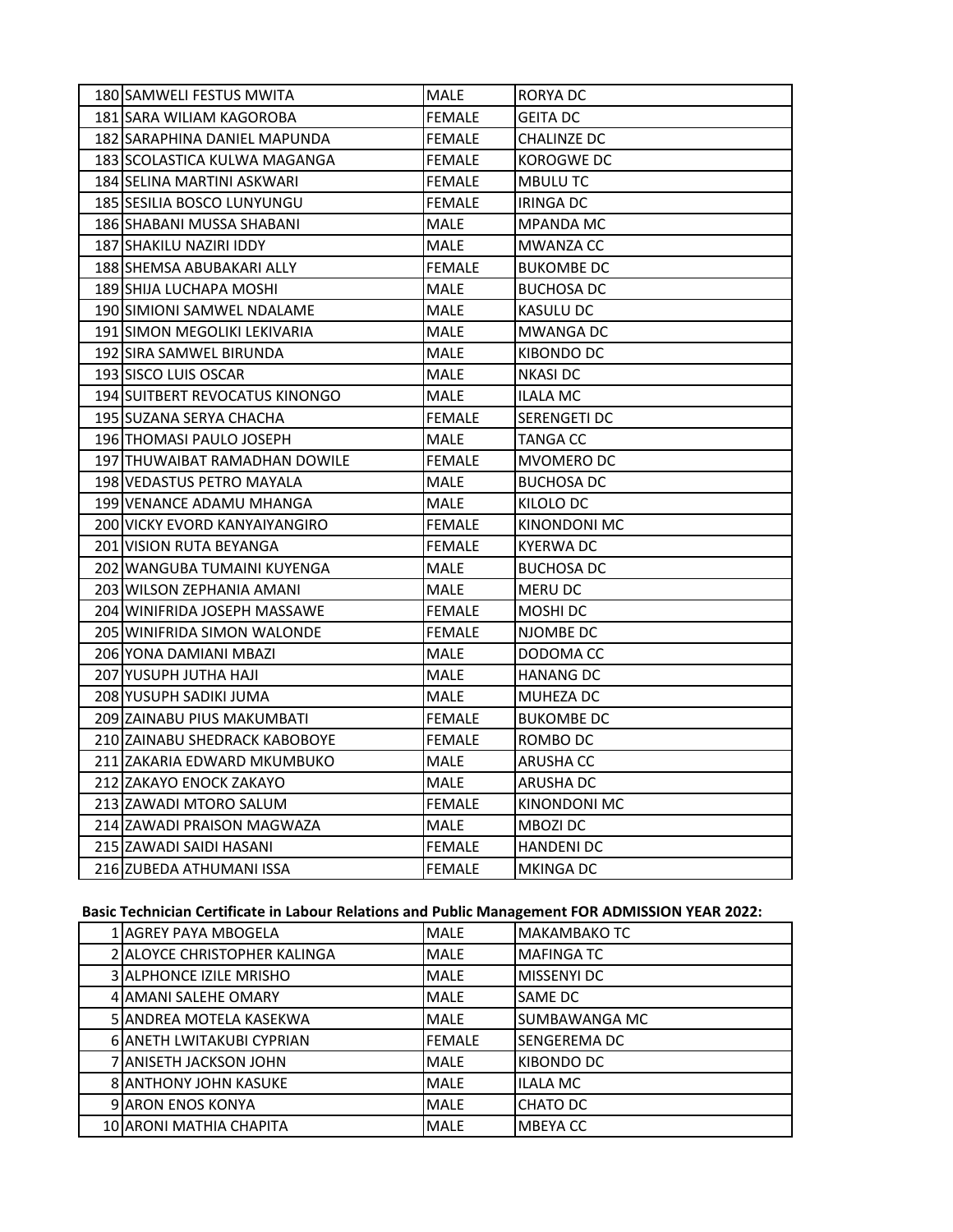| 11 ASADU AYOUB RASHIDI            | <b>MALE</b>   | KIGOMA DC         |
|-----------------------------------|---------------|-------------------|
| 12 ASHA AHAMAD KOSSA              | <b>FEMALE</b> | NAMTUMBO DC       |
| 13 ASHA STEPHANO MAGANDI          | <b>FEMALE</b> | <b>IRAMBA DC</b>  |
| 14 ASIA ELIYA JOHN                | <b>FEMALE</b> | <b>ILALA MC</b>   |
| 15 ATHUMANI AMANI ATHUMANI        | MALE          | URAMBO DC         |
| 16 AURAD AUDAX NSHENYA            | MALE          | <b>KYERWA DC</b>  |
| 17 AVINA EVODIUS KOKWIJUKA        | <b>FEMALE</b> | MISSENYI DC       |
| 18 BAHATI MAGANGA MAZIKU          | MALE          | KAHAMA TC         |
| 19 BAHATI MASHAURI YUSUPH         | <b>MALE</b>   | <b>BARIADI DC</b> |
| 20 BARAKA LUKA MWAMFU             | MALE          | <b>ILEJE DC</b>   |
| 21 BARAKA MARKO DUNDO             | MALE          | <b>MAGU DC</b>    |
| 22 BARNABA HILALY LONDO           | MALE          | <b>TEMEKE MC</b>  |
| 23 BARUANI NICHOLAUS YAHYA        | MALE          | KASULU TC         |
| 24 BEATRICE LUCAS MWITA           | <b>FEMALE</b> | UYUI DC           |
| 25 BENAYA GODFREY OSCAR           | <b>FEMALE</b> | KALAMBO DC        |
| 26 BENSON DEUS KAJURA             | MALE          | <b>KYERWA DC</b>  |
| 27 BERNARD YOHANA BERNARD         | MALE          | <b>MWANZA CC</b>  |
| 28 BOAZ DENIS MWAMPELA            | MALE          | KYELA DC          |
| 29 BONFACE EMMANUEL SWAJI         | MALE          | <b>MBOZI DC</b>   |
| <b>30ICATHERINE GASPER LASWAI</b> | <b>FEMALE</b> | <b>ARUSHA DC</b>  |
| 31 CHARLES JUMA LUGWICHA          | MALE          | <b>BUSEGA DC</b>  |
| 32 CHRIS CHARLES SAMA             | MALE          | <b>MWANZA CC</b>  |
| 33 CHRISTINA SIMON HABEL          | <b>FEMALE</b> | <b>BAHIDC</b>     |
| 34 DANIEL NDALAHWA CHARLES        | MALE          | <b>GEITA DC</b>   |
| <b>35 DENICE NKULIKIYE DAWSON</b> | MALE          | NGARA DC          |
| 36 DICKSON RENATUS KALINGA        | MALE          | <b>MUFINDI DC</b> |
| <b>37 DITRICK MAURUS MTWEVE</b>   | <b>MALE</b>   | LUDEWA DC         |
| 38 EDIGA ESTASI TARIMO            | MALE          | ROMBO DC          |
| 39 ELIAS JOSEPH KIFUNDA           | MALE          | <b>NKASI DC</b>   |
| 40 ELIAS LUCAS MIZAMBWA           | MALE          | <b>TABORA MC</b>  |
| 41 ELIAS MUSA MWAVA               | MALE          | <b>MERU DC</b>    |
| 42 ELIZABETH MASALI JAMES         | <b>FEMALE</b> | NZEGA DC          |
| 43 EMMANUEL MAGOMA SIMON          | MALE          | <b>GEITA DC</b>   |
| 44 EMMANUEL MAJALIWA EMMANUEL     | MALE          | <b>BUCHOSA DC</b> |
| 45 ESTER RAIS MWAKITEGA           | <b>FEMALE</b> | <b>TUNDUMA TC</b> |
| 46 ESTHER JAMES SIMEO             | <b>FEMALE</b> | <b>GEITA TC</b>   |
| 47 EVENCE SEVERINE BAGASHEKI      | MALE          | MULEBA DC         |
| 48 FALE MANGULA SAMSONI           | MALE          | <b>IGUNGA DC</b>  |
| 49 FIDE DANIEL MBWILE             | <b>FEMALE</b> | <b>ILEJE DC</b>   |
| 50 FRANCIS FREDY MASINDE          | MALE          | DODOMA CC         |
| 51 FREDRICK DEUS NDEGE            | MALE          | NJOMBE TC         |
| 52 FRIDAUS ISSA HABIBU            | <b>FEMALE</b> | KOROGWE DC        |
| 53 FURAHA BENON MHIDZE            | <b>FEMALE</b> | NJOMBE DC         |
| 54 GASIMO SADIKI MWANG'ONDA       | MALE          | <b>KYELA DC</b>   |
| 55 GASPER DAMAS KINIGU            | MALE          | <b>MBARALI DC</b> |
| 56 GEOFREY ENOCK MSUYA            | MALE          | MOSHI MC          |
| 57 GEORGE EDWARD KASANGA          | MALE          | <b>MWANZA CC</b>  |
| 58 GETRUDA STEVEN ANTONY          | <b>FEMALE</b> | MWANZA CC         |
| 59 GIDION INOCENT NYONI           | MALE          | SONGEA MC         |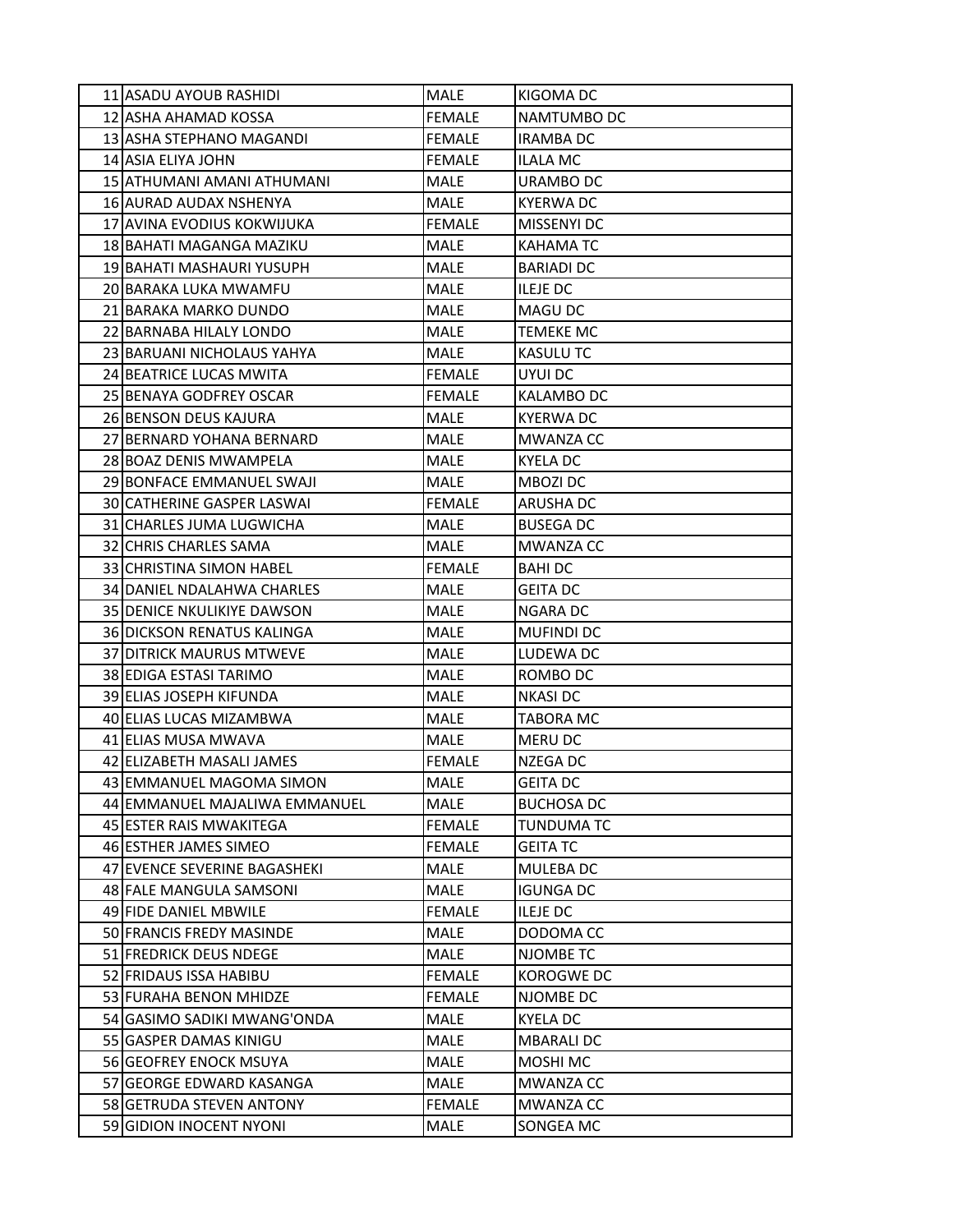| 60 GLORIA STEPHANO NYANDA      | <b>FEMALE</b> | <b>IRINGA MC</b>  |
|--------------------------------|---------------|-------------------|
| 61 GODIFREY SAMWELI DAUDI      | MALE          | KONDOA DC         |
| 62 GROLY ZAKEYO CHOBALIKO      | <b>FEMALE</b> | KIGOMA DC         |
| 63 HALELUYA EZEKIEL MABONDE    | MALE          | KONGWA DC         |
| 64 HAMIDU SHEBE MTAMBO         | MALE          | <b>BARIADI TC</b> |
| 65 HAMIS DEUS CHARLES          | MALE          | MBOGWE DC         |
| 66 HAMIS MADELEKE MASHALA      | MALE          | MASWA DC          |
| 67 HAPPINESS KAHEMA MAKEJA     | <b>FEMALE</b> | <b>BUNDA TC</b>   |
| 68 HARUNA SADICK MWAKIMETA     | MALE          | <b>RUNGWE DC</b>  |
| 69 HASSANI ABDALLAH ZAHABU     | MALE          | KIBAHA TC         |
| 70 HEKIMA ERNEST MNKONDYA      | MALE          | <b>KALAMBO DC</b> |
| 71 HUMPHREY YESAYA AYO         | <b>MALE</b>   | <b>MAFINGA TC</b> |
| 72 IBRAHIM GERALD KAHAMBA      | <b>MALE</b>   | SHINYANGA MC      |
| 73 INOCENT SUBI DAIMON         | MALE          | MBEYA DC          |
| 74 ISACK YOHANA NDIMILA        | MALE          | <b>MEATU DC</b>   |
| 75 IVONNE LONYORI SAITABAU     | <b>FEMALE</b> | ARUSHA DC         |
| 76 JACKLINE FELIX MSERI        | <b>FEMALE</b> | UBUNGO MC         |
| 77 JANETH MANYASI BIHEMO       | <b>FEMALE</b> | <b>MWANZA CC</b>  |
| 78 JASTINE MBASA PASCHAL       | <b>MALE</b>   | MUSOMA DC         |
| 79 JEPHASON NICHORAUS KATABIKA | MALE          | <b>RUNGWE DC</b>  |
| 80JJOHN MATIEKA MBAYO          | MALE          | RORYA DC          |
| 81 JOSEPH ARON MBENA           | MALE          | <b>MBEYACC</b>    |
| 82 JOSEPH PHILIPO THEODORI     | <b>MALE</b>   | NGORONGORO DC     |
| 83 JOSHUA JOHN TONDOGOSO       | MALE          | MBOGWE DC         |
| 84 JOVINA SAMWELI MWAKANYAMALE | <b>FEMALE</b> | UBUNGO MC         |
| 85 JUMA HASSAN KUNYAULA        | MALE          | SONGEA MC         |
| 86 KEFA DEONATUS DOSELA        | MALE          | <b>ILEMELA MC</b> |
| 87 KELVIN GEORGE AXWESSO       | MALE          | <b>ARUSHA DC</b>  |
| 88 KENEDY JOFREY SANAIL        | MALE          | <b>RUNGWE DC</b>  |
| 89 KULWA MAULID MPONEYE        | MALE          | UVINZA DC         |
| 90 KULWA MAYANI KAMPALALA      | MALE          | UYUI DC           |
| 91 LAMECK PAULO JOSEPH         | <b>MALE</b>   | UYUI DC           |
| 92 LEILA MASOUD RAJABU         | <b>FEMALE</b> | KIGAMBONI MC      |
| 93 LILIANI GUSTAVE MZURI       | <b>FEMALE</b> | SUMBAWANGA DC     |
| 94 LOVENES NDEKIRWA MBISE      | <b>FEMALE</b> | <b>MERU DC</b>    |
| 95 LUCIA MUSA SIMONI           | <b>FEMALE</b> | <b>KWIMBA DC</b>  |
| 96 LUCY ELIAS MNKONDYA         | <b>FEMALE</b> | MBOZI DC          |
| 97 MAGEMBE DOTTO MAYUNGA       | MALE          | <b>BARIADI DC</b> |
| 98 MALIMI BONIPHACE MAHUSHI    | MALE          | NSIMBO DC         |
| 99 MANASE REUBEN BEGASH        | MALE          | <b>BABATI TC</b>  |
| 100 MANYANDA ANDREA MNYAMI     | MALE          | KAHAMA TC         |
| 101 MARIAMU CRISPINE MBAWALA   | <b>FEMALE</b> | <b>TUNDURU DC</b> |
| 102 MARIAMU JUMA ASHERI        | <b>FEMALE</b> | <b>IRAMBA DC</b>  |
| 103 MATERNE FRANCE SHIRIMA     | <b>MALE</b>   | SONGEA MC         |
| 104 MICHAEL JOSEPH KALINJI     | MALE          | SUMBAWANGA DC     |
| 105 MKUNGA DAMIANO MKUNGA      | MALE          | KIGOMA DC         |
| 106 MOSES SIMON CHAMBI         | MALE          | UYUI DC           |
| 107 MOURICE OPIYO ASIMBO       | MALE          | RORYA DC          |
| 108 MUDHIHIRI SAID SALUMU      | MALE          | LINDI MC          |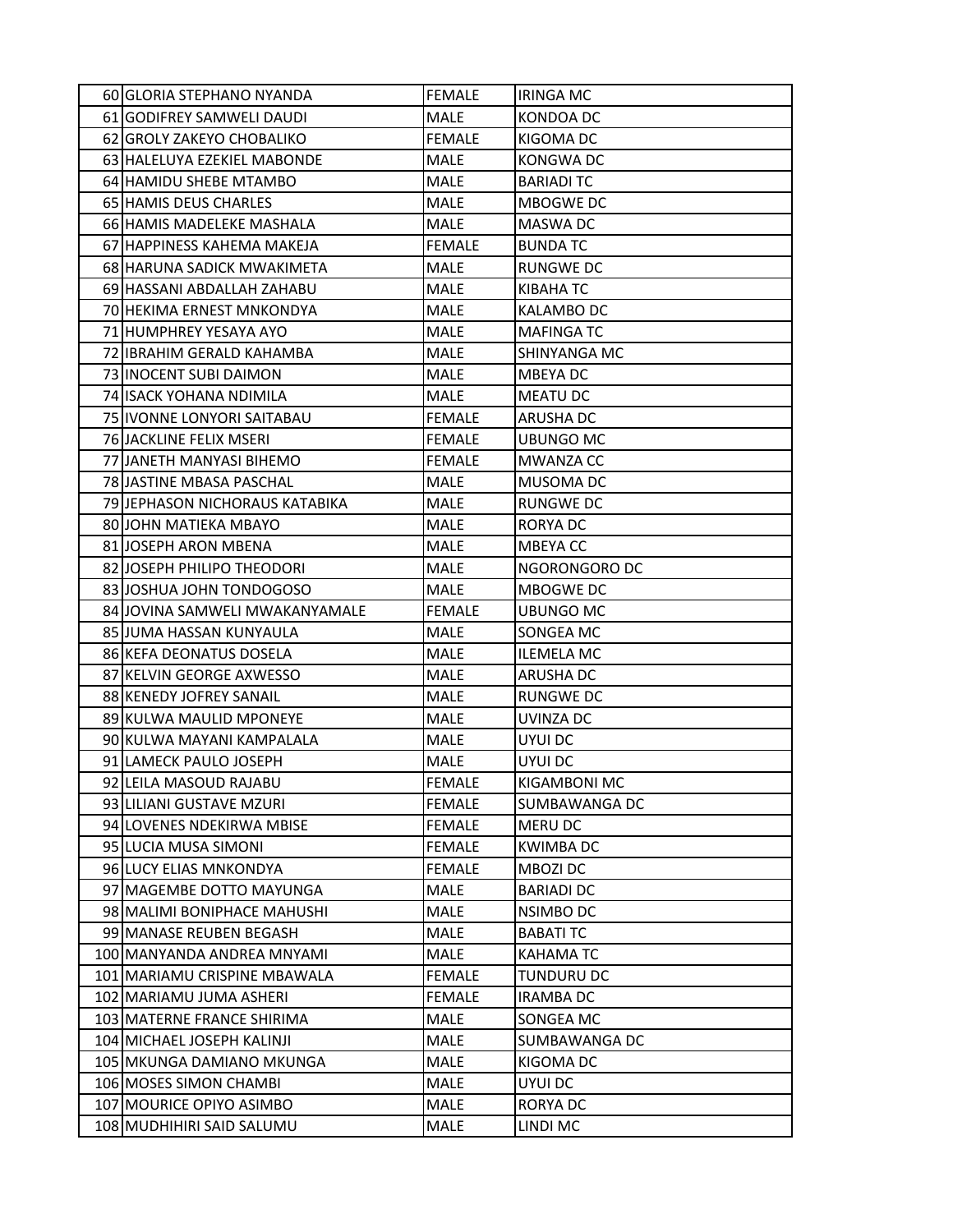| 109 MUSSA MAIKO BANI           | <b>MALE</b>   | <b>IRINGA MC</b>    |
|--------------------------------|---------------|---------------------|
| 110 MWAJUMA ISSA JAFARI        | <b>FEMALE</b> | <b>MASASITC</b>     |
| 111 NADYA KIBWANA MANSOOR      | <b>FEMALE</b> | <b>ILALA MC</b>     |
| 112 NAOMI INOCENT BUJIKU       | <b>FEMALE</b> | <b>SENGEREMA DC</b> |
| 113 NAOMI MAHILA MANJALE       | <b>FEMALE</b> | <b>UBUNGO MC</b>    |
| 114 NELISTA SADICK MGEVEKE     | <b>FEMALE</b> | KILOMBERO DC        |
| 115 NELSON ATHANASI BENJAMINI  | MALE          | <b>TEMEKE MC</b>    |
| 116 NURU SAID MCHUNGU          | <b>FEMALE</b> | CHALINZE DC         |
| 117 JODIRA OSWARD SYLIVESTER   | <b>FEMALE</b> | <b>KYERWA DC</b>    |
| 118 OSMUNDA PHILIPO MBUNGU     | <b>FEMALE</b> | <b>NYASA DC</b>     |
| 119 PASCAL FILBERT KAUZENI     | MALE          | SUMBAWANGA MC       |
| 120 PAUL PHILIPO KATIGIZU      | <b>MALE</b>   | SENGEREMA DC        |
| 121 PELEKA NJASHI BUKWIMBA     | <b>MALE</b>   | CHATO DC            |
| 122 PETER EDWALD NYAMWANJI     | <b>MALE</b>   | MPWAPWA DC          |
| 123 PETER FAHAMU MATEMBO       | MALE          | SONGEA MC           |
| 124 PETRO AFAAYA DAGHARO       | MALE          | <b>HANANG DC</b>    |
| 125 PETRO JOSEPH JOHN          | MALE          | <b>BUNDA TC</b>     |
| 126 PETRO ZACHARIA SHITUNGURU  | MALE          | CHATO DC            |
| 127 PILI MOHAMEDI SAIDI        | <b>FEMALE</b> | <b>MWANGA DC</b>    |
| 128 RAHIMU OMARI NASSORO       | MALE          | KIBAHA DC           |
| 129 RAJU ALLY YOTHAMU          | MALE          | MWANZA CC           |
| 130 RENATUS MANYASI JUMANNE    | MALE          | SENGEREMA DC        |
| 131 ROJAS MOHAMED RAJABU       | MALE          | SONGEA MC           |
| 132 ROLESIA ELIAS SAMWEL       | <b>FEMALE</b> | KALIUA DC           |
| 133 ROZALIA NDUTU JOHN         | <b>FEMALE</b> | <b>KAHAMA TC</b>    |
| 134 RUTH AMOS MGIMBA           | <b>FEMALE</b> | <b>MAFINGA TC</b>   |
| 135 SADAM MKUBILA HAMAD        | MALE          | NGARA DC            |
| 136 SAID HAJI GASTO            | MALE          | <b>MPANDA MC</b>    |
| 137 SAID RAJABU MWIMBE         | MALE          | MOROGORO MC         |
| 138 SAMIRA AMIRI NGOMANDODO    | <b>FEMALE</b> | <b>KOROGWE DC</b>   |
| 139 SAMSON EMANUEL RICHARD     | <b>MALE</b>   | SHINYANGA MC        |
| 140 SAMUEL MTAKI BULOLE        | <b>MALE</b>   | KIBAHA DC           |
| 141 SAUMU IZIHAKA ABDALA       | <b>FEMALE</b> | <b>MWANGA DC</b>    |
| 142 SAUMU MANESI GEORGE        | <b>FEMALE</b> | DODOMA CC           |
| 143 SEVELIN KELVIN JUNA        | MALE          | <b>NEWALA TC</b>    |
| 144 SHABIRU HAMISI MTENGO      | MALE          | NACHINGWEA DC       |
| 145 SHAMBITI ZACHARIA ELIAS    | MALE          | MASWA DC            |
| 146 SHIJA WILSON LYATOBANGA    | MALE          | <b>GEITA DC</b>     |
| 147 SIXBETH ROGATUS DUWE       | MALE          | <b>KYELA DC</b>     |
| 148 STEPHANO EMANUEL KAVENGA   | MALE          | SHINYANGA MC        |
| 149 STEPHEN ANANIAS ROLENCE    | MALE          | MOROGORO MC         |
| 150 TECKLA INNOCENT GABRIEL    | <b>FEMALE</b> | MWANZA CC           |
| 151 TEDY OLELES LUCAS          | <b>FEMALE</b> | ROMBO DC            |
| 152 TERESIA PATELI KIRIKINDAWA | <b>FEMALE</b> | <b>BABATI DC</b>    |
| 153 THERESIA ALOYCE SALEKO     | <b>FEMALE</b> | <b>IRINGA MC</b>    |
| 154 UMI ABDULY OMARY           | <b>FEMALE</b> | <b>MWANGA DC</b>    |
| 155 VERONICA CHAMA DOTTO       | <b>FEMALE</b> | <b>NZEGATC</b>      |
| 156 WASEME SELEMAN KASOMO      | <b>FEMALE</b> | <b>IRINGA DC</b>    |
| 157 WILSON NEDSON NYALUKE      | MALE          | <b>IRINGA DC</b>    |